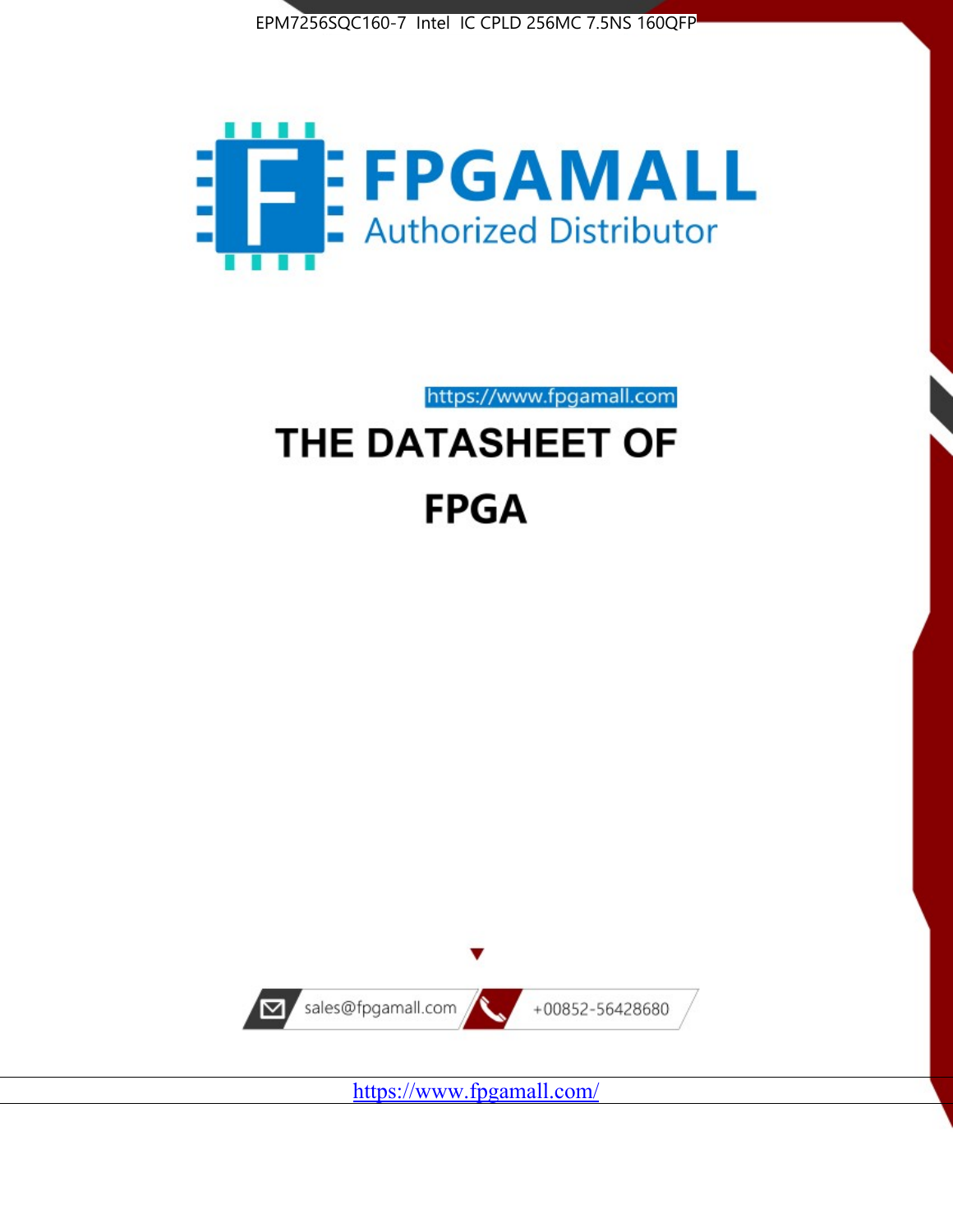

MAX 7000B devices, see the *MAX 7000A Programmable Logic Device Family Data Sheet* or the *MAX 7000B Programmable Logic Device Family Data Sheet*.

| Table 1. MAX 7000 Device Features |                |                |                |                 |                 |                 |                 |
|-----------------------------------|----------------|----------------|----------------|-----------------|-----------------|-----------------|-----------------|
| <b>Feature</b>                    | <b>EPM7032</b> | <b>EPM7064</b> | <b>EPM7096</b> | <b>EPM7128E</b> | <b>EPM7160E</b> | <b>EPM7192E</b> | <b>EPM7256E</b> |
| Usable<br>gates                   | 600            | 1,250          | 1,800          | 2,500           | 3,200           | 3,750           | 5,000           |
| Macrocells                        | 32             | 64             | 96             | 128             | 160             | 192             | 256             |
| Logic array<br>blocks             | 2              | 4              | 6              | 8               | 10              | 12              | 16              |
| Maximum<br>user I/O pins          | 36             | 68             | 76             | 100             | 104             | 124             | 164             |
| $t_{PD}$ (ns)                     | 6              | 6              | 7.5            | 7.5             | 10              | 12              | 12              |
| $t_{\text{SU}}$ (ns)              | 5              | 5              | 6              | 6               | 7               | 7               | $\overline{7}$  |
| l t <sub>FSU</sub> (ns)           | 2.5            | 2.5            | 3              | 3               | 3               | 3               | 3               |
| $t_{CO1}$ (ns)                    | 4              | 4              | 4.5            | 4.5             | 5               | 6               | 6               |
| $f_{CNT}$ (MHz)                   | 151.5          | 151.5          | 125.0          | 125.0           | 100.0           | 90.9            | 90.9            |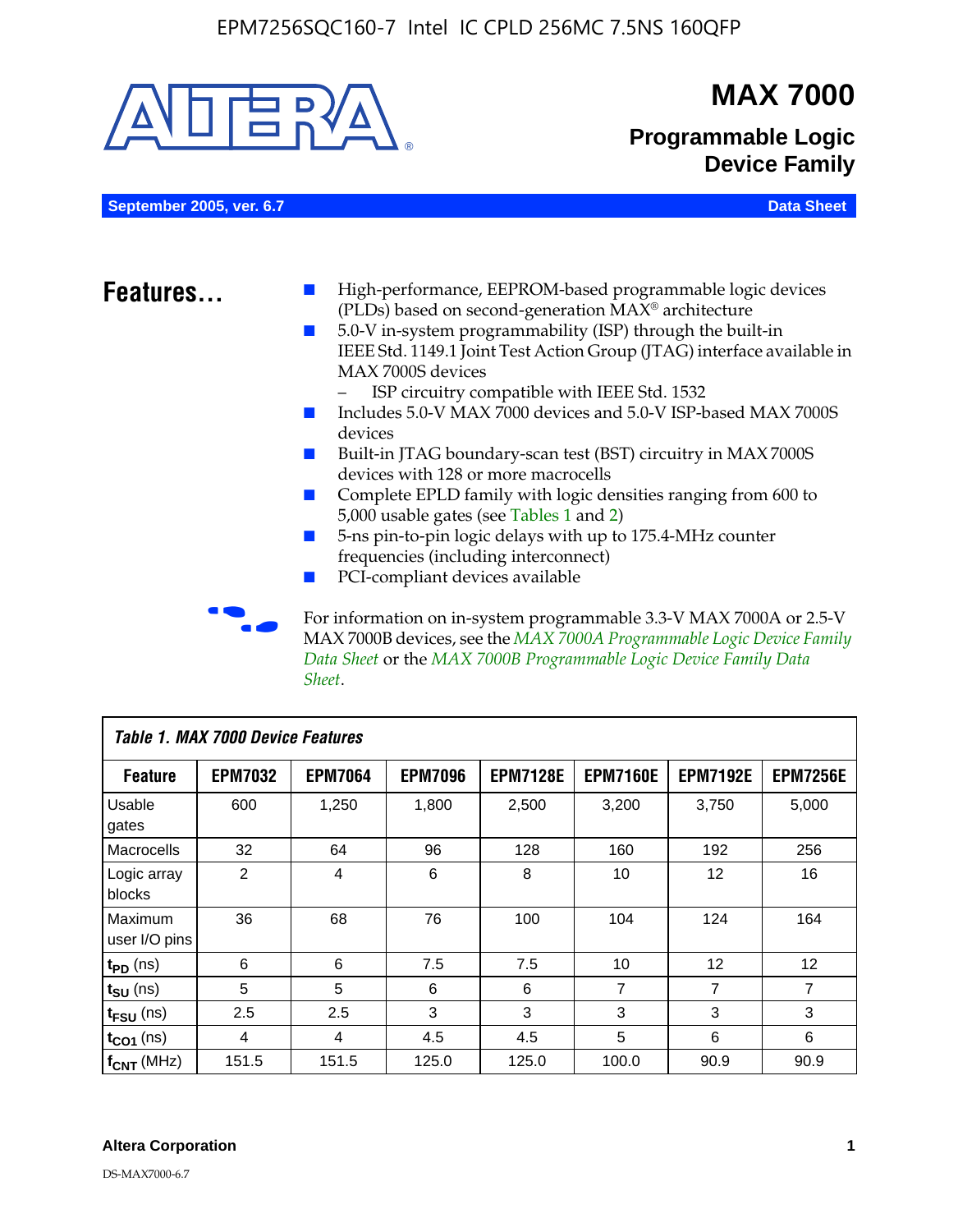| Table 2. MAX 7000S Device Features |                 |                 |                 |                 |                 |                 |  |  |
|------------------------------------|-----------------|-----------------|-----------------|-----------------|-----------------|-----------------|--|--|
| <b>Feature</b>                     | <b>EPM7032S</b> | <b>EPM7064S</b> | <b>EPM7128S</b> | <b>EPM7160S</b> | <b>EPM7192S</b> | <b>EPM7256S</b> |  |  |
| Usable gates                       | 600             | 1,250           | 2,500           | 3,200           | 3.750           | 5,000           |  |  |
| Macrocells                         | 32              | 64              | 128             | 160             | 192             | 256             |  |  |
| Logic array<br>blocks              | $\overline{2}$  | $\overline{4}$  | 8               | 10              | 12              | 16              |  |  |
| Maximum<br>user I/O pins           | 36              | 68              | 100             | 104             | 124             | 164             |  |  |
| $t_{PD}$ (ns)                      | 5               | 5               | 6               | 6               | 7.5             | 7.5             |  |  |
| $t_{SU}$ (ns)                      | 2.9             | 2.9             | 3.4             | 3.4             | 4.1             | 3.9             |  |  |
| $t_{\text{FSU}}$ (ns)              | 2.5             | 2.5             | 2.5             | 2.5             | 3               | 3               |  |  |
| $t_{CO1}$ (ns)                     | 3.2             | 3.2             | 4               | 3.9             | 4.7             | 4.7             |  |  |
| $f_{\text{CNT}}$ (MHz)             | 175.4           | 175.4           | 147.1           | 149.3           | 125.0           | 128.2           |  |  |

# **...and More Features**

- Open-drain output option in MAX 7000S devices
- Programmable macrocell flipflops with individual clear, preset, clock, and clock enable controls
- Programmable power-saving mode for a reduction of over 50% in each macrocell
- Configurable expander product-term distribution, allowing up to 32 product terms per macrocell
- 44 to 208 pins available in plastic J-lead chip carrier (PLCC), ceramic pin-grid array (PGA), plastic quad flat pack (PQFP), power quad flat pack (RQFP), and 1.0-mm thin quad flat pack (TQFP) packages
- Programmable security bit for protection of proprietary designs
- 3.3-V or 5.0-V operation
	- MultiVolt<sup>TM</sup> I/O interface operation, allowing devices to interface with 3.3-V or 5.0-V devices (MultiVolt I/O operation is not available in 44-pin packages)
	- Pin compatible with low-voltage MAX 7000A and MAX 7000B devices
- Enhanced features available in MAX 7000E and MAX 7000S devices
	- Six pin- or logic-driven output enable signals
	- Two global clock signals with optional inversion
	- Enhanced interconnect resources for improved routability
	- Fast input setup times provided by a dedicated path from I/O pin to macrocell registers
	- Programmable output slew-rate control
- Software design support and automatic place-and-route provided by Altera's development system for Windows-based PCs and Sun SPARCstation, and HP 9000 Series 700/800 workstations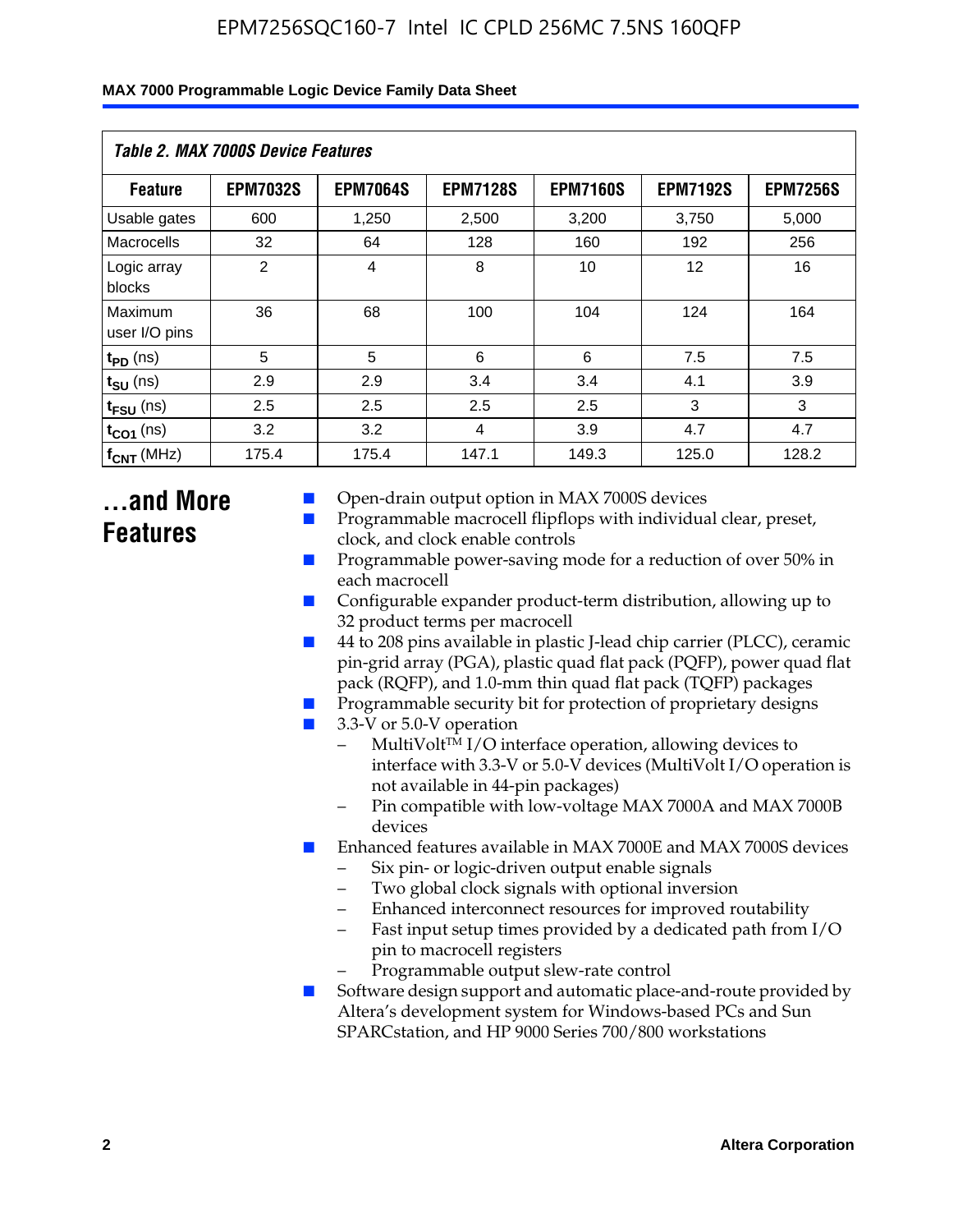|                               | MAX 7000 Programmable Logic Device Family Data Sheet                                                                                                                                                                                                                                                                                                                                                                                                                                                                                                                                                                                                                                                  |
|-------------------------------|-------------------------------------------------------------------------------------------------------------------------------------------------------------------------------------------------------------------------------------------------------------------------------------------------------------------------------------------------------------------------------------------------------------------------------------------------------------------------------------------------------------------------------------------------------------------------------------------------------------------------------------------------------------------------------------------------------|
|                               | Additional design entry and simulation support provided by EDIF<br>200 and 300 netlist files, library of parameterized modules (LPM),<br>Verilog HDL, VHDL, and other interfaces to popular EDA tools from<br>manufacturers such as Cadence, Exemplar Logic, Mentor Graphics,<br>OrCAD, Synopsys, and VeriBest<br>Programming support<br>Altera's Master Programming Unit (MPU) and programming<br>hardware from third-party manufacturers program all<br>MAX 7000 devices<br>The BitBlaster <sup>™</sup> serial download cable, ByteBlasterMV <sup>™</sup><br>-<br>parallel port download cable, and MasterBlaster™<br>serial/universal serial bus (USB) download cable program MAX<br>7000S devices |
| General<br><b>Description</b> | The MAX 7000 family of high-density, high-performance PLDs is based<br>on Altera's second-generation MAX architecture. Fabricated with<br>advanced CMOS technology, the EEPROM-based MAX 7000 family<br>provides 600 to 5,000 usable gates, ISP, pin-to-pin delays as fast as 5 ns,<br>and counter speeds of up to 175.4 MHz. MAX 7000S devices in the -5, -6,<br>-7, and -10 speed grades as well as MAX 7000 and MAX 7000E devices in<br>-5, -6, -7, -10P, and -12P speed grades comply with the PCI Special Interest<br>Group (PCI SIG) PCI Local Bus Specification, Revision 2.2. See Table 3                                                                                                     |

| Table 3. MAX 7000 Speed Grades |              |              |              |              |              |                    |              |              |              |              |
|--------------------------------|--------------|--------------|--------------|--------------|--------------|--------------------|--------------|--------------|--------------|--------------|
| <b>Device</b>                  |              |              |              |              |              | <b>Speed Grade</b> |              |              |              |              |
|                                | -5           | -6           | $-7$         | $-10P$       | $-10$        | $-12P$             | $-12$        | $-15$        | $-15T$       | $-20$        |
| EPM7032                        |              | $\checkmark$ | $\checkmark$ |              | $\checkmark$ |                    | $\checkmark$ | $\checkmark$ | $\checkmark$ |              |
| EPM7032S                       | $\checkmark$ | $\checkmark$ | $\checkmark$ |              | $\checkmark$ |                    |              |              |              |              |
| <b>EPM7064</b>                 |              | $\checkmark$ | $\checkmark$ |              | $\checkmark$ |                    | $\checkmark$ | $\checkmark$ |              |              |
| <b>EPM7064S</b>                | $\checkmark$ | $\checkmark$ | $\checkmark$ |              | $\checkmark$ |                    |              |              |              |              |
| <b>EPM7096</b>                 |              |              | $\checkmark$ |              | $\checkmark$ |                    | $\checkmark$ | $\checkmark$ |              |              |
| EPM7128E                       |              |              | $\checkmark$ | $\checkmark$ | $\checkmark$ |                    | $\checkmark$ | $\checkmark$ |              | $\checkmark$ |
| <b>EPM7128S</b>                |              | $\checkmark$ | $\checkmark$ |              | $\checkmark$ |                    |              | $\checkmark$ |              |              |
| <b>EPM7160E</b>                |              |              |              | $\checkmark$ | $\checkmark$ |                    | $\checkmark$ | $\checkmark$ |              | $\checkmark$ |
| <b>EPM7160S</b>                |              | $\checkmark$ | $\checkmark$ |              | $\checkmark$ |                    |              | $\checkmark$ |              |              |
| <b>EPM7192E</b>                |              |              |              |              |              | $\checkmark$       | $\checkmark$ | $\checkmark$ |              |              |
| <b>EPM7192S</b>                |              |              | $\checkmark$ |              | $\checkmark$ |                    |              | $\checkmark$ |              |              |
| <b>EPM7256E</b>                |              |              |              |              |              | $\checkmark$       | $\checkmark$ | $\checkmark$ |              | $\checkmark$ |
| <b>EPM7256S</b>                |              |              | $\checkmark$ |              | $\checkmark$ |                    |              | $\checkmark$ |              |              |

for available speed grades.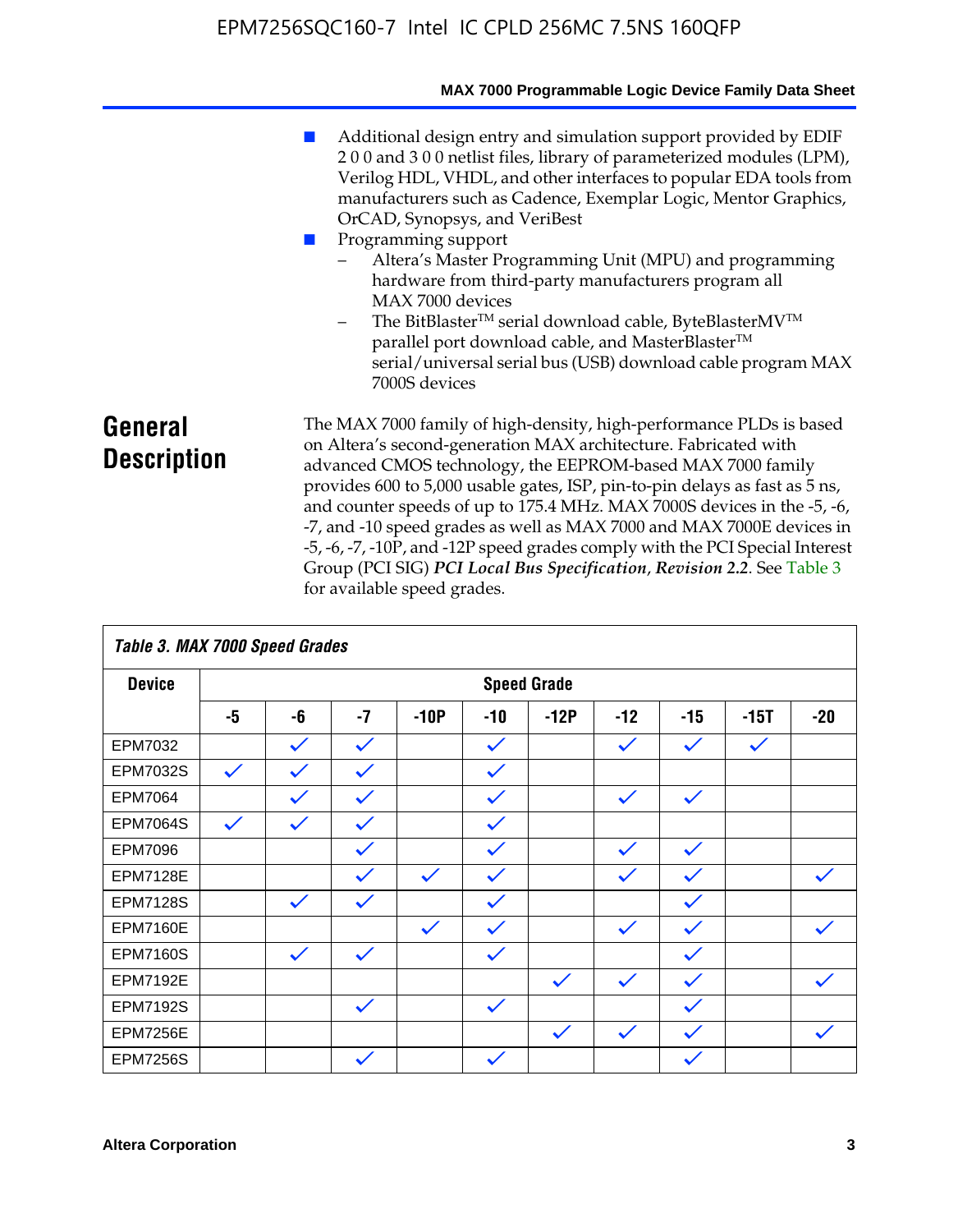### **MAX 7000 Programmable Logic Device Family Data Sheet**

The MAX 7000E devices—including the EPM7128E, EPM7160E, EPM7192E, and EPM7256E devices—have several enhanced features: additional global clocking, additional output enable controls, enhanced interconnect resources, fast input registers, and a programmable slew rate.

In-system programmable MAX 7000 devices—called MAX 7000S devices—include the EPM7032S, EPM7064S, EPM7128S, EPM7160S, EPM7192S, and EPM7256S devices. MAX 7000S devices have the enhanced features of MAX 7000E devices as well as JTAG BST circuitry in devices with 128 or more macrocells, ISP, and an open-drain output option. See Table 4.

| Table 4. MAX 7000 Device Features |                                                    |                                           |                                           |  |  |  |  |
|-----------------------------------|----------------------------------------------------|-------------------------------------------|-------------------------------------------|--|--|--|--|
| <b>Feature</b>                    | <b>EPM7032</b><br><b>EPM7064</b><br><b>EPM7096</b> | All<br><b>MAX 7000E</b><br><b>Devices</b> | All<br><b>MAX 7000S</b><br><b>Devices</b> |  |  |  |  |
| ISP via JTAG interface            |                                                    |                                           |                                           |  |  |  |  |
| JTAG BST circuitry                |                                                    |                                           | $\checkmark$ (1)                          |  |  |  |  |
| Open-drain output option          |                                                    |                                           |                                           |  |  |  |  |
| Fast input registers              |                                                    |                                           |                                           |  |  |  |  |
| Six global output enables         |                                                    |                                           |                                           |  |  |  |  |
| Two global clocks                 |                                                    |                                           |                                           |  |  |  |  |
| Slew-rate control                 |                                                    |                                           |                                           |  |  |  |  |
| MultiVolt interface (2)           |                                                    |                                           |                                           |  |  |  |  |
| Programmable register             |                                                    |                                           |                                           |  |  |  |  |
| Parallel expanders                |                                                    |                                           |                                           |  |  |  |  |
| Shared expanders                  |                                                    |                                           |                                           |  |  |  |  |
| Power-saving mode                 |                                                    |                                           |                                           |  |  |  |  |
| Security bit                      |                                                    |                                           |                                           |  |  |  |  |
| PCI-compliant devices available   |                                                    |                                           |                                           |  |  |  |  |

*Notes:*

(1) Available only in EPM7128S, EPM7160S, EPM7192S, and EPM7256S devices only.

(2) The MultiVolt I/O interface is not available in 44-pin packages.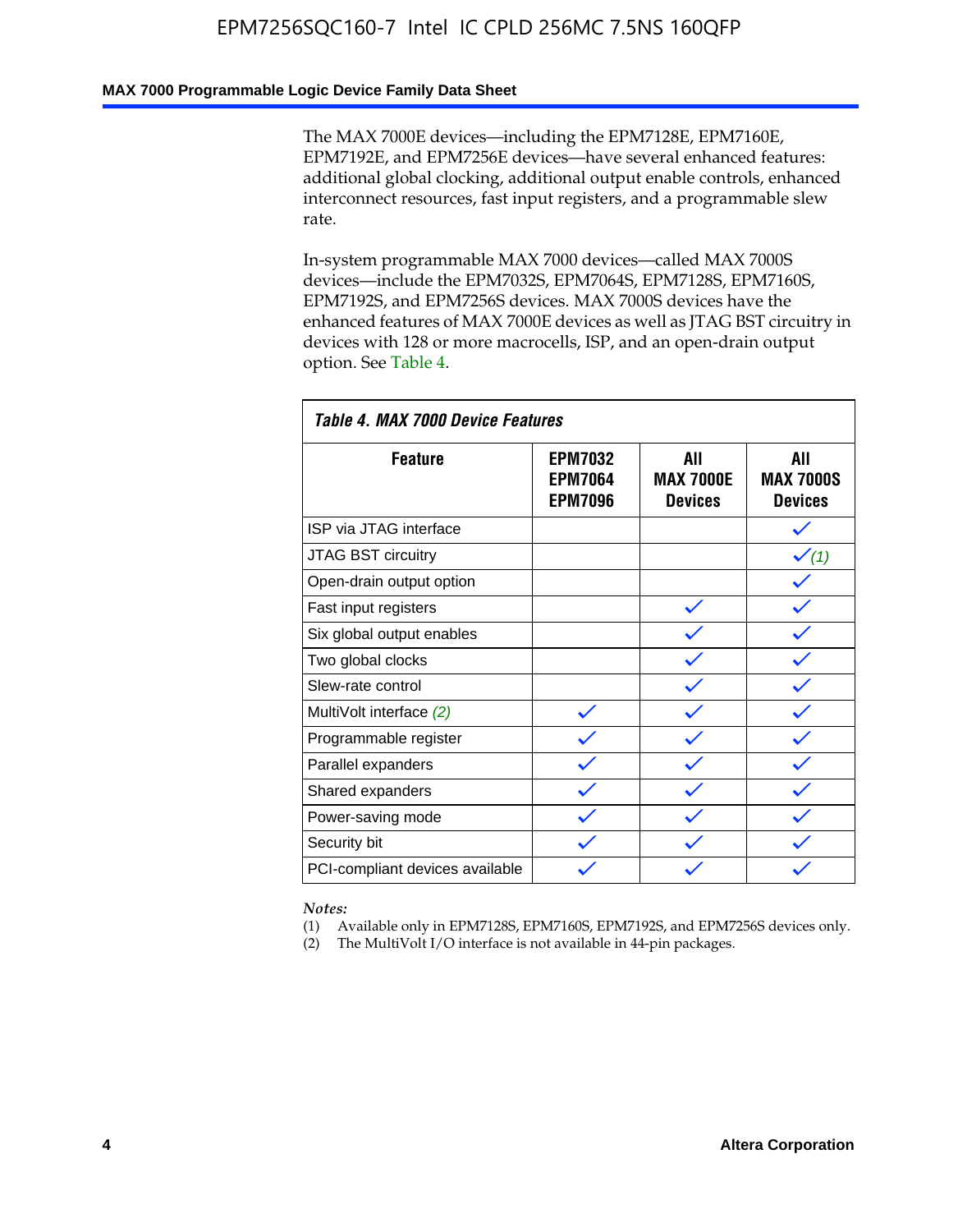#### **MAX 7000 Programmable Logic Device Family Data Sheet**

The MAX 7000 architecture supports 100% TTL emulation and high-density integration of SSI, MSI, and LSI logic functions. The MAX 7000 architecture easily integrates multiple devices ranging from PALs, GALs, and 22V10s to MACH and pLSI devices. MAX 7000 devices are available in a wide range of packages, including PLCC, PGA, PQFP, RQFP, and TQFP packages. See Table 5.

| Table 5. MAX 7000 Maximum User I/O Pins<br><i>Note</i> $(1)$ |                           |                           |                           |                           |                           |                               |                        |                            |                       |                              |                               |                               |
|--------------------------------------------------------------|---------------------------|---------------------------|---------------------------|---------------------------|---------------------------|-------------------------------|------------------------|----------------------------|-----------------------|------------------------------|-------------------------------|-------------------------------|
| <b>Device</b>                                                | 44-<br>Pin<br><b>PLCC</b> | 44-<br>Pin<br><b>PQFP</b> | 44-<br>Pin<br><b>TQFP</b> | 68-<br>Pin<br><b>PLCC</b> | 84-<br>Pin<br><b>PLCC</b> | $100 -$<br>Pin<br><b>PQFP</b> | $100 -$<br>Pin<br>TQFP | 160-<br>Pin<br><b>PQFP</b> | $160 -$<br>Pin<br>PGA | $192 -$<br>Pin<br><b>PGA</b> | $208 -$<br>Pin<br><b>PQFP</b> | $208 -$<br>Pin<br><b>RQFP</b> |
| EPM7032                                                      | 36                        | 36                        | 36                        |                           |                           |                               |                        |                            |                       |                              |                               |                               |
| <b>EPM7032S</b>                                              | 36                        |                           | 36                        |                           |                           |                               |                        |                            |                       |                              |                               |                               |
| <b>EPM7064</b>                                               | 36                        |                           | 36                        | 52                        | 68                        | 68                            |                        |                            |                       |                              |                               |                               |
| <b>EPM7064S</b>                                              | 36                        |                           | 36                        |                           | 68                        |                               | 68                     |                            |                       |                              |                               |                               |
| <b>EPM7096</b>                                               |                           |                           |                           | 52                        | 64                        | 76                            |                        |                            |                       |                              |                               |                               |
| <b>EPM7128E</b>                                              |                           |                           |                           |                           | 68                        | 84                            |                        | 100                        |                       |                              |                               |                               |
| <b>EPM7128S</b>                                              |                           |                           |                           |                           | 68                        | 84                            | 84(2)                  | 100                        |                       |                              |                               |                               |
| <b>EPM7160E</b>                                              |                           |                           |                           |                           | 64                        | 84                            |                        | 104                        |                       |                              |                               |                               |
| EPM7160S                                                     |                           |                           |                           |                           | 64                        |                               | 84(2)                  | 104                        |                       |                              |                               |                               |
| <b>EPM7192E</b>                                              |                           |                           |                           |                           |                           |                               |                        | 124                        | 124                   |                              |                               |                               |
| <b>EPM7192S</b>                                              |                           |                           |                           |                           |                           |                               |                        | 124                        |                       |                              |                               |                               |
| <b>EPM7256E</b>                                              |                           |                           |                           |                           |                           |                               |                        | 132(2)                     |                       | 164                          |                               | 164                           |
| <b>EPM7256S</b>                                              |                           |                           |                           |                           |                           |                               |                        |                            |                       |                              | 164 $(2)$                     | 164                           |

#### *Notes:*

(1) When the JTAG interface in MAX 7000S devices is used for either boundary-scan testing or for ISP, four I/O pins become JTAG pins.

(2) Perform a complete thermal analysis before committing a design to this device package. For more information, see the *Operating Requirements for Altera Devices Data Sheet*.

> MAX 7000 devices use CMOS EEPROM cells to implement logic functions. The user-configurable MAX 7000 architecture accommodates a variety of independent combinatorial and sequential logic functions. The devices can be reprogrammed for quick and efficient iterations during design development and debug cycles, and can be programmed and erased up to 100 times.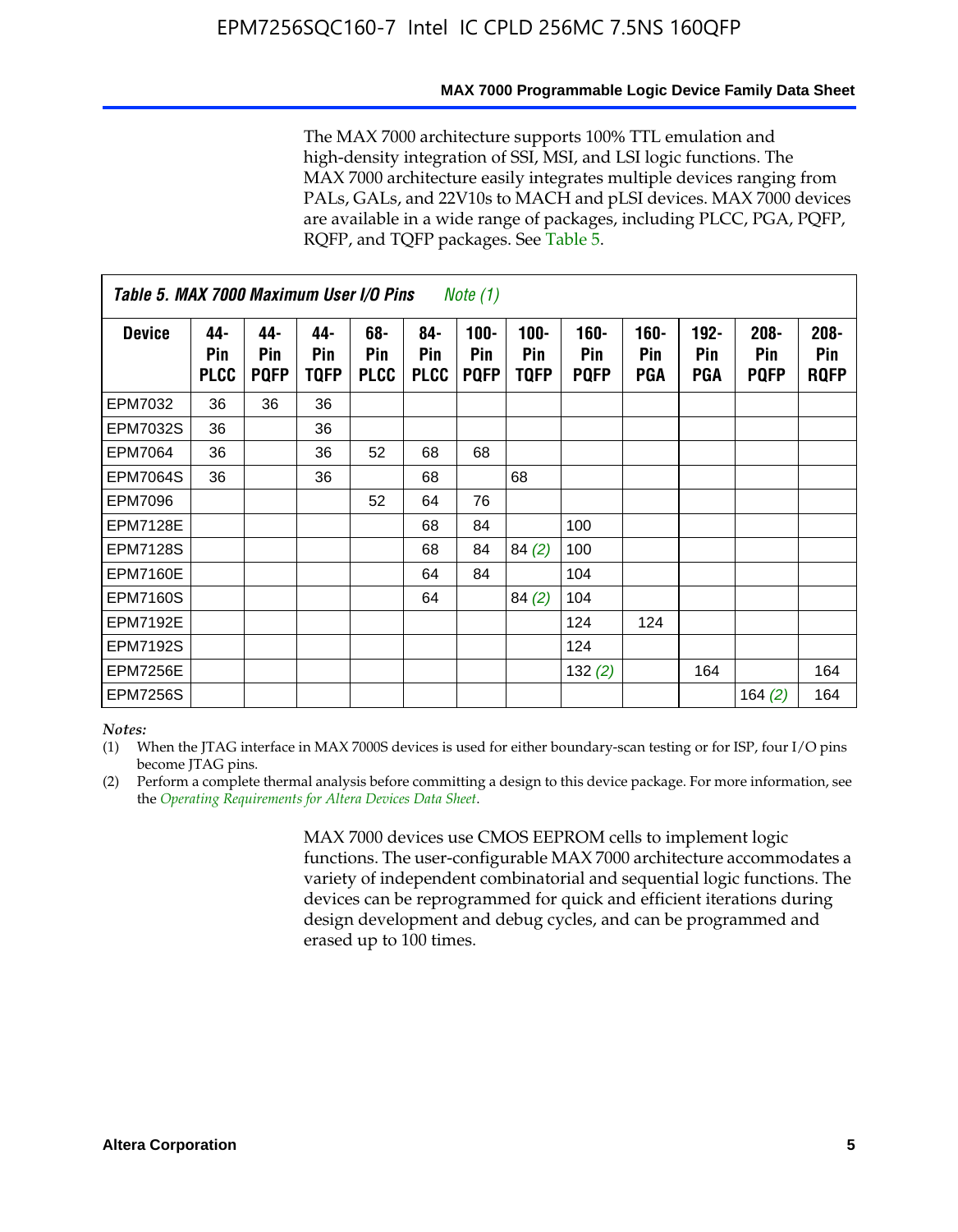### **MAX 7000 Programmable Logic Device Family Data Sheet**

MAX 7000 devices contain from 32 to 256 macrocells that are combined into groups of 16 macrocells, called logic array blocks (LABs). Each macrocell has a programmable-AND/fixed-OR array and a configurable register with independently programmable clock, clock enable, clear, and preset functions. To build complex logic functions, each macrocell can be supplemented with both shareable expander product terms and highspeed parallel expander product terms to provide up to 32 product terms per macrocell.

The MAX 7000 family provides programmable speed/power optimization. Speed-critical portions of a design can run at high speed/full power, while the remaining portions run at reduced speed/low power. This speed/power optimization feature enables the designer to configure one or more macrocells to operate at 50% or lower power while adding only a nominal timing delay. MAX 7000E and MAX 7000S devices also provide an option that reduces the slew rate of the output buffers, minimizing noise transients when non-speed-critical signals are switching. The output drivers of all MAX 7000 devices (except 44-pin devices) can be set for either 3.3-V or 5.0-V operation, allowing MAX 7000 devices to be used in mixed-voltage systems.

The MAX 7000 family is supported byAltera development systems, which are integrated packages that offer schematic, text—including VHDL, Verilog HDL, and the Altera Hardware Description Language (AHDL) and waveform design entry, compilation and logic synthesis, simulation and timing analysis, and device programming. The [software provides](http://www.altera.com/literature/ds/dsmii.pdf)  [EDIF 2 0 0 and 3 0 0, LPM, VHDL, Verilog HDL, and other in](http://www.altera.com/literature/ds/dsmii.pdf)terfaces for [additional design entry and simulation support from other industry](http://www.altera.com/literature/ds/quartus.pdf)standard PC- and UNIX-workstation-based EDA tools. The software runs on Windows-based PCs, as well as Sun SPARCstation, and HP 9000 Series 700/800 workstations.

For more information on development tools, see the **MAX+PLUS II** *Programmable Logic Development System & Software Data Sheet* and the *Quartus Programmable Logic Development System & Software Data Sheet*.

The MAX 7000 architecture includes the following elements:

# **Functional Description**

- Logic array blocks
- **Macrocells**
- Expander product terms (shareable and parallel)
- Programmable interconnect array
- I/O control blocks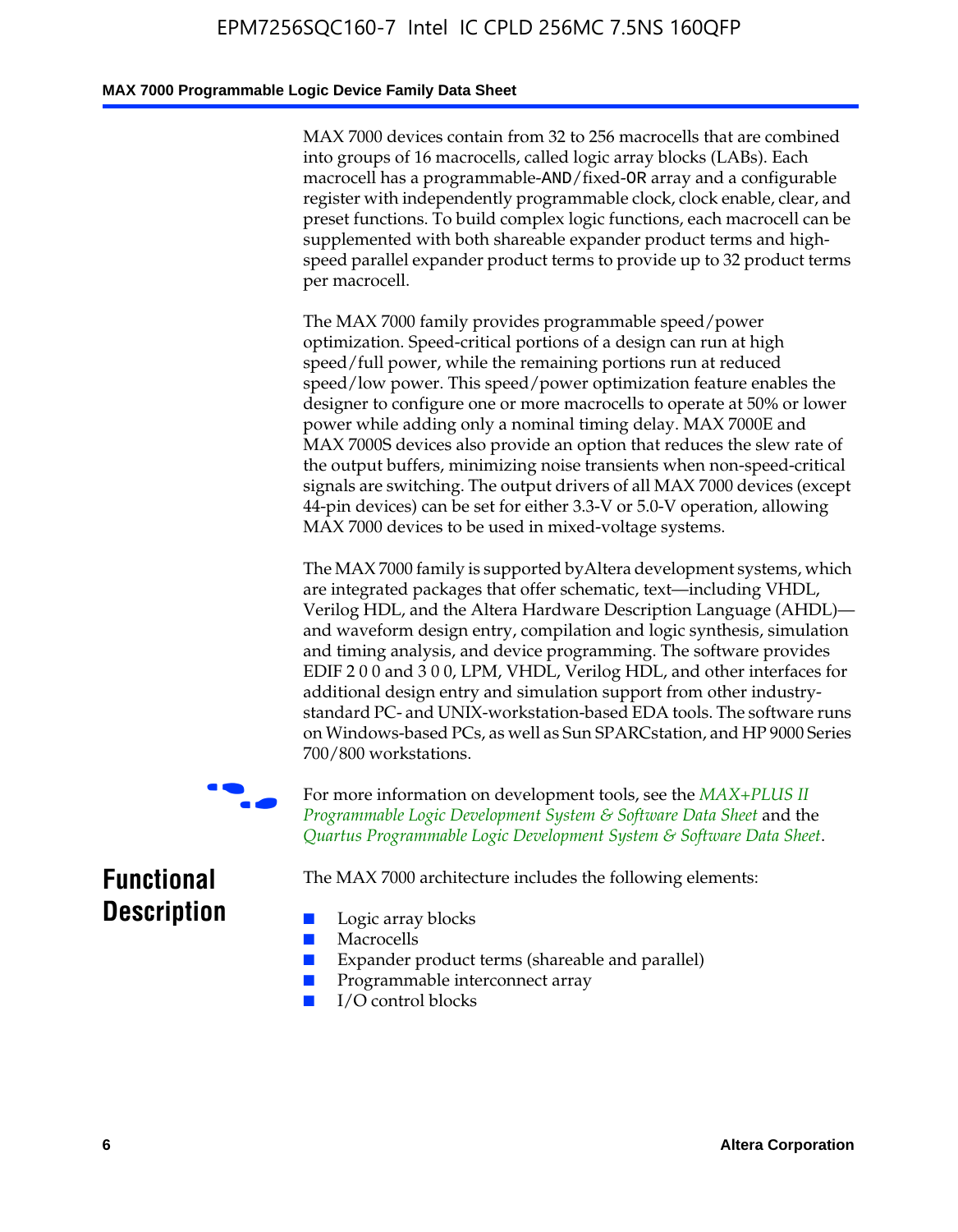#### **MAX 7000 Programmable Logic Device Family Data Sheet**

The MAX 7000 architecture includes four dedicated inputs that can be used as general-purpose inputs or as high-speed, global control signals (clock, clear, and two output enable signals) for each macrocell and I/O pin. Figure 1 shows the architecture of EPM7032, EPM7064, and EPM7096 devices.



*Figure 1. EPM7032, EPM7064 & EPM7096 Device Block Diagram*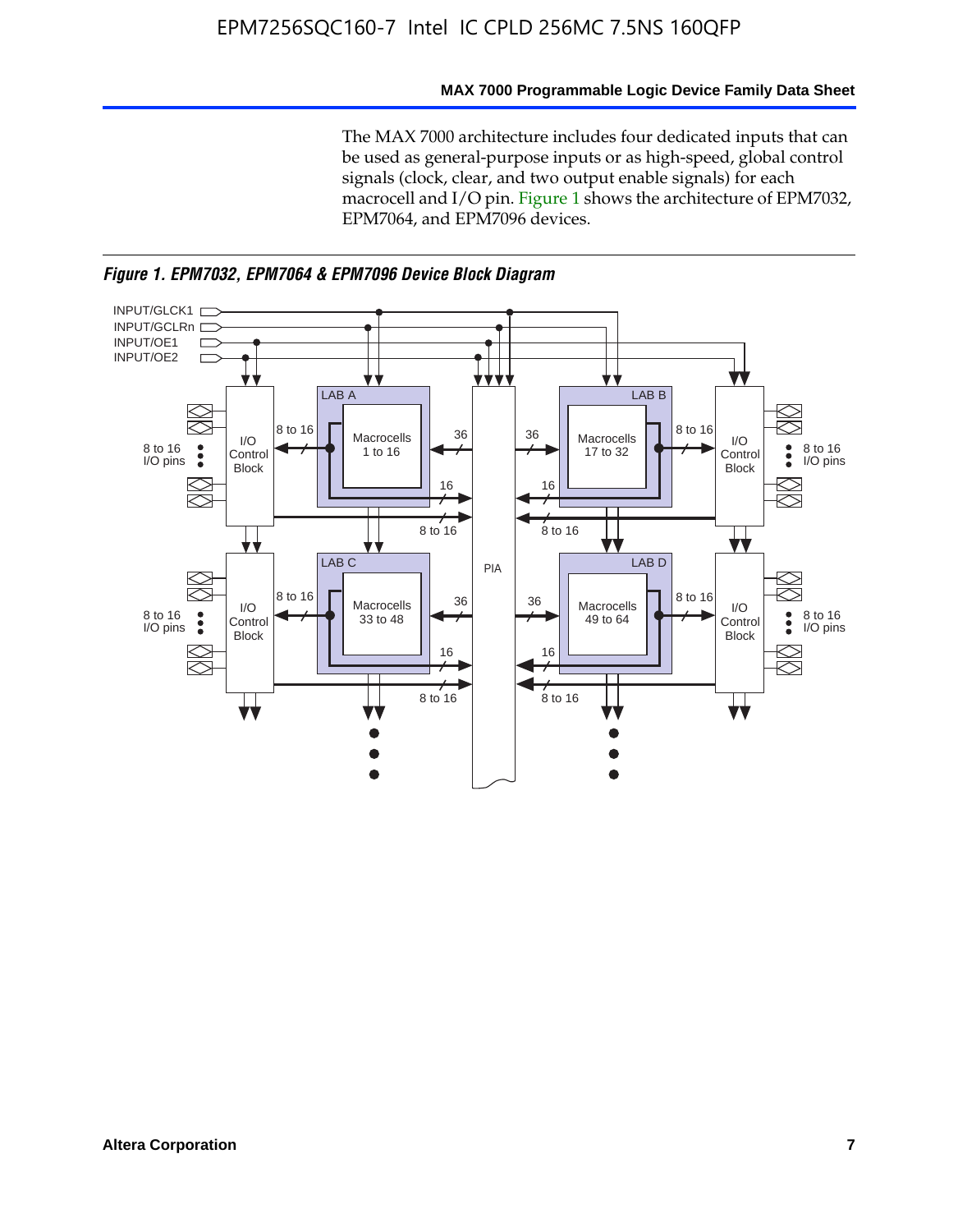Figure 2 shows the architecture of MAX 7000E and MAX 7000S devices.

### **MAX 7000 Programmable Logic Device Family Data Sheet**





### **Logic Array Blocks**

The MAX 7000 device architecture is based on the linking of highperformance, flexible, logic array modules called logic array blocks (LABs). LABs consist of 16-macrocell arrays, as shown in Figures 1 and 2. Multiple LABs are linked together via the programmable interconnect array (PIA), a global bus that is fed by all dedicated inputs, I/O pins, and macrocells.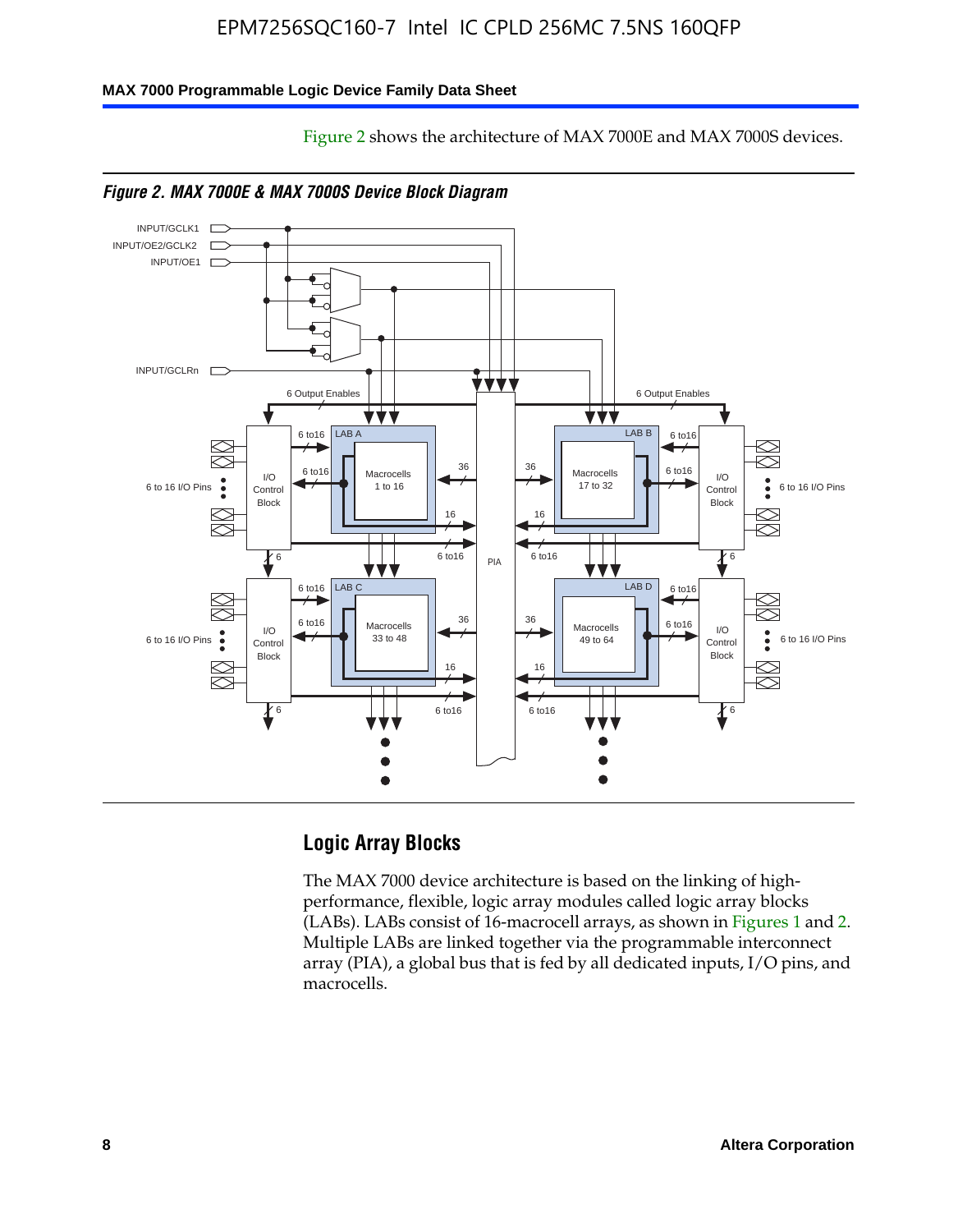#### **MAX 7000 Programmable Logic Device Family Data Sheet**

Each LAB is fed by the following signals:

- 36 signals from the PIA that are used for general logic inputs
- Global controls that are used for secondary register functions
- Direct input paths from I/O pins to the registers that are used for fast setup times for MAX 7000E and MAX 7000S devices

# **Macrocells**

The MAX 7000 macrocell can be individually configured for either sequential or combinatorial logic operation. The macrocell consists of three functional blocks: the logic array, the product-term select matrix, and the programmable register. The macrocell of EPM7032, EPM7064, and EPM7096 devices is shown in Figure 3.

*Figure 3. EPM7032, EPM7064 & EPM7096 Device Macrocell*

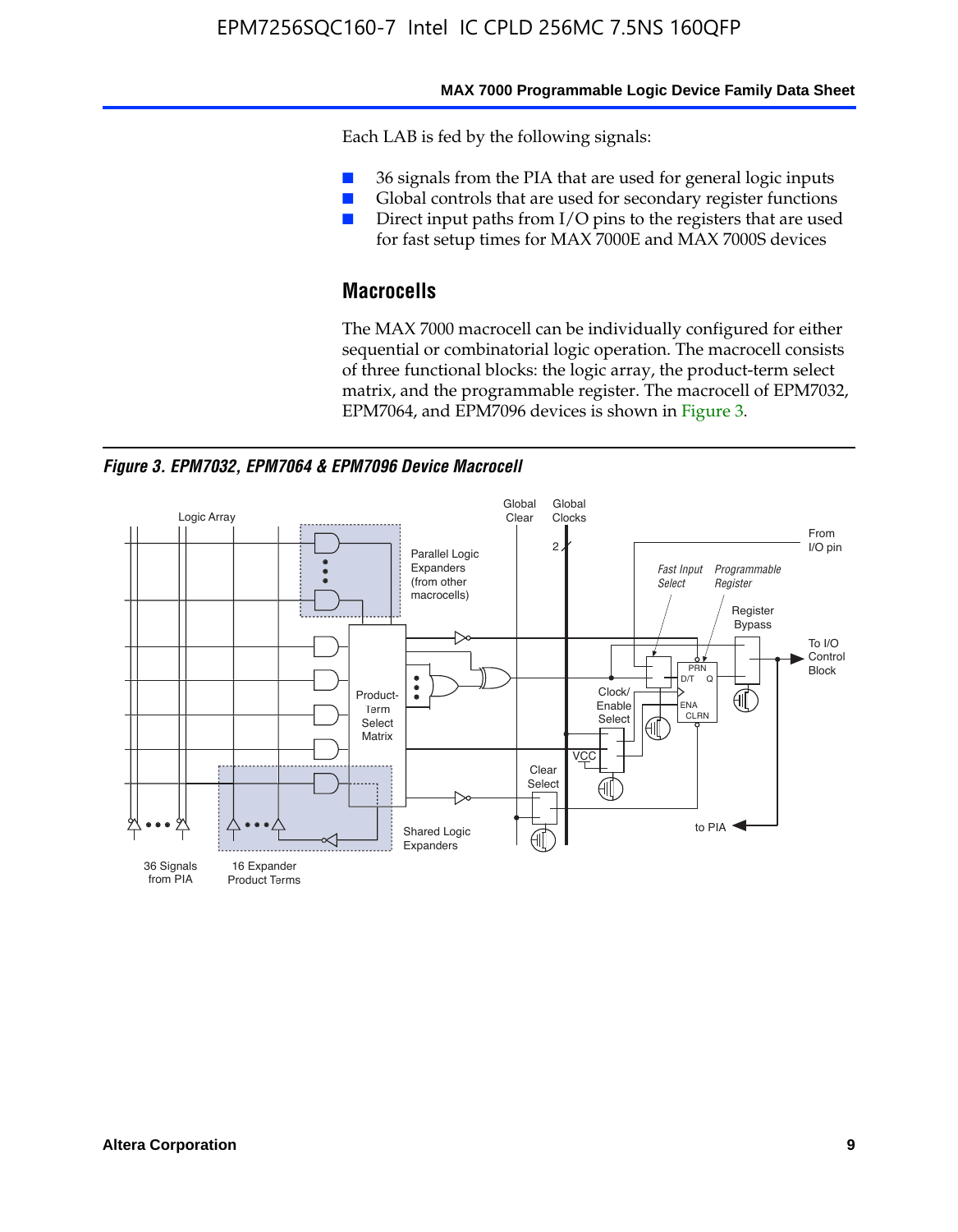#### **MAX 7000 Programmable Logic Device Family Data Sheet**



Figure 4 shows a MAX 7000E and MAX 7000S device macrocell.

Combinatorial logic is implemented in the logic array, which provides five product terms per macrocell. The product-term select matrix allocates these product terms for use as either primary logic inputs (to the OR and XOR gates) to implement combinatorial functions, or as secondary inputs to the macrocell's register clear, preset, clock, and clock enable control functions. Two kinds of expander product terms ("expanders") are available to supplement macrocell logic resources:

- Shareable expanders, which are inverted product terms that are fed back into the logic array
- Parallel expanders, which are product terms borrowed from adjacent macrocells

The Altera development system automatically optimizes product-term allocation according to the logic requirements of the design.

For registered functions, each macrocell flipflop can be individually programmed to implement D, T, JK, or SR operation with programmable clock control. The flipflop can be bypassed for combinatorial operation. During design entry, the designer specifies the desired flipflop type; the Altera development software then selects the most efficient flipflop operation for each registered function to optimize resource utilization.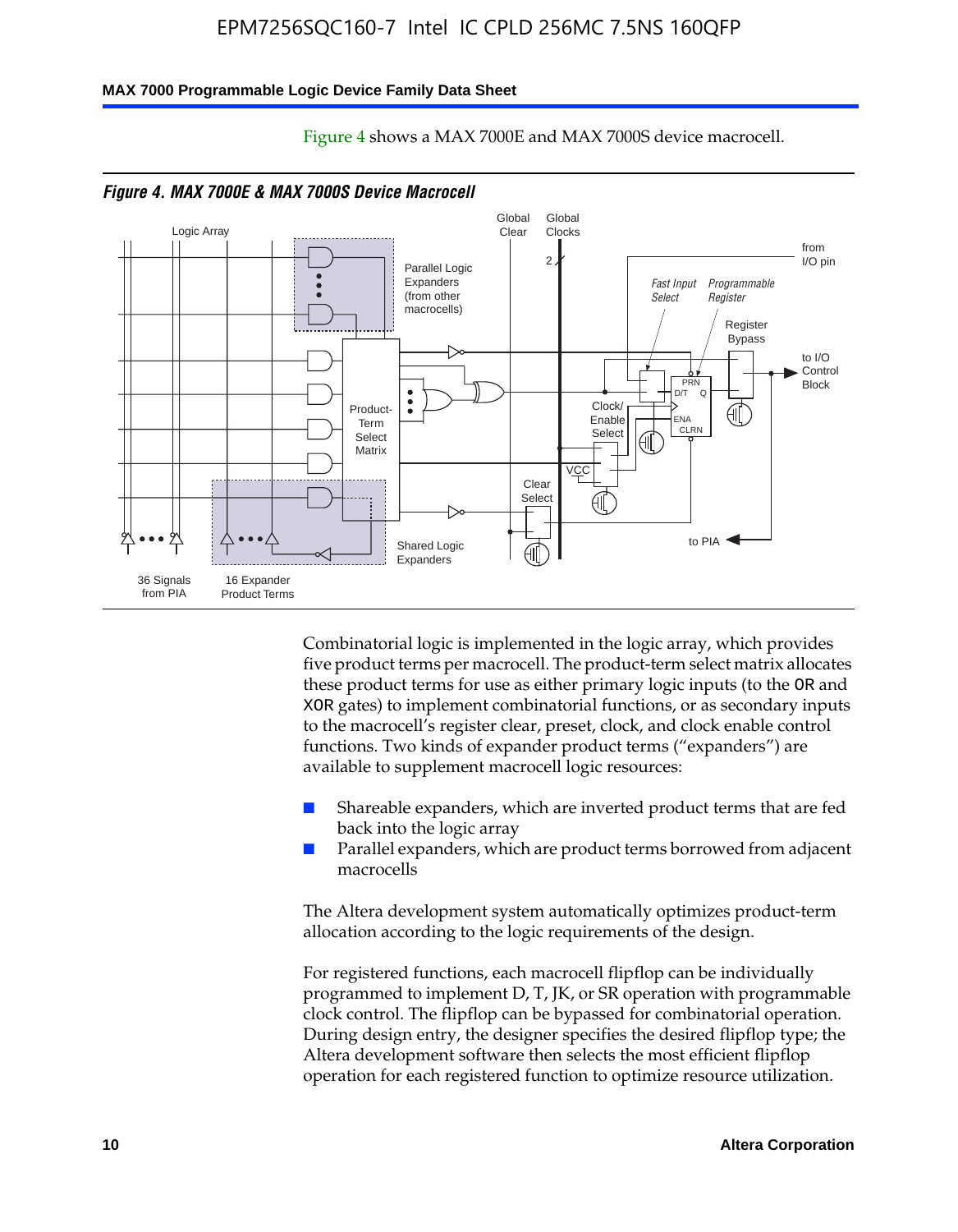#### **MAX 7000 Programmable Logic Device Family Data Sheet**

Each programmable register can be clocked in three different modes:

- By a global clock signal. This mode achieves the fastest clock-tooutput performance.
- By a global clock signal and enabled by an active-high clock enable. This mode provides an enable on each flipflop while still achieving the fast clock-to-output performance of the global clock.
- By an array clock implemented with a product term. In this mode, the flipflop can be clocked by signals from buried macrocells or I/O pins.

In EPM7032, EPM7064, and EPM7096 devices, the global clock signal is available from a dedicated clock pin, GCLK1, as shown in Figure 1. In MAX 7000E and MAX 7000S devices, two global clock signals are available. As shown in Figure 2, these global clock signals can be the true or the complement of either of the global clock pins, GCLK1 or GCLK2.

Each register also supports asynchronous preset and clear functions. As shown in Figures 3 and 4, the product-term select matrix allocates product terms to control these operations. Although the product-term-driven preset and clear of the register are active high, active-low control can be obtained by inverting the signal within the logic array. In addition, each register clear function can be individually driven by the active-low dedicated global clear pin (GCLRn). Upon power-up, each register in the device will be set to a low state.

All MAX 7000E and MAX 7000S I/O pins have a fast input path to a macrocell register. This dedicated path allows a signal to bypass the PIA and combinatorial logic and be driven to an input D flipflop with an extremely fast (2.5 ns) input setup time.

### **Expander Product Terms**

Although most logic functions can be implemented with the five product terms available in each macrocell, the more complex logic functions require additional product terms. Another macrocell can be used to supply the required logic resources; however, the MAX 7000 architecture also allows both shareable and parallel expander product terms ("expanders") that provide additional product terms directly to any macrocell in the same LAB. These expanders help ensure that logic is synthesized with the fewest possible logic resources to obtain the fastest possible speed.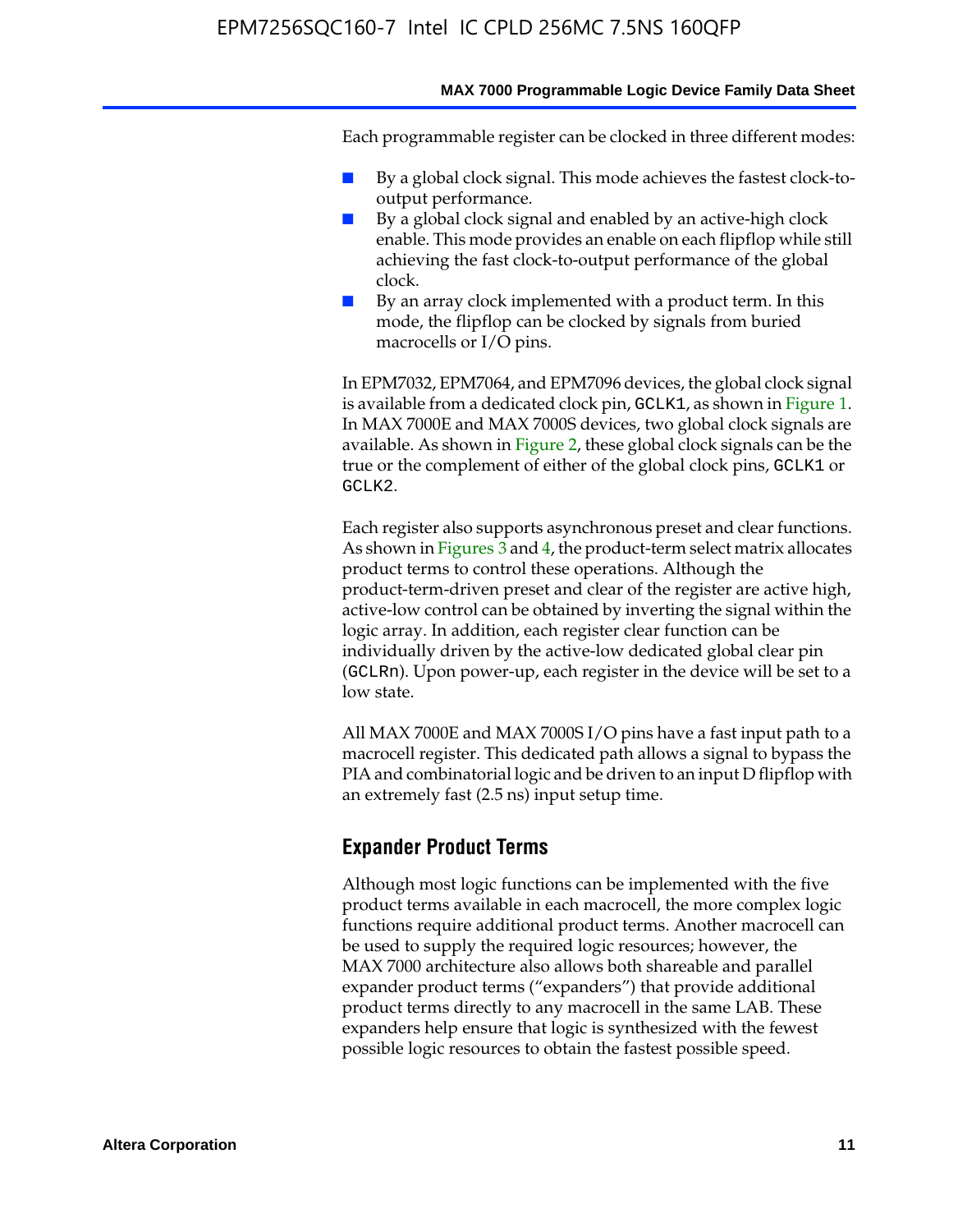### **MAX 7000 Programmable Logic Device Family Data Sheet**

### *Shareable Expanders*

Each LAB has 16 shareable expanders that can be viewed as a pool of uncommitted single product terms (one from each macrocell) with inverted outputs that feed back into the logic array. Each shareable expander can be used and shared by any or all macrocells in the LAB to build complex logic functions. A small delay ( $t_{SEXP}$ ) is incurred when shareable expanders are used. Figure 5 shows how shareable expanders can feed multiple macrocells.

#### *Figure 5. Shareable Expanders*



*Shareable expanders can be shared by any or all macrocells in an LAB.*

### *Parallel Expanders*

Parallel expanders are unused product terms that can be allocated to a neighboring macrocell to implement fast, complex logic functions. Parallel expanders allow up to 20 product terms to directly feed the macrocell OR logic, with five product terms provided by the macrocell and 15 parallel expanders provided by neighboring macrocells in the LAB.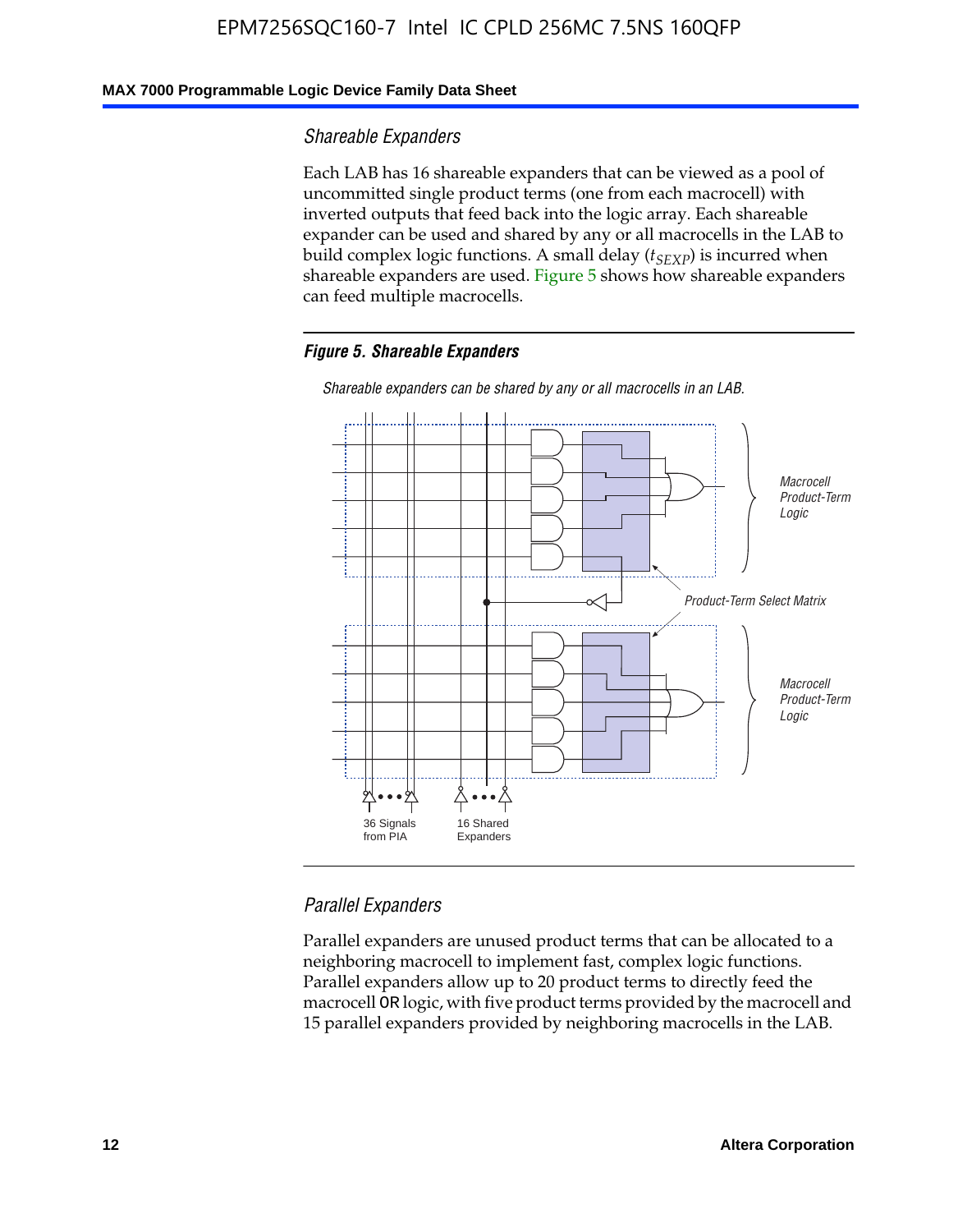#### **MAX 7000 Programmable Logic Device Family Data Sheet**

The compiler can allocate up to three sets of up to five parallel expanders automatically to the macrocells that require additional product terms. Each set of five parallel expanders incurs a small, incremental timing delay (*t<sub>PEXP</sub>*). For example, if a macrocell requires 14 product terms, the Compiler uses the five dedicated product terms within the macrocell and allocates two sets of parallel expanders; the first set includes five product terms and the second set includes four product terms, increasing the total delay by  $2 \times t_{PFXP}$ .

Two groups of 8 macrocells within each LAB (e.g., macrocells 1 through 8 and 9 through 16) form two chains to lend or borrow parallel expanders. A macrocell borrows parallel expanders from lowernumbered macrocells. For example, macrocell 8 can borrow parallel expanders from macrocell 7, from macrocells 7 and 6, or from macrocells 7, 6, and 5. Within each group of 8, the lowest-numbered macrocell can only lend parallel expanders and the highest-numbered macrocell can only borrow them. Figure 6 shows how parallel expanders can be borrowed from a neighboring macrocell.

#### *Figure 6. Parallel Expanders*

*Unused product terms in a macrocell can be allocated to a neighboring macrocell.*

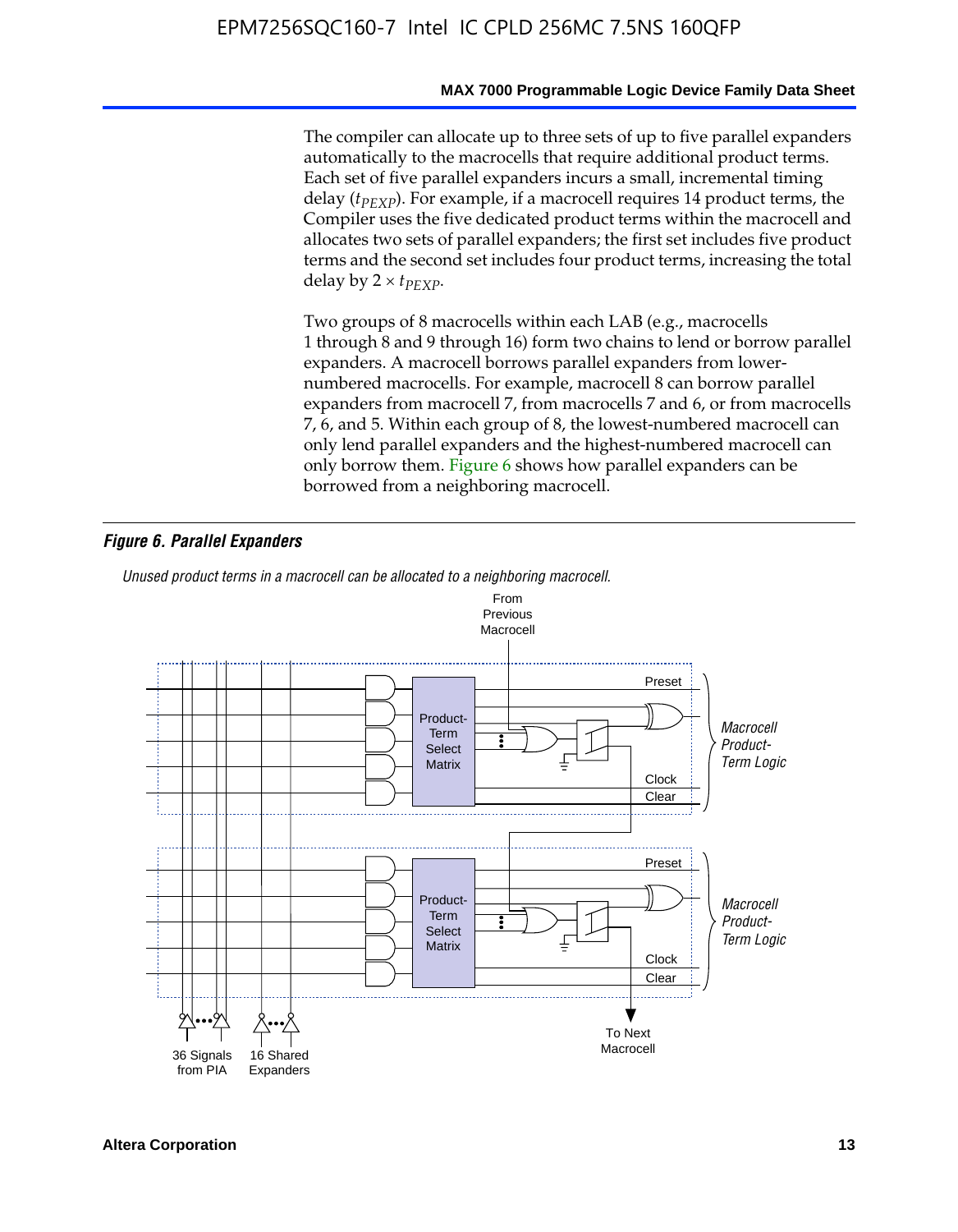#### **MAX 7000 Programmable Logic Device Family Data Sheet**

### **Programmable Interconnect Array**

Logic is routed between LABs via the programmable interconnect array (PIA). This global bus is a programmable path that connects any signal source to any destination on the device. All MAX 7000 dedicated inputs, I/O pins, and macrocell outputs feed the PIA, which makes the signals available throughout the entire device. Only the signals required by each LAB are actually routed from the PIA into the LAB. Figure 7 shows how the PIA signals are routed into the LAB. An EEPROM cell controls one input to a 2-input AND gate, which selects a PIA signal to drive into the LAB.





While the routing delays of channel-based routing schemes in masked or FPGAs are cumulative, variable, and path-dependent, the MAX 7000 PIA has a fixed delay. The PIA thus eliminates skew between signals and makes timing performance easy to predict.

### **I/O Control Blocks**

The I/O control block allows each I/O pin to be individually configured for input, output, or bidirectional operation. All I/O pins have a tri-state buffer that is individually controlled by one of the global output enable signals or directly connected to ground or  $V_{CC}$ . Figure 8 shows the I/O control block for the MAX 7000 family. The I/O control block of EPM7032, EPM7064, and EPM7096 devices has two global output enable signals that are driven by two dedicated active-low output enable pins (OE1 and OE2). The I/O control block of MAX 7000E and MAX 7000S devices has six global output enable signals that are driven by the true or complement of two output enable signals, a subset of the I/O pins, or a subset of the I/O macrocells.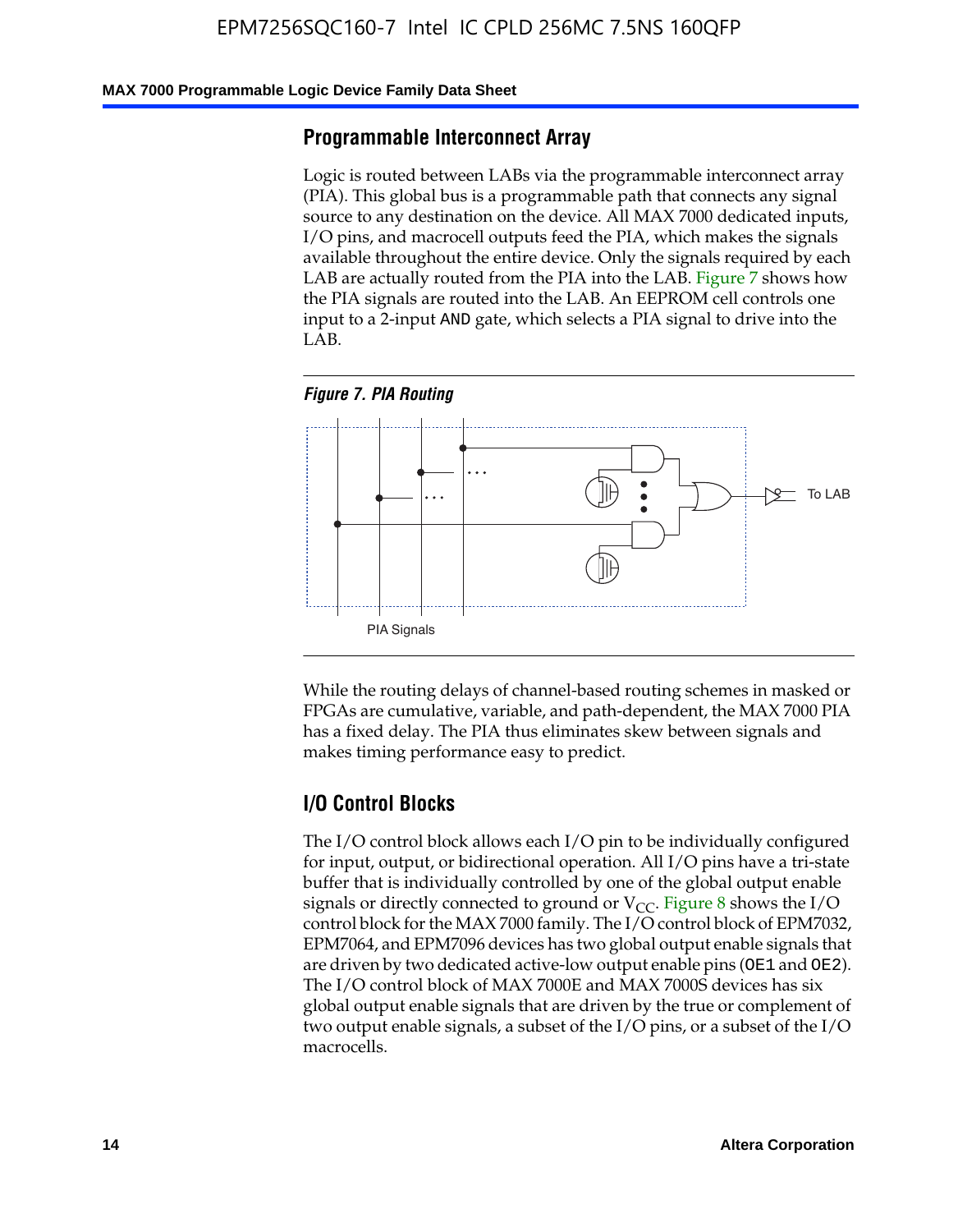

#### **EPM7032, EPM7064 & EPM7096 Devices**







#### *Note:*

(1) The open-drain output option is available only in MAX 7000S devices.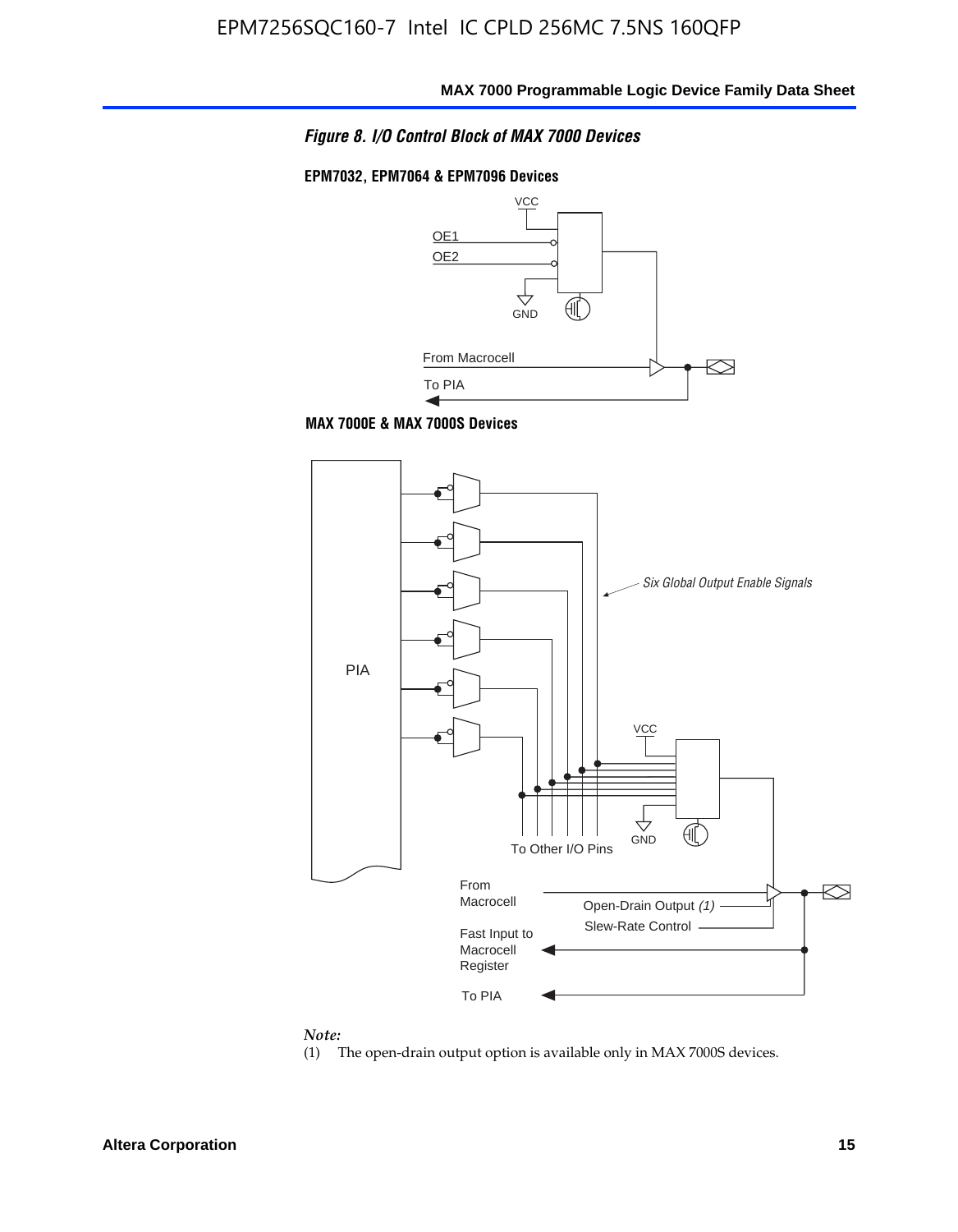When the tri-state buffer control is connected to ground, the output is tri-stated (high impedance) and the I/O pin can be used as a dedicated input. When the tri-state buffer control is connected to  $V_{CC}$ , the output is enabled.

The MAX 7000 architecture provides dual I/O feedback, in which macrocell and pin feedbacks are independent. When an I/O pin is configured as an input, the associated macrocell can be used for buried logic.

# **In-System Programmability (ISP)**

MAX 7000S devices are in-system programmable via an industry-standard 4-pin Joint Test Action Group (JTAG) interface (IEEE Std. 1149.1-1990). ISP allows quick, efficient iterations during design development and debugging cycles. The MAX 7000S architecture internally generates the high programming voltage required to program EEPROM cells, allowing in-system programming with only a single 5.0 V power supply. During in-system programming, the I/O pins are tri-stated and pulled-up to eliminate board conflicts. The pull-up value is nominally 50 k¾.

ISP simplifies the manufacturing flow by allowing devices to be mounted on a printed circuit board with standard in-circuit test equipment before they are programmed. MAX 7000S devices can be programmed by downloading the information via in-circuit testers (ICT), embedded processors, or the Altera MasterBlaster, ByteBlasterMV, ByteBlaster, BitBlaster download cables. (The ByteBlaster cable is obsolete and is replaced by the ByteBlasterMV cable, which can program and configure 2.5-V, 3.3-V, and 5.0-V devices.) Programming the devices after they are placed on the board eliminates lead damage on high-pin-count packages (e.g., QFP packages) due to device handling and allows devices to be reprogrammed after a system has already shipped to the field. For example, product upgrades can be performed in the field via software or modem.

In-system programming can be accomplished with either an adaptive or constant algorithm. An adaptive algorithm reads information from the unit and adapts subsequent programming steps to achieve the fastest possible programming time for that unit. Because some in-circuit testers cannot support an adaptive algorithm, Altera offers devices tested with a constant algorithm. Devices tested to the constant algorithm have an "F" suffix in the ordering code.

The Jam™ Standard Test and Programming Language (STAPL) can be used to program MAX 7000S devices with in-circuit testers, PCs, or embedded processor.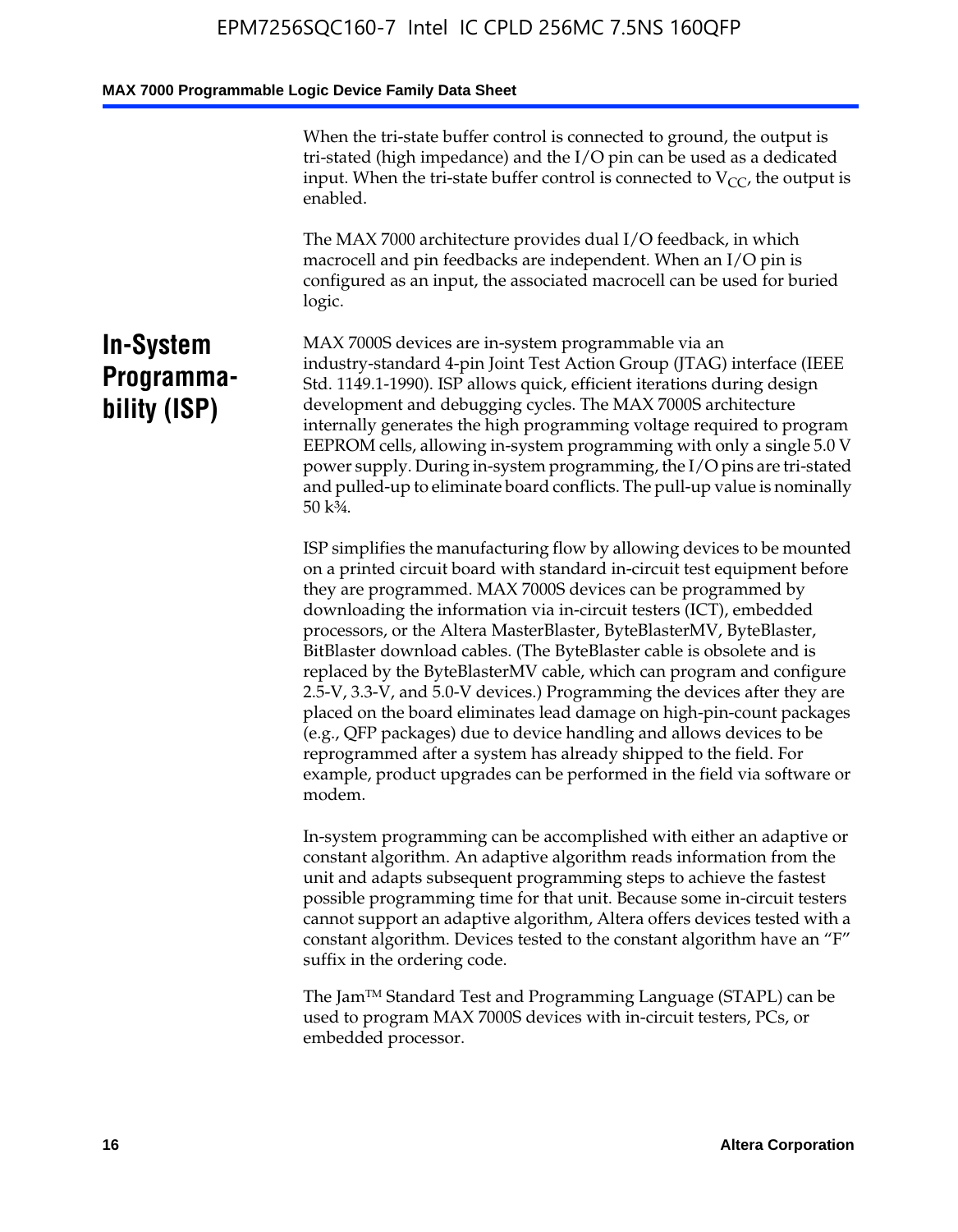For more information on using the Jam language, refer to *AN* 122: Using *Jam STAPL for ISP & ICR via an Embedded Processor*.

The ISP circuitry in MAX 7000S devices is compatible with IEEE Std. 1532 specification. The IEEE Std. 1532 is a standard developed to allow concurrent ISP between multiple PLD vendors.

# **Programming Sequence**

During in-system programming, instructions, addresses, and data are shifted into the MAX 7000S device through the TDI input pin. Data is shifted out through the TDO output pin and compared against the expected data.

Programming a pattern into the device requires the following six ISP stages. A stand-alone verification of a programmed pattern involves only stages 1, 2, 5, and 6.

- 1. *Enter ISP*. The enter ISP stage ensures that the I/O pins transition smoothly from user mode to ISP mode. The enter ISP stage requires 1 ms.
- 2. *Check ID*. Before any program or verify process, the silicon ID is checked. The time required to read this silicon ID is relatively small compared to the overall programming time.
- 3. *Bulk Erase*. Erasing the device in-system involves shifting in the instructions to erase the device and applying one erase pulse of 100 ms.
- 4. *Program*. Programming the device in-system involves shifting in the address and data and then applying the programming pulse to program the EEPROM cells. This process is repeated for each EEPROM address.
- 5. *Verify*. Verifying an Altera device in-system involves shifting in addresses, applying the read pulse to verify the EEPROM cells, and shifting out the data for comparison. This process is repeated for each EEPROM address.
- 6. *Exit ISP*. An exit ISP stage ensures that the I/O pins transition smoothly from ISP mode to user mode. The exit ISP stage requires 1 ms.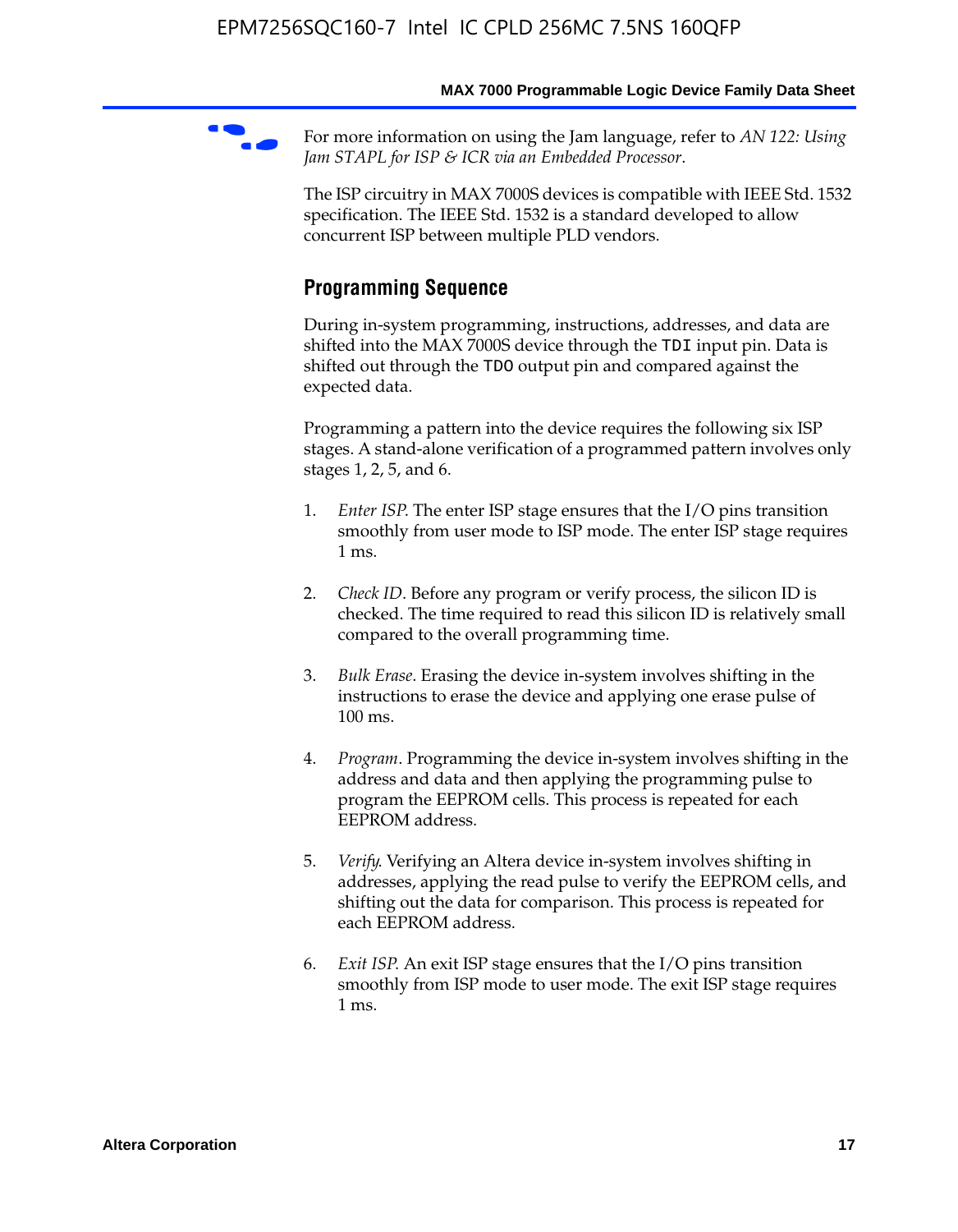## **Programming Times**

The time required to implement each of the six programming stages can be broken into the following two elements:

- A pulse time to erase, program, or read the EEPROM cells.
- A shifting time based on the test clock (TCK) frequency and the number of TCK cycles to shift instructions, address, and data into the device.

By combining the pulse and shift times for each of the programming stages, the program or verify time can be derived as a function of the TCK frequency, the number of devices, and specific target device(s). Because different ISP-capable devices have a different number of EEPROM cells, both the total fixed and total variable times are unique for a single device.

### *Programming a Single MAX 7000S Device*

The time required to program a single MAX 7000S device in-system can be calculated from the following formula:

$$
t_{PROG} = t_{PPULSE} + \frac{C_{ycle_{PTCK}}}{f_{TCK}}
$$
  
where:  $t_{PROG}$  = Programming time  
 $t_{PPULSE}$  = Sum of the fixed times to erase, program, and  
verify the EEPROM cells  
 $C_{ycle_{PTCK}}$  = Number of TCK cycles to program a device  
 $f_{TCK}$  = TCK frequency

The ISP times for a stand-alone verification of a single MAX 7000S device can be calculated from the following formula:

|                  | $t_{VER} = t_{VPULSE} + \frac{Cycle_{VTCK}}{f_{TCK}}$ |                                                                                                                                 |
|------------------|-------------------------------------------------------|---------------------------------------------------------------------------------------------------------------------------------|
| where: $t_{VFR}$ | $t_{VPULSE}$                                          | = Verify time<br>$=$ Sum of the fixed times to verify the EEPROM cells<br>$CycleVTCK$ = Number of TCK cycles to verify a device |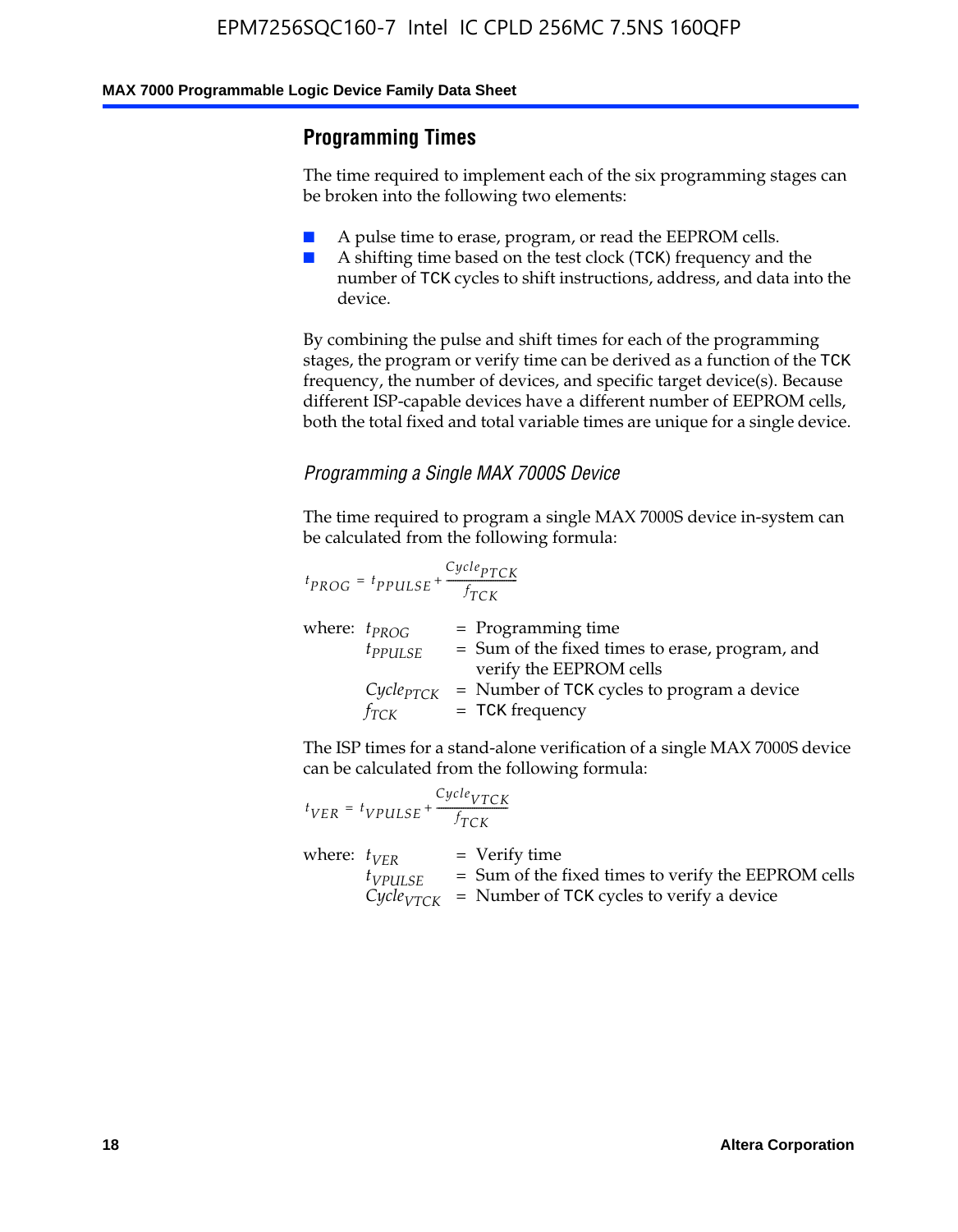### **MAX 7000 Programmable Logic Device Family Data Sheet**

The programming times described in Tables 6 through 8 are associated with the worst-case method using the enhanced ISP algorithm.

| Table 6. MAX 7000S t <sub>PULSE</sub> & Cycle <sub>TCK</sub> Values |                               |                       |                 |                                 |  |  |  |
|---------------------------------------------------------------------|-------------------------------|-----------------------|-----------------|---------------------------------|--|--|--|
| <b>Device</b>                                                       |                               | <b>Programming</b>    |                 | <b>Stand-Alone Verification</b> |  |  |  |
|                                                                     | <i>t<sub>PPULSE</sub></i> (S) | Cycle <sub>PTCK</sub> | $t_{VPULSE}(s)$ | Cycle <sub>VTCK</sub>           |  |  |  |
| EPM7032S                                                            | 4.02                          | 342,000               | 0.03            | 200,000                         |  |  |  |
| <b>EPM7064S</b>                                                     | 4.50                          | 504.000               | 0.03            | 308,000                         |  |  |  |
| <b>EPM7128S</b>                                                     | 5.11                          | 832,000               | 0.03            | 528,000                         |  |  |  |
| <b>EPM7160S</b>                                                     | 5.35                          | 1,001,000             | 0.03            | 640,000                         |  |  |  |
| <b>EPM7192S</b>                                                     | 5.71                          | 1,192,000             | 0.03            | 764,000                         |  |  |  |
| <b>EPM7256S</b>                                                     | 6.43                          | 1,603,000             | 0.03            | 1,024,000                       |  |  |  |

Tables 7 and 8 show the in-system programming and stand alone verification times for several common test clock frequencies.

| Table 7. MAX 7000S In-System Programming Times for Different Test Clock Frequencies |                  |       |       |       |                |                |                |               |              |
|-------------------------------------------------------------------------------------|------------------|-------|-------|-------|----------------|----------------|----------------|---------------|--------------|
| <b>Device</b>                                                                       | † <sub>TCK</sub> |       |       |       |                |                |                |               | <b>Units</b> |
|                                                                                     | <b>10 MHz</b>    | 5 MHz | 2 MHz | 1 MHz | <b>500 kHz</b> | <b>200 kHz</b> | <b>100 kHz</b> | <b>50 kHz</b> |              |
| <b>EPM7032S</b>                                                                     | 4.06             | 4.09  | 4.19  | 4.36  | 4.71           | 5.73           | 7.44           | 10.86         | s            |
| <b>EPM7064S</b>                                                                     | 4.55             | 4.60  | 4.76  | 5.01  | 5.51           | 7.02           | 9.54           | 14.58         | s            |
| <b>EPM7128S</b>                                                                     | 5.19             | 5.27  | 5.52  | 5.94  | 6.77           | 9.27           | 13.43          | 21.75         | s            |
| <b>EPM7160S</b>                                                                     | 5.45             | 5.55  | 5.85  | 6.35  | 7.35           | 10.35          | 15.36          | 25.37         | s            |
| <b>EPM7192S</b>                                                                     | 5.83             | 5.95  | 6.30  | 6.90  | 8.09           | 11.67          | 17.63          | 29.55         | s            |
| <b>EPM7256S</b>                                                                     | 6.59             | 6.75  | 7.23  | 8.03  | 9.64           | 14.45          | 22.46          | 38.49         | s            |

| Table 8. MAX 7000S Stand-Alone Verification Times for Different Test Clock Frequencies |               |       |       |       |                  |                |                |               |              |
|----------------------------------------------------------------------------------------|---------------|-------|-------|-------|------------------|----------------|----------------|---------------|--------------|
| <b>Device</b>                                                                          |               |       |       |       | † <sub>TCK</sub> |                |                |               | <b>Units</b> |
|                                                                                        | <b>10 MHz</b> | 5 MHz | 2 MHz | 1 MHz | <b>500 kHz</b>   | <b>200 kHz</b> | <b>100 kHz</b> | <b>50 kHz</b> |              |
| <b>EPM7032S</b>                                                                        | 0.05          | 0.07  | 0.13  | 0.23  | 0.43             | 1.03           | 2.03           | 4.03          | s            |
| <b>EPM7064S</b>                                                                        | 0.06          | 0.09  | 0.18  | 0.34  | 0.64             | 1.57           | 3.11           | 6.19          | s            |
| <b>EPM7128S</b>                                                                        | 0.08          | 0.14  | 0.29  | 0.56  | 1.09             | 2.67           | 5.31           | 10.59         | s            |
| <b>EPM7160S</b>                                                                        | 0.09          | 0.16  | 0.35  | 0.67  | 1.31             | 3.23           | 6.43           | 12.83         | s            |
| <b>EPM7192S</b>                                                                        | 0.11          | 0.18  | 0.41  | 0.79  | 1.56             | 3.85           | 7.67           | 15.31         | s            |
| <b>EPM7256S</b>                                                                        | 0.13          | 0.24  | 0.54  | 1.06  | 2.08             | 5.15           | 10.27          | 20.51         | s            |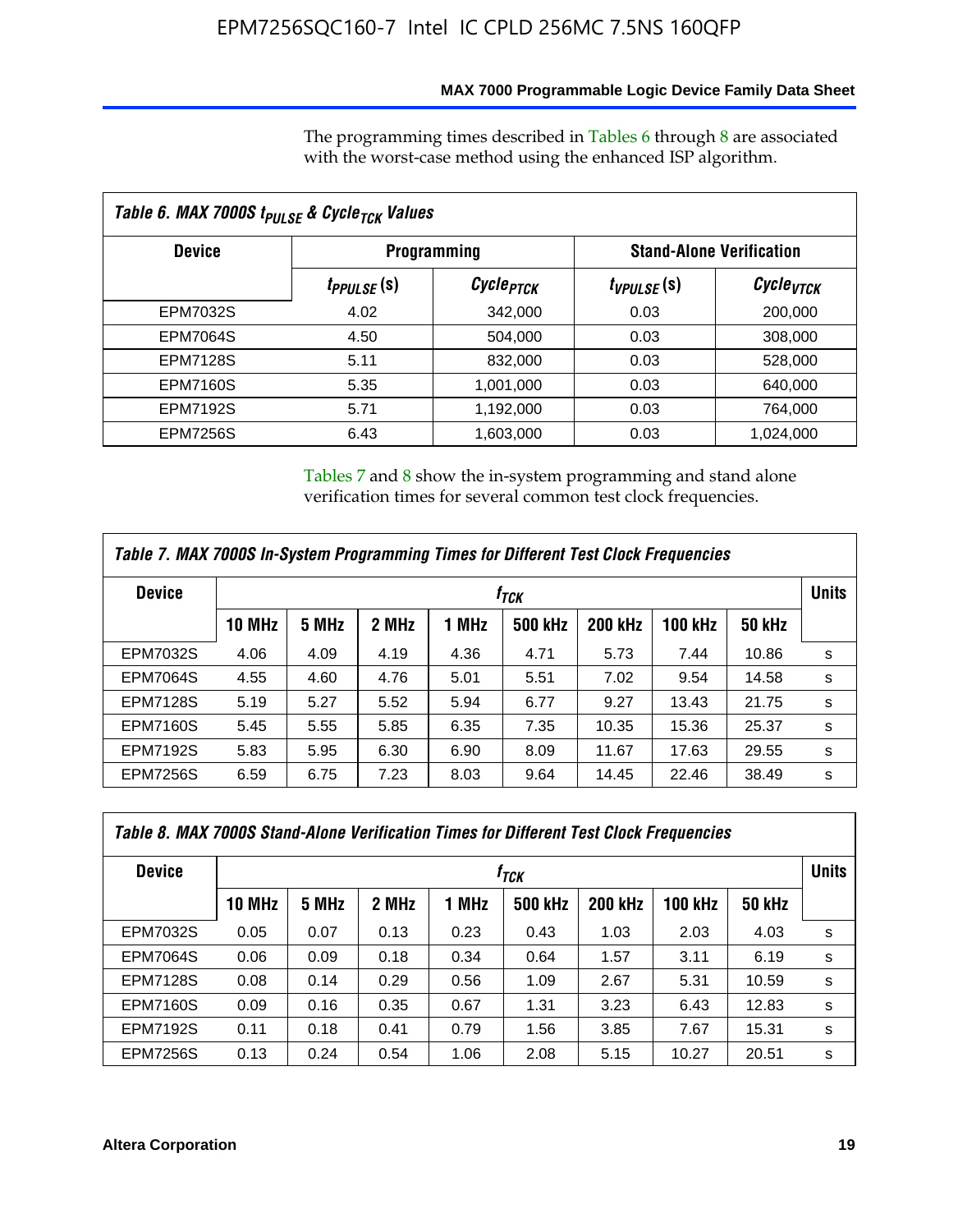# **Programmable Speed/Power Control**

MAX 7000 devices offer a power-saving mode that supports low-power operation across user-defined signal paths or the entire device. This feature allows total power dissipation to be reduced by 50% or more, because most logic applications require only a small fraction of all gates to operate at maximum frequency.

The designer can program each individual macrocell in a MAX 7000 device for either high-speed (i.e., with the Turbo  $Bit^{TM}$  option turned on) or low-power (i.e., with the Turbo Bit option turned off) operation. As a result, speed-critical paths in the design can run at high speed, while the remaining paths can operate at reduced power. Macrocells that run at low power incur a nominal timing delay adder  $(t_{LPA})$  for the  $t_{LAD}$ ,  $t_{LAC}$ ,  $t_{IC}$ ,  $t_{EN}$ , and  $t_{SEXP}$ ,  $t_{ACL}$ , and  $t_{CPPW}$  parameters.

# **Output Configuration**

MAX 7000 device outputs can be programmed to meet a variety of system-level requirements.

# **MultiVolt I/O Interface**

MAX 7000 devices—except 44-pin devices—support the MultiVolt I/O interface feature, which allows MAX 7000 devices to interface with systems that have differing supply voltages. The 5.0-V devices in all packages can be set for 3.3-V or 5.0-V I/O pin operation. These devices have one set of VCC pins for internal operation and input buffers (VCCINT), and another set for I/O output drivers (VCCIO).

The VCCINT pins must always be connected to a 5.0-V power supply. With a 5.0-V  $V_{\text{CCINT}}$  level, input voltage thresholds are at TTL levels, and are therefore compatible with both 3.3-V and 5.0-V inputs.

The VCCIO pins can be connected to either a 3.3-V or a 5.0-V power supply, depending on the output requirements. When the VCCIO pins are connected to a 5.0-V supply, the output levels are compatible with 5.0-V systems. When  $V_{\text{CGO}}$  is connected to a 3.3-V supply, the output high is 3.3 V and is therefore compatible with 3.3-V or 5.0-V systems. Devices operating with  $V_{\text{CCIO}}$  levels lower than 4.75 V incur a nominally greater timing delay of  $t_{OD2}$  instead of  $t_{OD1}$ .

# **Open-Drain Output Option (MAX 7000S Devices Only)**

MAX 7000S devices provide an optional open-drain (functionally equivalent to open-collector) output for each I/O pin. This open-drain output enables the device to provide system-level control signals (e.g., interrupt and write enable signals) that can be asserted by any of several devices. It can also provide an additional wired-OR plane.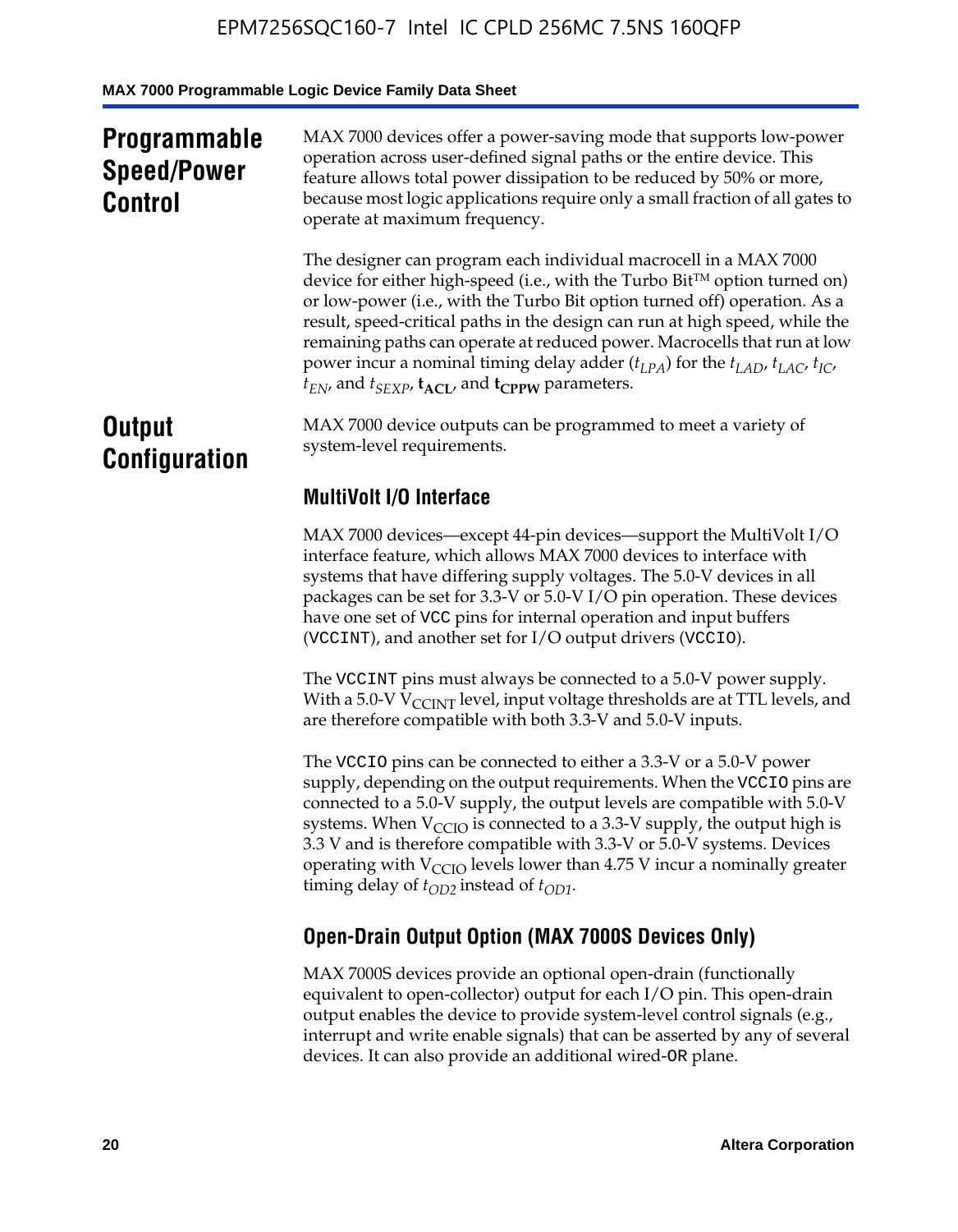By using an external 5.0-V pull-up resistor, output pins on MAX 7000S devices can be set to meet 5.0-V CMOS input voltages. When  $V_{\text{CCIO}}$  is 3.3 V, setting the open drain option will turn off the output pull-up transistor, allowing the external pull-up resistor to pull the output high enough to meet 5.0-V CMOS input voltages. When  $V_{\text{CCIO}}$  is 5.0 V, setting the output drain option is not necessary because the pull-up transistor will already turn off when the pin exceeds approximately 3.8 V, allowing the external pull-up resistor to pull the output high enough to meet 5.0-V CMOS input voltages.

# **Slew-Rate Control**

The output buffer for each MAX 7000E and MAX 7000S I/O pin has an adjustable output slew rate that can be configured for low-noise or high-speed performance. A faster slew rate provides high-speed transitions for high-performance systems. However, these fast transitions may introduce noise transients into the system. A slow slew rate reduces system noise, but adds a nominal delay of 4 to 5 ns. In MAX 7000E devices, when the Turbo Bit is turned off, the slew rate is set for low noise performance. For MAX 7000S devices, each I/O pin has an individual EEPROM bit that controls the slew rate, allowing designers to specify the slew rate on a pin-by-pin basis.

# **Programming with External Hardware**

[MAX](http://www.altera.com/literature/ds/dspghd.pdf) 7000 devices can be prog[rammed on Windows-based PCs with](http://www.altera.com/literature/ds/dspghd.pdf)  the Altera Logic Programmer card, the Master Programming Unit (MPU), and the appropriate device adapter. The MPU performs a continuity check to ensure adequate electrical contact between the adapter and the device.



For more information, see the *Altera Programming Hardware Data Sheet*.

The Altera development system can use text- or waveform-format test vectors created with the Text Editor or Waveform Editor to test the programmed device. For added design verification, designers can perform functional testing to compare the functional behavior of a MAX 7000 device with the results of simulation. Moreover, Data I/O, BP Microsystems, and other programming hardware manufacturers also provide programming support for Altera devices.



For more information, see the *Programming Hardware Manufacturers*.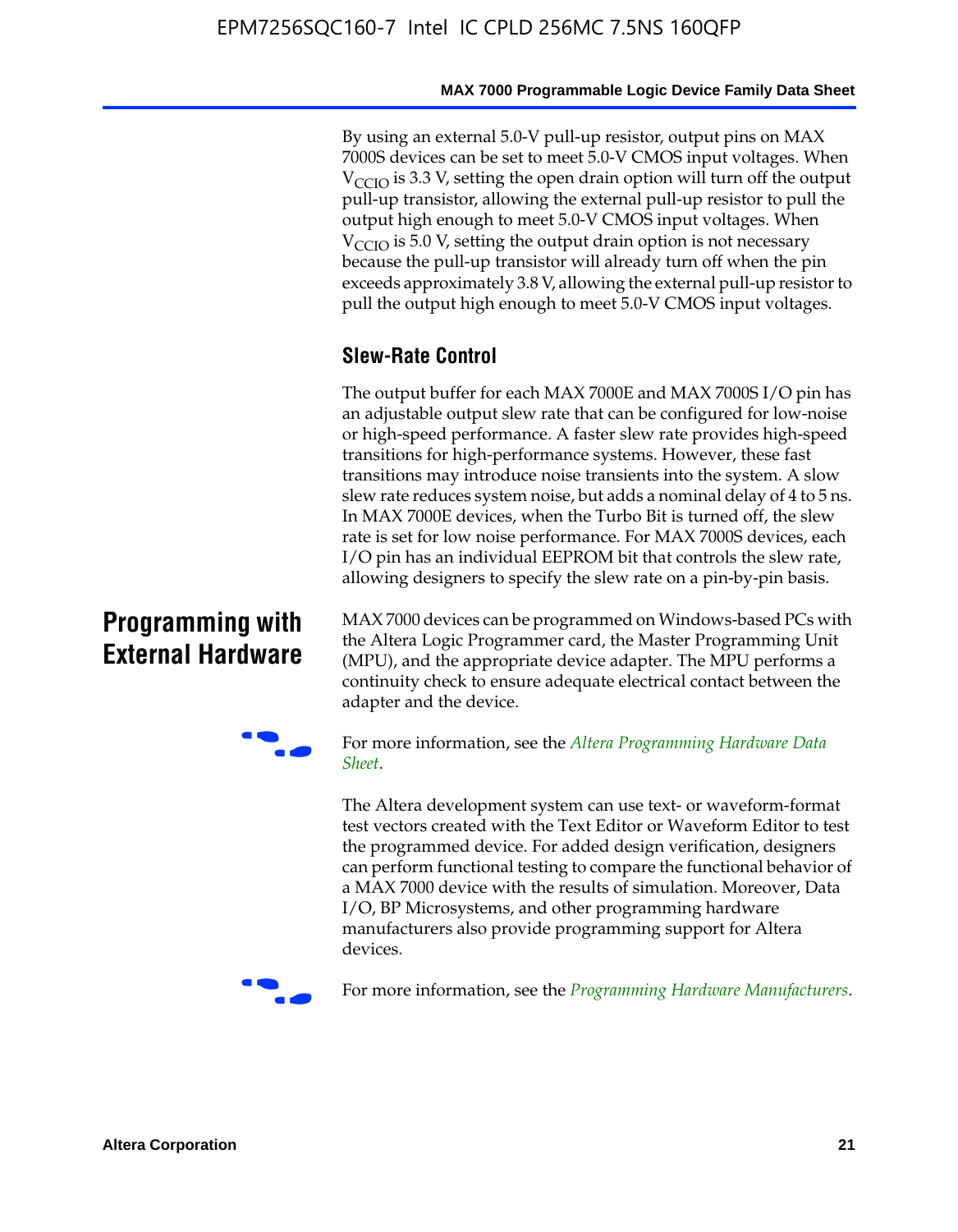### **MAX 7000 Programmable Logic Device Family Data Sheet**

# **IEEE Std. 1149.1 (JTAG) Boundary-Scan Support**

 $\mathsf{r}$ 

MAX 7000 devices support JTAG BST circuitry as specified by IEEE Std. 1149.1-1990. Table 9 describes the JTAG instructions supported by the MAX 7000 family. The pin-out tables (see the Altera web site (**http://www.altera.com**) or the *Altera Digital Library* for pin-out information) show the location of the JTAG control pins for each device. If the JTAG interface is not required, the JTAG pins are available as user I/O pins.

| <b>Table 9. MAX 7000 JTAG Instructions</b> |                 |                                                                        |
|--------------------------------------------|-----------------|------------------------------------------------------------------------|
| <b>JTAG Instruction</b>                    | <b>Devices</b>  | <b>Description</b>                                                     |
| SAMPLE/PRELOAD                             | <b>EPM7128S</b> | Allows a snapshot of signals at the device pins to be captured and     |
|                                            | <b>EPM7160S</b> | examined during normal device operation, and permits an initial data   |
|                                            | <b>EPM7192S</b> | pattern output at the device pins.                                     |
|                                            | <b>EPM7256S</b> |                                                                        |
| <b>EXTEST</b>                              | <b>EPM7128S</b> | Allows the external circuitry and board-level interconnections to be   |
|                                            | <b>EPM7160S</b> | tested by forcing a test pattern at the output pins and capturing test |
|                                            | <b>EPM7192S</b> | results at the input pins.                                             |
|                                            | <b>EPM7256S</b> |                                                                        |
| <b>BYPASS</b>                              | EPM7032S        | Places the 1-bit bypass register between the TDI and TDO pins, which   |
|                                            | <b>EPM7064S</b> | allows the BST data to pass synchronously through a selected device    |
|                                            | <b>EPM7128S</b> | to adjacent devices during normal device operation.                    |
|                                            | <b>EPM7160S</b> |                                                                        |
|                                            | <b>EPM7192S</b> |                                                                        |
|                                            | <b>EPM7256S</b> |                                                                        |
| <b>IDCODE</b>                              | <b>EPM7032S</b> | Selects the IDCODE register and places it between TDI and TDO,         |
|                                            | <b>EPM7064S</b> | allowing the IDCODE to be serially shifted out of TDO.                 |
|                                            | <b>EPM7128S</b> |                                                                        |
|                                            | <b>EPM7160S</b> |                                                                        |
|                                            | <b>EPM7192S</b> |                                                                        |
|                                            | <b>EPM7256S</b> |                                                                        |
| <b>ISP</b> Instructions                    | <b>EPM7032S</b> | These instructions are used when programming MAX 7000S devices         |
|                                            | <b>EPM7064S</b> | via the JTAG ports with the MasterBlaster, ByteBlasterMV, BitBlaster   |
|                                            | <b>EPM7128S</b> | download cable, or using a Jam File (.jam), Jam Byte-Code file (.jbc), |
|                                            | <b>EPM7160S</b> | or Serial Vector Format file (.svf) via an embedded processor or test  |
|                                            | <b>EPM7192S</b> | equipment.                                                             |
|                                            | <b>EPM7256S</b> |                                                                        |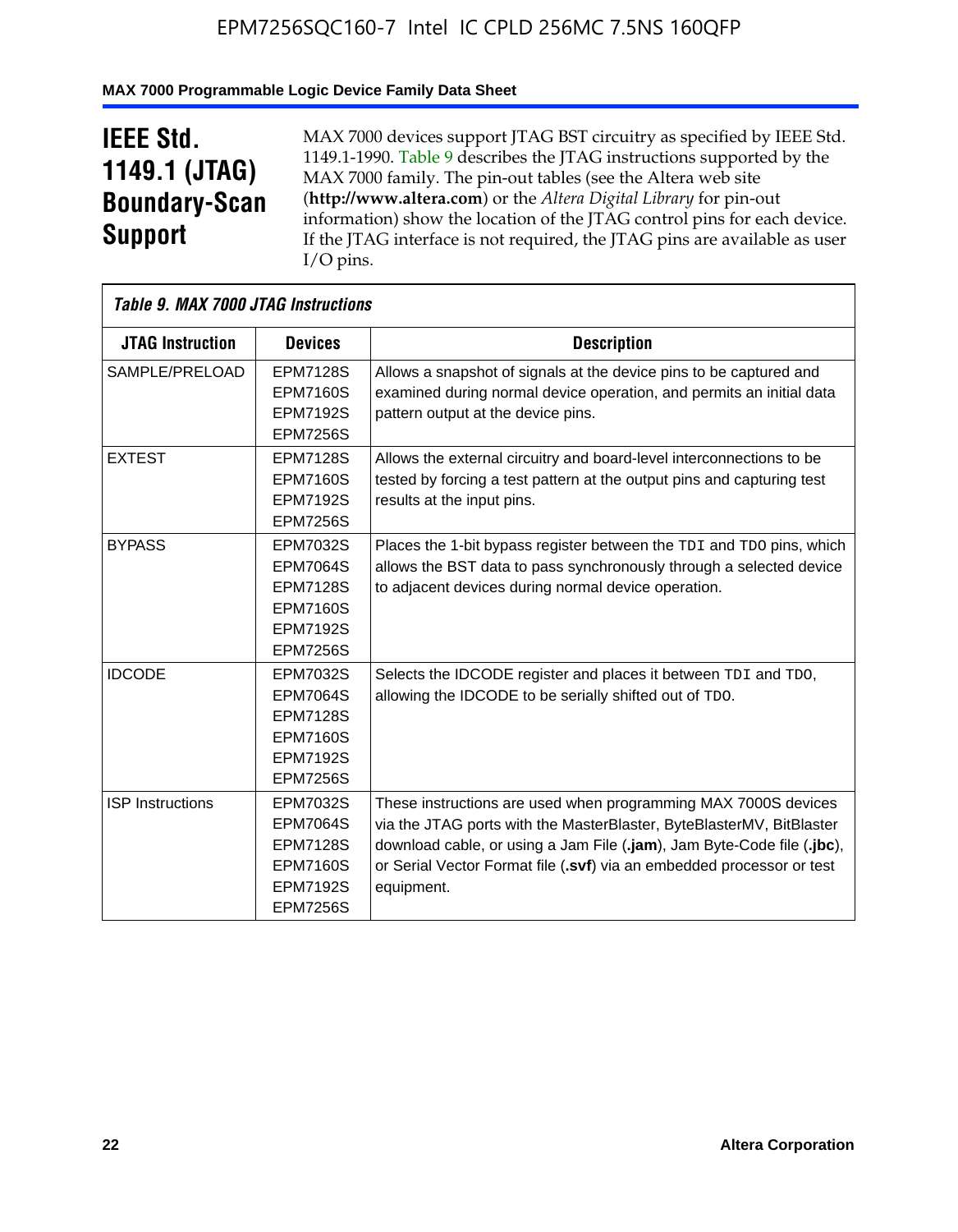The instruction register length of MAX 7000S devices is 10 bits. Tables 10 and 11 show the boundary-scan register length and device IDCODE information for MAX 7000S devices.

| Table 10. MAX 7000S Boundary-Scan Register Length |                                      |  |  |  |  |  |
|---------------------------------------------------|--------------------------------------|--|--|--|--|--|
| <b>Device</b>                                     | <b>Boundary-Scan Register Length</b> |  |  |  |  |  |
| EPM7032S                                          | 1 (1)                                |  |  |  |  |  |
| <b>EPM7064S</b>                                   | 1 $(1)$                              |  |  |  |  |  |
| <b>EPM7128S</b>                                   | 288                                  |  |  |  |  |  |
| <b>EPM7160S</b>                                   | 312                                  |  |  |  |  |  |
| <b>EPM7192S</b>                                   | 360                                  |  |  |  |  |  |
| <b>EPM7256S</b>                                   | 480                                  |  |  |  |  |  |

*Note:*

(1) This device does not support JTAG boundary-scan testing. Selecting either the EXTEST or SAMPLE/PRELOAD instruction will select the one-bit bypass register.

| Table 11, 32-Bit MAX 7000 Device IDCODE<br>Note (1) |                            |                              |                                                    |                  |  |  |
|-----------------------------------------------------|----------------------------|------------------------------|----------------------------------------------------|------------------|--|--|
| <b>Device</b>                                       | <b>IDCODE (32 Bits)</b>    |                              |                                                    |                  |  |  |
|                                                     | <b>Version</b><br>(4 Bits) | Part Number (16 Bits)        | <b>Manufacturer's</b><br><b>Identity (11 Bits)</b> | 1 (1 Bit)<br>(2) |  |  |
| EPM7032S                                            | 0000                       | 0010<br>0111<br>0000<br>0011 | 00001101110                                        | 1                |  |  |
| <b>EPM7064S</b>                                     | 0000                       | 0000<br>0110<br>0100<br>0111 | 00001101110                                        | 1                |  |  |
| <b>EPM7128S</b>                                     | 0000                       | 0001 0010<br>1000<br>0111    | 00001101110                                        | 1                |  |  |
| <b>EPM7160S</b>                                     | 0000                       | 0001<br>0110<br>0000<br>0111 | 00001101110                                        | $\mathbf{1}$     |  |  |
| <b>EPM7192S</b>                                     | 0000                       | 1001<br>0010<br>0111<br>0001 | 00001101110                                        | 1                |  |  |
| EPM7256S                                            | 0000                       | 0111<br>0010<br>0101<br>0110 | 00001101110                                        | 1                |  |  |

*Notes:*

(1) The most significant bit (MSB) is on the left.

(2) The least significant bit (LSB) for all JTAG IDCODEs is 1.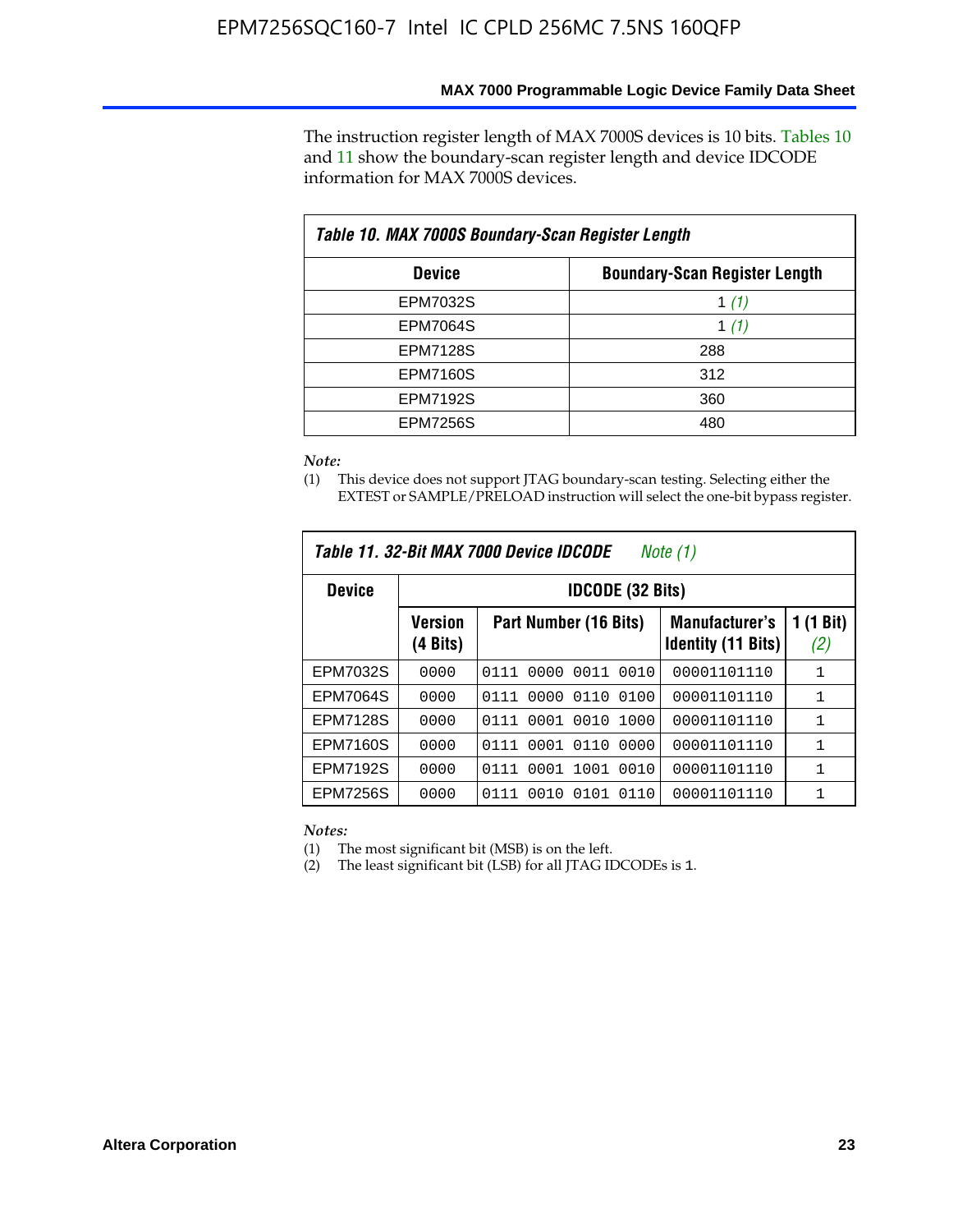### **MAX 7000 Programmable Logic Device Family Data Sheet**

Figure 9 shows the timing requirements for the JTAG signals.



Table 12 shows the JTAG timing parameters and values for MAX 7000S devices.

|                   | Table 12. JTAG Timing Parameters & Values for MAX 7000S Devices |     |     |      |  |  |  |
|-------------------|-----------------------------------------------------------------|-----|-----|------|--|--|--|
| <b>Symbol</b>     | Parameter                                                       | Min | Max | Unit |  |  |  |
| t <sub>JCP</sub>  | TCK clock period                                                | 100 |     | ns   |  |  |  |
| t <sub>JCH</sub>  | TCK clock high time                                             | 50  |     | ns   |  |  |  |
| tjcl              | TCK clock low time                                              | 50  |     | ns   |  |  |  |
| t <sub>JPSU</sub> | JTAG port setup time                                            | 20  |     | ns   |  |  |  |
| t <sub>JPH</sub>  | JTAG port hold time                                             | 45  |     | ns   |  |  |  |
| t <sub>JPCO</sub> | JTAG port clock to output                                       |     | 25  | ns   |  |  |  |
| t <sub>JPZX</sub> | JTAG port high impedance to valid output                        |     | 25  | ns   |  |  |  |
| t <sub>JPXZ</sub> | JTAG port valid output to high impedance                        |     | 25  | ns   |  |  |  |
| tjssu             | Capture register setup time                                     | 20  |     | ns   |  |  |  |
| t <sub>JSH</sub>  | Capture register hold time                                      | 45  |     | ns   |  |  |  |
| t <sub>JSCO</sub> | Update register clock to output                                 |     | 25  | ns   |  |  |  |
| t <sub>JSZX</sub> | Update register high impedance to valid output                  |     | 25  | ns   |  |  |  |
| t <sub>JSXZ</sub> | Update register valid output to high impedance                  |     | 25  | ns   |  |  |  |



For more information, see *Application Note 39 (IEEE 1149.1 (JTAG) Boundary-Scan Testing in Altera Devices)*.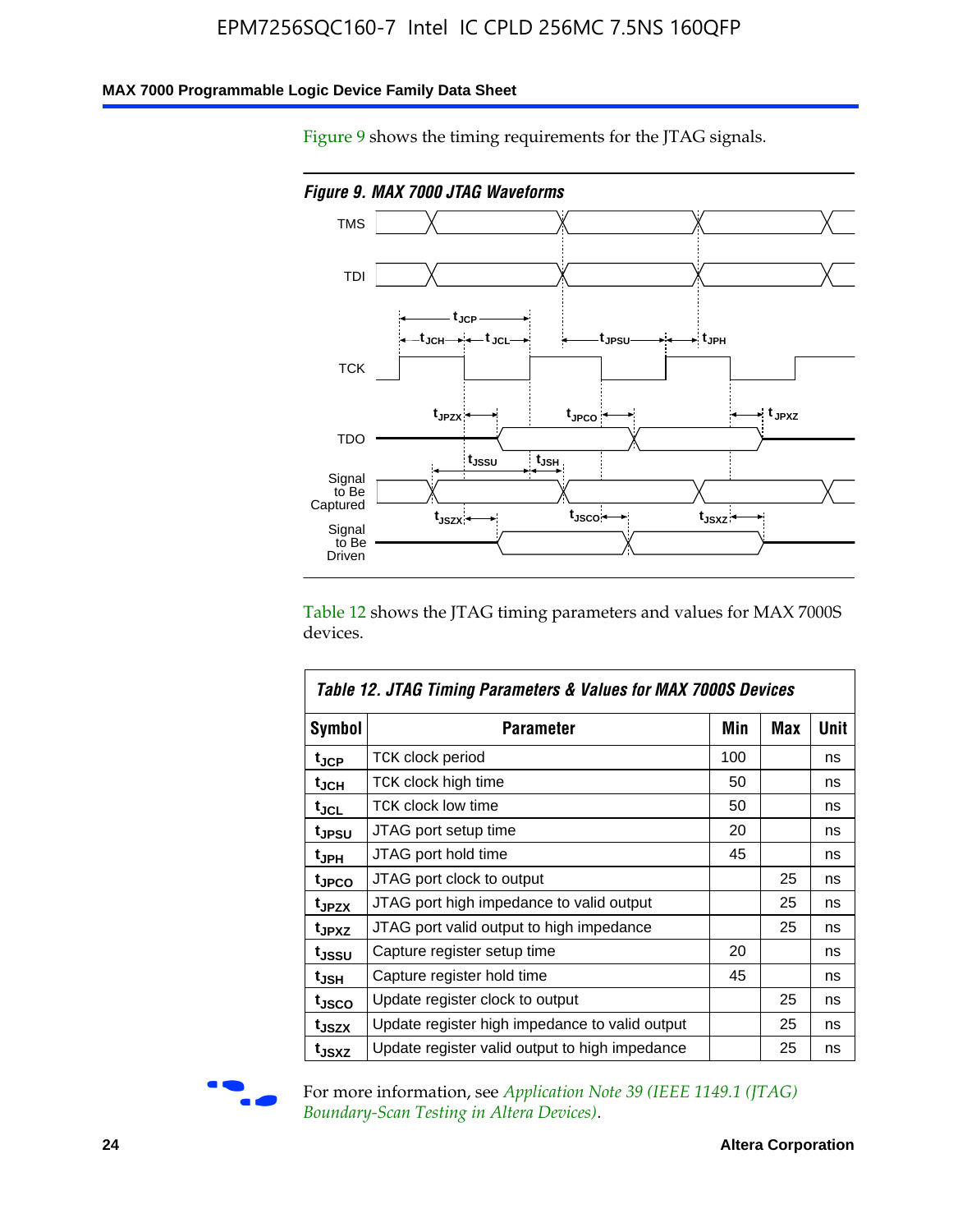#### **MAX 7000 Programmable Logic Device Family Data Sheet**

**Design Security** All MAX 7000 devices contain a programmable security bit that controls access to the data programmed into the device. When this bit is programmed, a proprietary design implemented in the device cannot be copied or retrieved. This feature provides a high level of design security because programmed data within EEPROM cells is invisible. The security bit that controls this function, as well as all other programmed data, is reset only when the device is reprogrammed.

### **Generic Testing** Each MAX 7000 device is functionally tested. Complete testing of each programmable EEPROM bit and all internal logic elements ensures 100% programming yield. AC test measurements are taken under conditions equivalent to those shown in Figure 10. Test patterns can be used and then erased during early stages of the production flow.

#### *Figure 10. MAX 7000 AC Test Conditions*

*Power supply transients can affect AC measurements. Simultaneous transitions of multiple outputs should be avoided for accurate measurement. Threshold tests must not be performed under AC conditions. Large-amplitude, fast ground-current transients normally occur as the device outputs discharge the load capacitances. When these transients flow through the parasitic inductance between the device ground pin and the test system ground, significant reductions in observable noise immunity can result. Numbers in brackets are for 2.5-V devices and outputs. Numbers without brackets are for 3.3-V devices and outputs.*



# **QFP Carrier & Development Socket**

MAX 7000 and MAX 7000E devices in QFP packages with 10[0 or more](http://www.altera.com/literature/ds/dsqfp.pdf)  [pins are shipped in special plas](http://www.altera.com/literature/ds/dsqfp.pdf)tic carriers to protect the QFP leads. The carrier is used with a prototype development socket and special programming hardware available from Altera. This carrier technology makes it possible to program, test, erase, and reprogram a device without exposing the leads to mechanical stress.

For detailed information and carrier dimensions, refer to the *QFP Carrier & Development Socket Data Sheet*.

MAX 7000S devices are not shipped in carriers.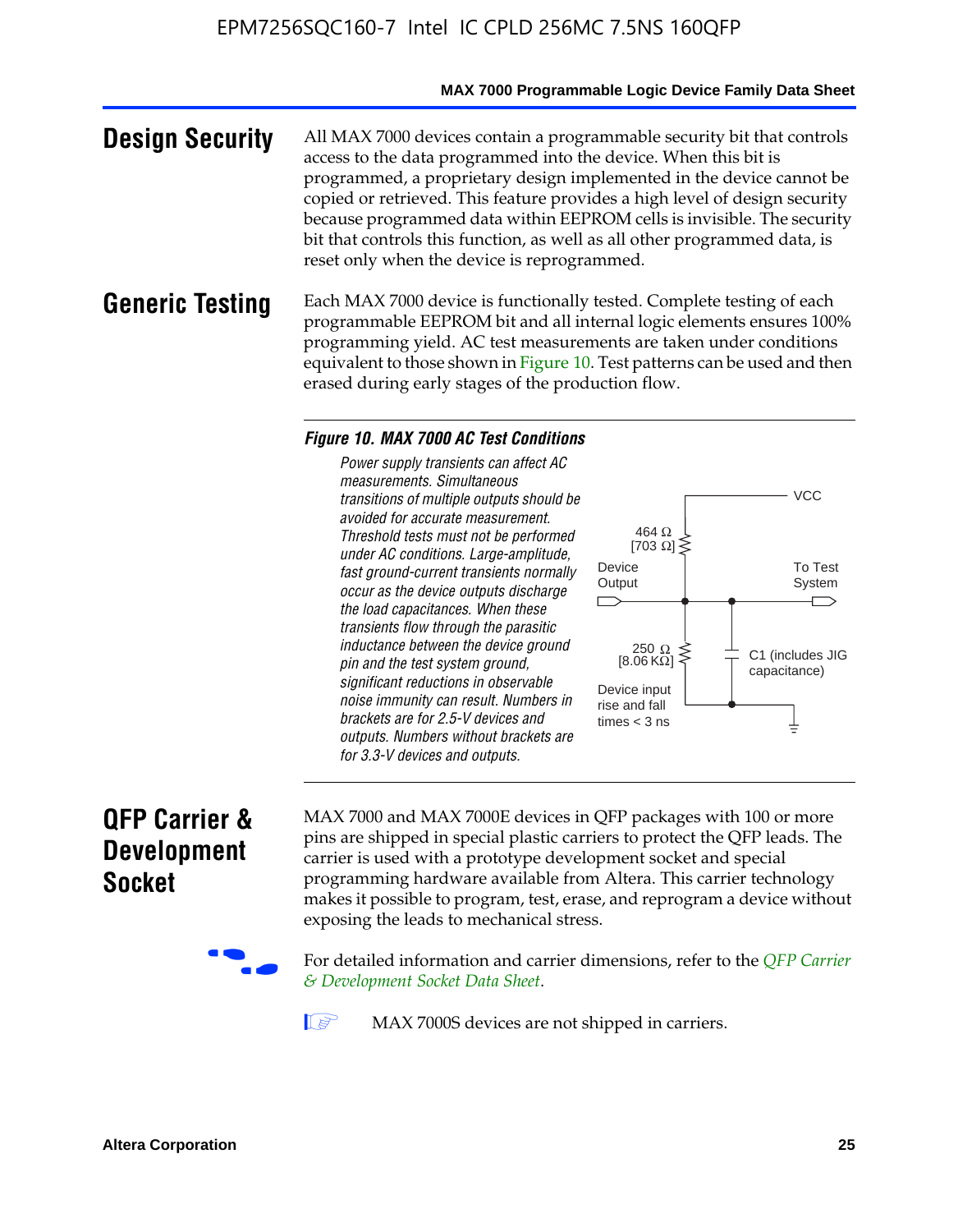### **MAX 7000 Programmable Logic Device Family Data Sheet**

# **Operating Conditions**

Tables 13 through 18 provide information about absolute maximum ratings, recommended operating conditions, operating conditions, and capacitance for 5.0-V MAX 7000 devices.

|                             | Table 13. MAX 7000 5.0-V Device Absolute Maximum Ratings | Note (1)                           |        |     |      |  |
|-----------------------------|----------------------------------------------------------|------------------------------------|--------|-----|------|--|
| Symbol                      | <b>Parameter</b>                                         | <b>Conditions</b>                  | Min    | Max | Unit |  |
| $V_{\rm CC}$                | Supply voltage                                           | With respect to ground (2)         | $-2.0$ | 7.0 | V    |  |
| $V_{1}$                     | DC input voltage                                         |                                    | $-2.0$ | 7.0 | V    |  |
| $I_{\text{OUT}}$            | DC output current, per pin                               |                                    | $-25$  | 25  | mA   |  |
| $\mathsf{T}_{\text{STG}}$   | Storage temperature                                      | No bias                            | $-65$  | 150 | ° C  |  |
| $\mathsf{T}_{\mathsf{AMB}}$ | Ambient temperature                                      | Under bias                         | $-65$  | 135 | ° C  |  |
| $T_{\rm J}$                 | Junction temperature                                     | Ceramic packages, under bias       |        | 150 | ° C  |  |
|                             |                                                          | PQFP and RQFP packages, under bias |        | 135 | ° C  |  |

|                          | <b>Table 14. MAX 7000 5.0-V Device Recommended Operating Conditions</b> |                    |                |                       |              |  |  |  |
|--------------------------|-------------------------------------------------------------------------|--------------------|----------------|-----------------------|--------------|--|--|--|
| Symbol                   | <b>Parameter</b>                                                        | <b>Conditions</b>  | Min            | Max                   | <b>Unit</b>  |  |  |  |
| <b>V<sub>CCINT</sub></b> | Supply voltage for internal logic and<br>input buffers                  | (3), (4), (5)      | 4.75<br>(4.50) | 5.25<br>(5.50)        | $\vee$       |  |  |  |
| V <sub>CCIO</sub>        | Supply voltage for output drivers,<br>5.0-V operation                   | (3), (4)           | 4.75<br>(4.50) | 5.25<br>(5.50)        | $\vee$       |  |  |  |
|                          | Supply voltage for output drivers,<br>3.3-V operation                   | (3), (4), (6)      | 3.00<br>(3.00) | 3.60<br>(3.60)        | $\vee$       |  |  |  |
| V <sub>CCISP</sub>       | Supply voltage during ISP                                               | (7)                | 4.75           | 5.25                  | V            |  |  |  |
| $V_{1}$                  | Input voltage                                                           |                    | $-0.5(8)$      | $V_{\rm CCINT}$ + 0.5 | V            |  |  |  |
| $V_{\rm O}$              | Output voltage                                                          |                    | 0              | V <sub>CCIO</sub>     | V            |  |  |  |
| T <sub>A</sub>           | Ambient temperature                                                     | For commercial use | $\Omega$       | 70                    | $^{\circ}$ C |  |  |  |
|                          |                                                                         | For industrial use | $-40$          | 85                    | $^{\circ}$ C |  |  |  |
| $T_{\rm J}$              | Junction temperature                                                    | For commercial use | $\Omega$       | 90                    | ° C          |  |  |  |
|                          |                                                                         | For industrial use | $-40$          | 105                   | ° C          |  |  |  |
| $t_{\mathsf{R}}$         | Input rise time                                                         |                    |                | 40                    | ns           |  |  |  |
| $t_F$                    | Input fall time                                                         |                    |                | 40                    | ns           |  |  |  |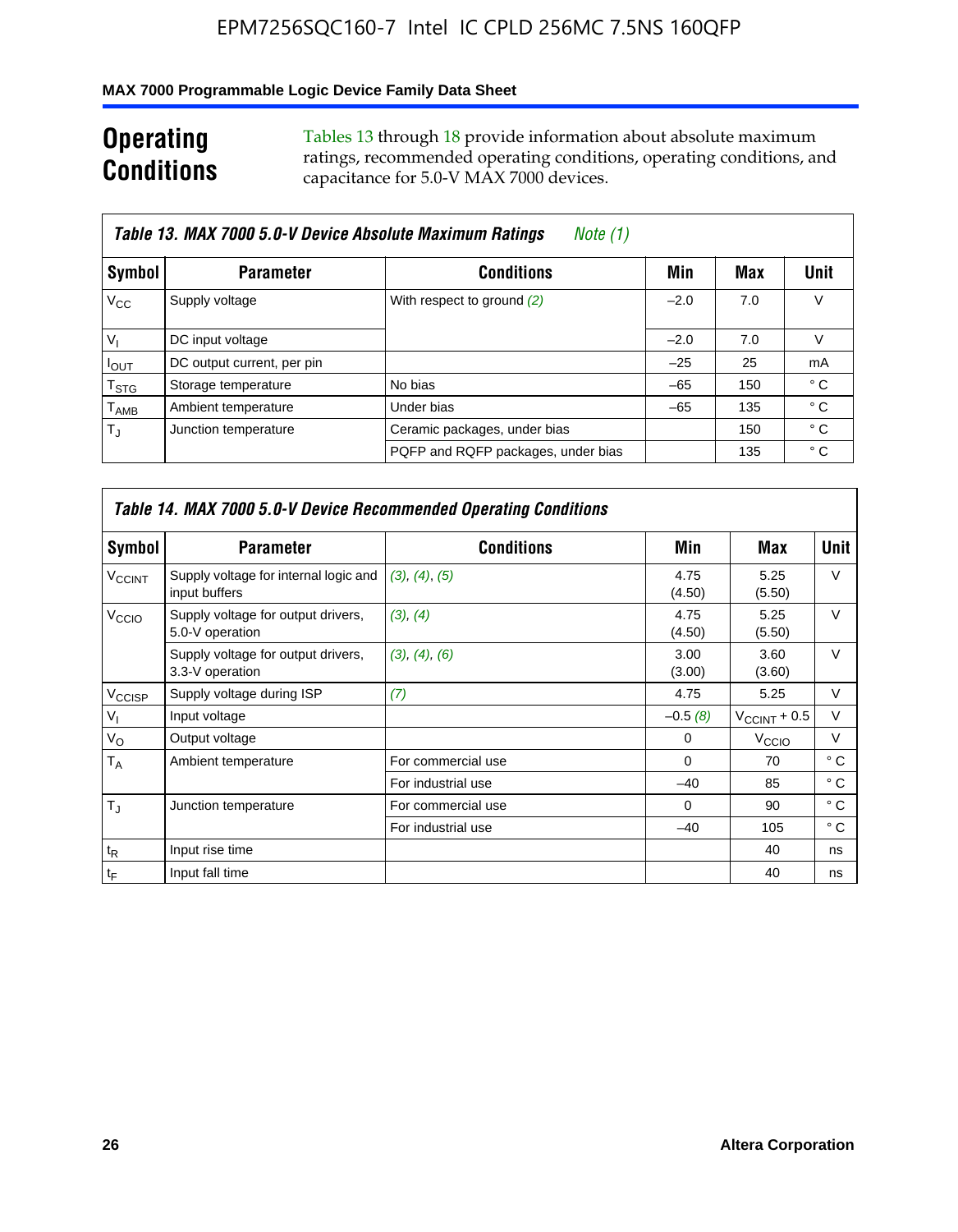|                 | Table 15. MAX 7000 5.0-V Device DC Operating Conditions<br>Note (9) |                                                                           |                         |                       |        |  |  |  |  |
|-----------------|---------------------------------------------------------------------|---------------------------------------------------------------------------|-------------------------|-----------------------|--------|--|--|--|--|
| Symbol          | <b>Parameter</b>                                                    | <b>Conditions</b>                                                         | Min                     | Max                   | Unit   |  |  |  |  |
| V <sub>IH</sub> | High-level input voltage                                            |                                                                           | 2.0                     | $V_{\rm CCINT}$ + 0.5 | V      |  |  |  |  |
| $V_{IL}$        | Low-level input voltage                                             |                                                                           | $-0.5(8)$               | 0.8                   | V      |  |  |  |  |
| $V_{OH}$        | 5.0-V high-level TTL output voltage                                 | $I_{OH} = -4$ mA DC, $V_{CClO} = 4.75$ V (10)                             | 2.4                     |                       | V      |  |  |  |  |
|                 | 3.3-V high-level TTL output voltage                                 | $I_{OH} = -4$ mA DC, $V_{CClO} = 3.00$ V (10)                             | 2.4                     |                       | V      |  |  |  |  |
|                 | 3.3-V high-level CMOS output<br>voltage                             | $I_{OH} = -0.1$ mA DC, $V_{CClO} = 3.0$ V (10)                            | $V_{\text{CClO}}$ – 0.2 |                       | $\vee$ |  |  |  |  |
| $V_{OL}$        | 5.0-V low-level TTL output voltage                                  | $I_{\text{OI}}$ = 12 mA DC, $V_{\text{CCIO}}$ = 4.75 V (11)               |                         | 0.45                  | V      |  |  |  |  |
|                 | 3.3-V low-level TTL output voltage                                  | $I_{OL}$ = 12 mA DC, $V_{CClO}$ = 3.00 V (11)                             |                         | 0.45                  | $\vee$ |  |  |  |  |
|                 | 3.3-V low-level CMOS output<br>voltage                              | $I_{\text{OI}} = 0.1 \text{ mA DC}, V_{\text{CCIO}} = 3.0 \text{ V} (11)$ |                         | 0.2                   | $\vee$ |  |  |  |  |
| I <sub>I</sub>  | Leakage current of dedicated input<br>pins                          | $V_1 = -0.5$ to 5.5 V (11)                                                | $-10$                   | 10                    | μA     |  |  |  |  |
| $I_{OZ}$        | I/O pin tri-state output off-state<br>current                       | $V_1 = -0.5$ to 5.5 V (11), (12)                                          | $-40$                   | 40                    | μA     |  |  |  |  |

|                  | Table 16. MAX 7000 5.0-V Device Capacitance: EPM7032, EPM7064 & EPM7096 Devices |                                     |  |    |    |
|------------------|---------------------------------------------------------------------------------|-------------------------------------|--|----|----|
| Symbol           | Min<br><b>Conditions</b><br><b>Parameter</b>                                    |                                     |  |    |    |
| $C_{IN}$         | Input pin capacitance                                                           | $V_{IN} = 0 V$ , f = 1.0 MHz        |  | 12 | рF |
| C <sub>I/O</sub> | I/O pin capacitance                                                             | $V_{\text{OUT}} = 0$ V, f = 1.0 MHz |  | 12 | рF |

|                  | Table 17. MAX 7000 5.0-V Device Capacitance: MAX 7000E Devices<br><i>Note (13)</i> |                                |     |     |        |  |
|------------------|------------------------------------------------------------------------------------|--------------------------------|-----|-----|--------|--|
| Symbol           | <b>Parameter</b>                                                                   | <b>Conditions</b>              | Min | Max | Unit I |  |
| $C_{IN}$         | Input pin capacitance                                                              | $V_{1N} = 0 V$ , f = 1.0 MHz   |     | 15  | pF     |  |
| C <sub>I/O</sub> | I/O pin capacitance                                                                | $V_{OIII} = 0 V$ , f = 1.0 MHz |     | 15  | pF     |  |

|                  | Table 18. MAX 7000 5.0-V Device Capacitance: MAX 7000S Devices | <i>Note (13)</i>                    |     |     |        |
|------------------|----------------------------------------------------------------|-------------------------------------|-----|-----|--------|
| Symbol           | <b>Parameter</b>                                               | <b>Conditions</b>                   | Min | Max | Unit I |
| $C_{IN}$         | Dedicated input pin capacitance                                | $V_{IN} = 0 V$ , f = 1.0 MHz        |     | 10  | pF     |
| C <sub>I/O</sub> | I/O pin capacitance                                            | $V_{\text{OUT}} = 0$ V, f = 1.0 MHz |     | 10  | pF     |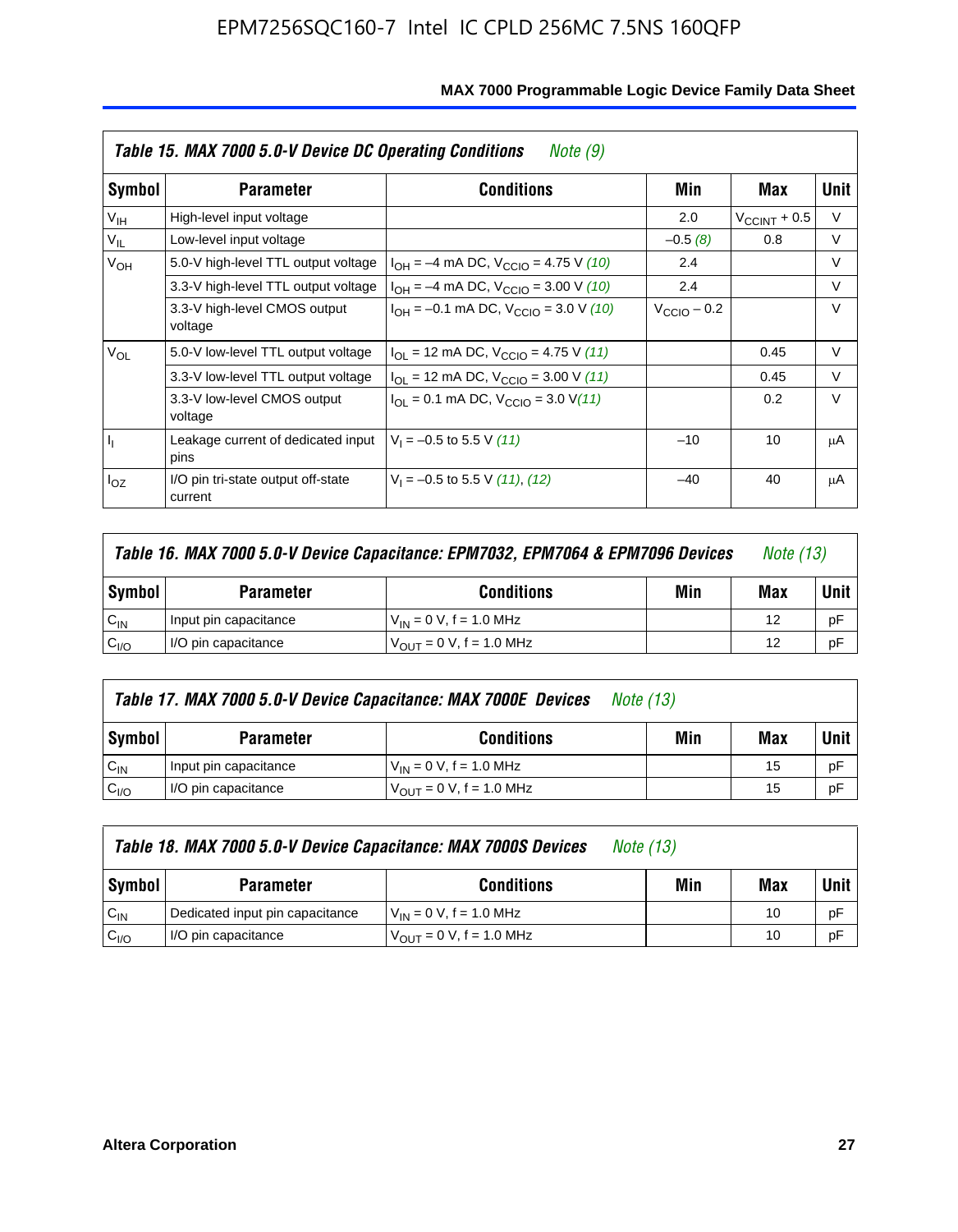#### **MAX 7000 Programmable Logic Device Family Data Sheet**

*Notes to tables:*

- (1) See the *Operating Requirements for Altera Devices Data Sheet*.
- (2) Minimum DC input voltage on I/O pins is –0.5 V and on 4 dedicated input pins is –0.3 V. During transitions, the inputs may undershoot to –2.0 V or overshoot to 7.0 V for input currents less than 100 mA and periods shorter than  $20$  ns.
- (3) Numbers in parentheses are for industrial-temperature-range devices.<br>(4)  $V_{CC}$  must rise monotonically.
- $V_{CC}$  must rise monotonically.
- (5) The POR time for all 7000S devices does not exceed 300 µs. The sufficient V<sub>CCINT</sub> voltage level for POR is 4.5 V. The device is fully initialized within the POR time after  $V_{\text{CCINT}}$  reaches the sufficient POR voltage level.
- (6) 3.3-V I/O operation is not available for 44-pin packages.
- (7) The  $V_{\text{CCISP}}$  parameter applies only to MAX 7000S devices.
- (8) During in-system programming, the minimum DC input voltage is –0.3 V.
- (9) These values are specified under the MAX 7000 recommended operating conditions in Table 14 on page 26.
- (10) The parameter is measured with 50% of the outputs each sourcing the specified current. The  $I_{OH}$  parameter refers to high-level TTL or CMOS output current.
- (11) The parameter is measured with 50% of the outputs each sinking the specified current. The  $I_{OL}$  parameter refers to low-level TTL, PCI, or CMOS output current.
- (12) When the JTAG interface is enabled in MAX 7000S devices, the input leakage current on the JTAG pins is typically –60 μA.
- (13) Capacitance is measured at 25° C and is sample-tested only. The OE1 pin has a maximum capacitance of 20 pF.

Figure 11 shows the typical output drive characteristics of MAX 7000 devices.

#### *Figure 11. Output Drive Characteristics of 5.0-V MAX 7000 Devices*



**Timing Model** MAX 7000 device timing can be analyzed with the Altera software, with a variety of popular industry-standard EDA simulators and timing analyzers, or with the timing model shown in Figure 12. MAX 7000 devices have fixed internal delays that enable the designer to determine the worst-case timing of any design. The Altera software provides timing simulation, point-to-point delay prediction, and detailed timing analysis for a device-wide performance evaluation.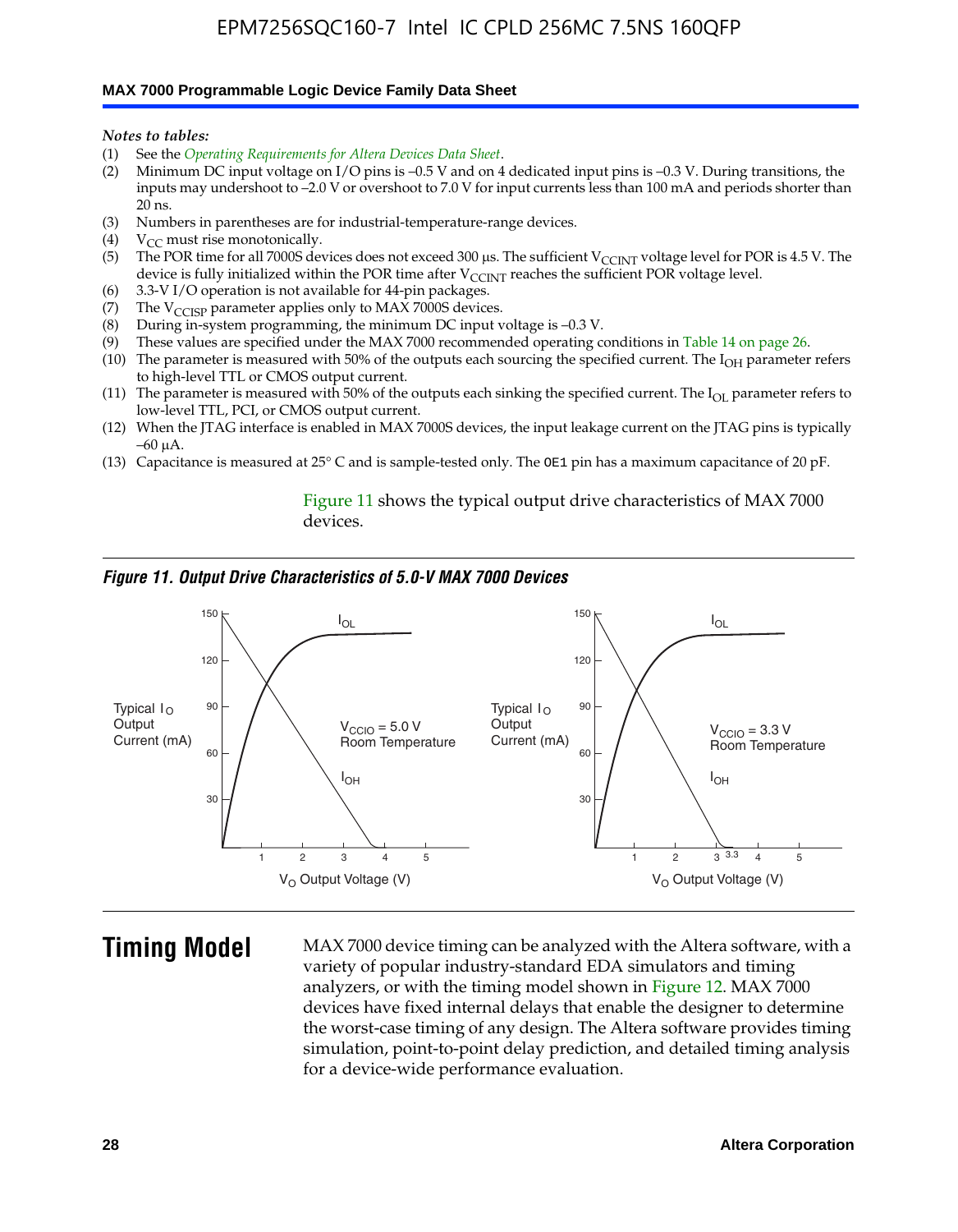

### **MAX 7000 Programmable Logic Device Family Data Sheet**

#### *Notes:*

- (1) Only available in MAX 7000E and MAX 7000S devices.
- (2) Not available in 44-pin devices.

[The tim](http://www.altera.com/literature/an/an094.pdf)ing characteristics [of any signal path can be derived from the](http://www.altera.com/literature/an/an094.pdf)  timing model and parameters of a particular device. External timing parameters, which represent pin-to-pin timing delays, can be calculated as the sum of internal parameters. Figure 13 shows the internal timing relationship of internal and external delay parameters.



For more infomration, see *Application Note 94 (Understanding MAX 7000 Timing)*.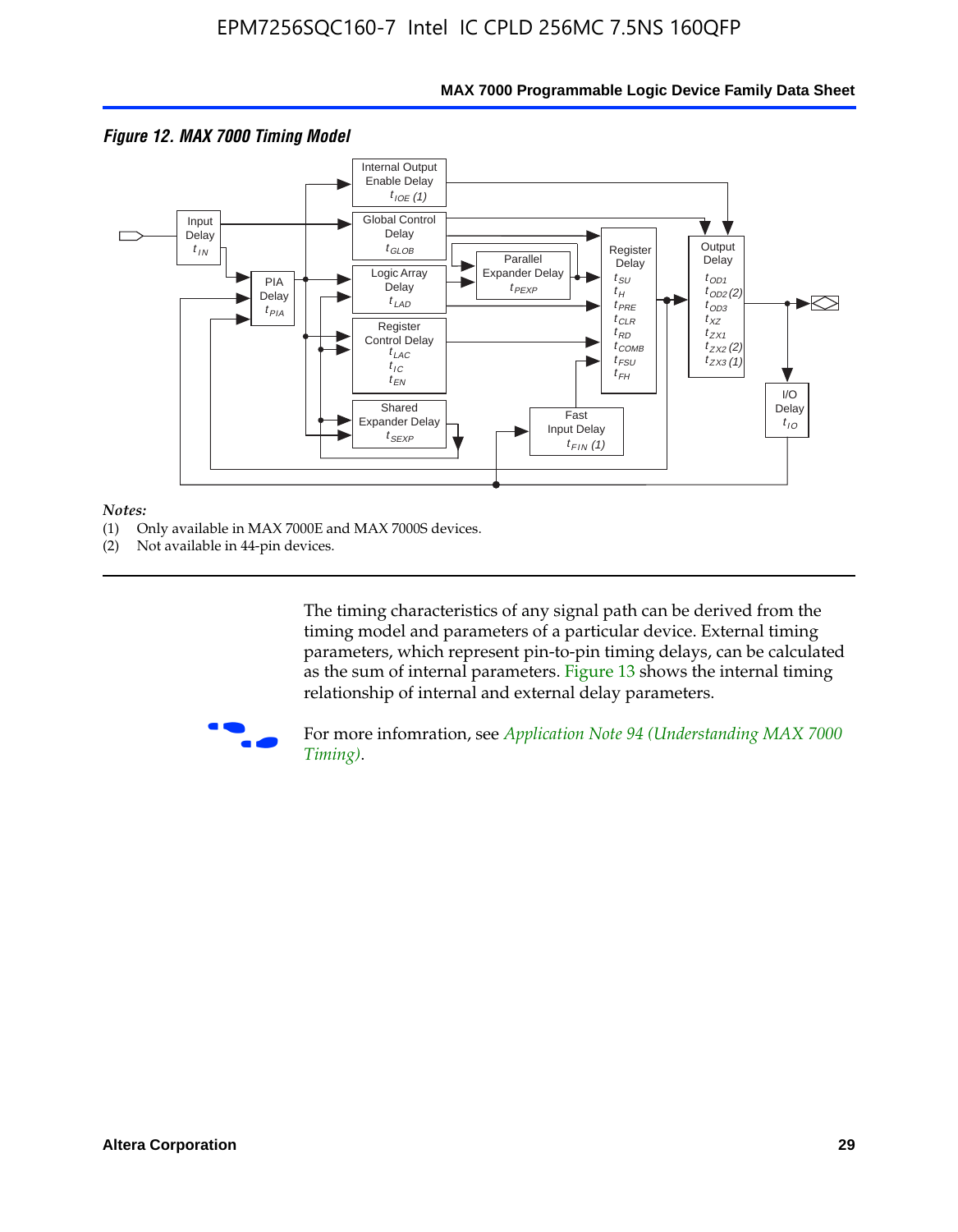#### *Figure 13. Switching Waveforms*



**30 Altera Corporation**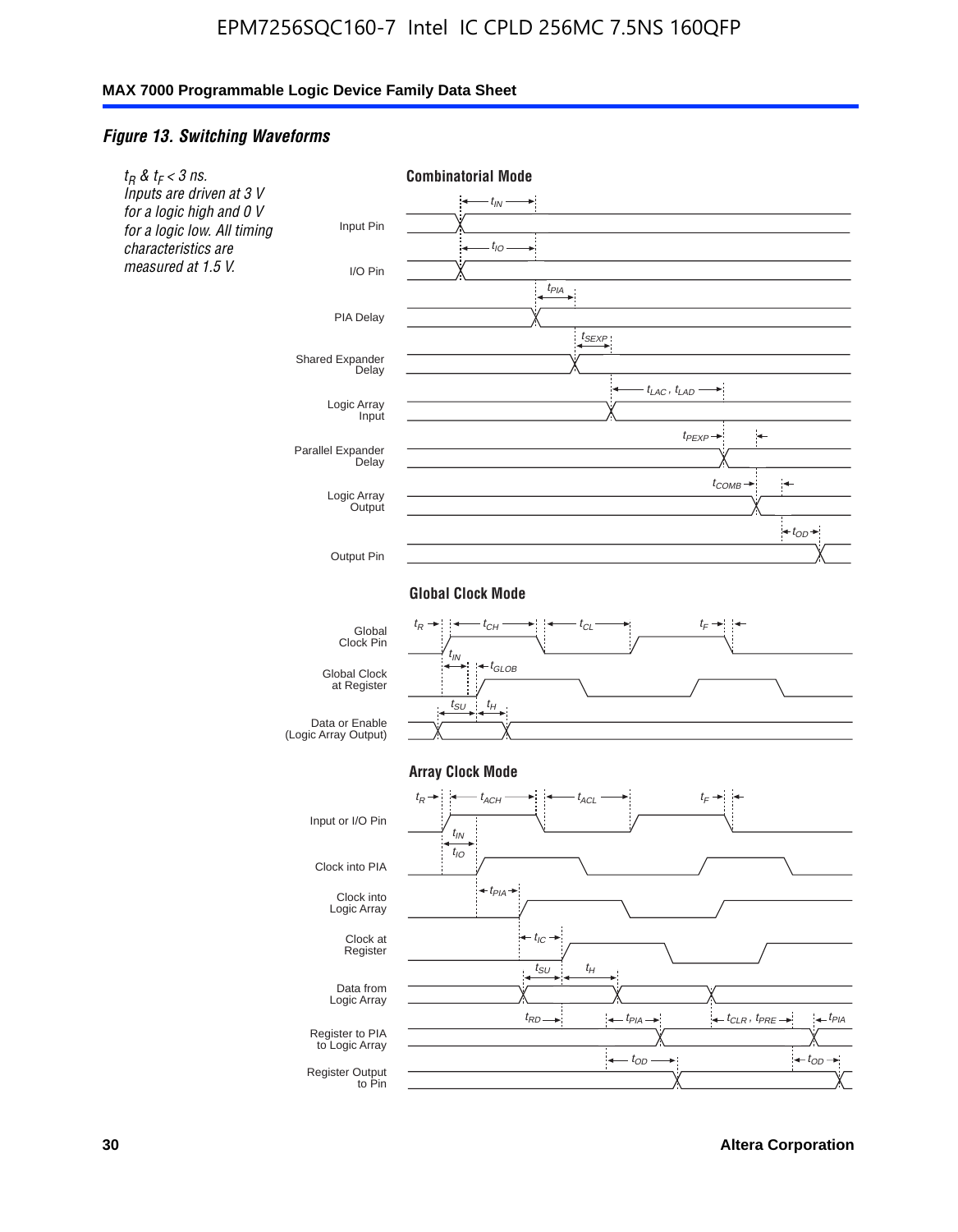| Table 19. MAX 7000 & MAX 7000E External Timing Parameters<br>Note $(1)$ |                                             |                    |       |                                  |       |     |             |  |
|-------------------------------------------------------------------------|---------------------------------------------|--------------------|-------|----------------------------------|-------|-----|-------------|--|
| Symbol                                                                  | <b>Parameter</b>                            | <b>Conditions</b>  |       | -6 Speed Grade<br>-7 Speed Grade |       |     | <b>Unit</b> |  |
|                                                                         |                                             |                    | Min   | Max                              | Min   | Max |             |  |
| t <sub>PD1</sub>                                                        | Input to non-registered output              | $C1 = 35 pF$       |       | 6.0                              |       | 7.5 | ns          |  |
| t <sub>PD2</sub>                                                        | I/O input to non-registered output          | $C1 = 35 pF$       |       | 6.0                              |       | 7.5 | ns          |  |
| $t_{\scriptstyle\text{SU}}$                                             | Global clock setup time                     |                    | 5.0   |                                  | 6.0   |     | ns          |  |
| tμ                                                                      | Global clock hold time                      |                    | 0.0   |                                  | 0.0   |     | ns          |  |
| t <sub>FSU</sub>                                                        | Global clock setup time of fast input       | (2)                | 2.5   |                                  | 3.0   |     | ns          |  |
| t <sub>FH</sub>                                                         | Global clock hold time of fast input        | (2)                | 0.5   |                                  | 0.5   |     | ns          |  |
| t <sub>CO1</sub>                                                        | Global clock to output delay                | $C1 = 35 pF$       |       | 4.0                              |       | 4.5 | ns          |  |
| $t_{\text{CH}}$                                                         | Global clock high time                      |                    | 2.5   |                                  | 3.0   |     | ns          |  |
| $t_{CL}$                                                                | Global clock low time                       |                    | 2.5   |                                  | 3.0   |     | ns          |  |
| t <sub>ASU</sub>                                                        | Array clock setup time                      |                    | 2.5   |                                  | 3.0   |     | ns          |  |
| t <sub>АН</sub>                                                         | Array clock hold time                       |                    | 2.0   |                                  | 2.0   |     | ns          |  |
| t <sub>ACO1</sub>                                                       | Array clock to output delay                 | $C1 = 35 pF$       |       | 6.5                              |       | 7.5 | ns          |  |
| t <sub>АСН</sub>                                                        | Array clock high time                       |                    | 3.0   |                                  | 3.0   |     | ns          |  |
| t <sub>ACL</sub>                                                        | Array clock low time                        |                    | 3.0   |                                  | 3.0   |     | ns          |  |
| t <sub>CPPW</sub>                                                       | Minimum pulse width for clear and<br>preset | (3)                | 3.0   |                                  | 3.0   |     | ns          |  |
| t <sub>ODH</sub>                                                        | Output data hold time after clock           | $C1 = 35$ pF $(4)$ | 1.0   |                                  | 1.0   |     | ns          |  |
| t <sub>CNT</sub>                                                        | Minimum global clock period                 |                    |       | 6.6                              |       | 8.0 | ns          |  |
| $f_{\mathsf{CNT}}$                                                      | Maximum internal global clock<br>frequency  | (5)                | 151.5 |                                  | 125.0 |     | <b>MHz</b>  |  |
| <b>t<sub>ACNT</sub></b>                                                 | Minimum array clock period                  |                    |       | 6.6                              |       | 8.0 | ns          |  |
| <b>f<sub>ACNT</sub></b>                                                 | Maximum internal array clock<br>frequency   | (5)                | 151.5 |                                  | 125.0 |     | <b>MHz</b>  |  |
| $f_{MAX}$                                                               | Maximum clock frequency                     | (6)                | 200   |                                  | 166.7 |     | <b>MHz</b>  |  |

### **MAX 7000 Programmable Logic Device Family Data Sheet**

operating conditions.

Tables 19 through 26 show the MAX 7000 and MAX 7000E AC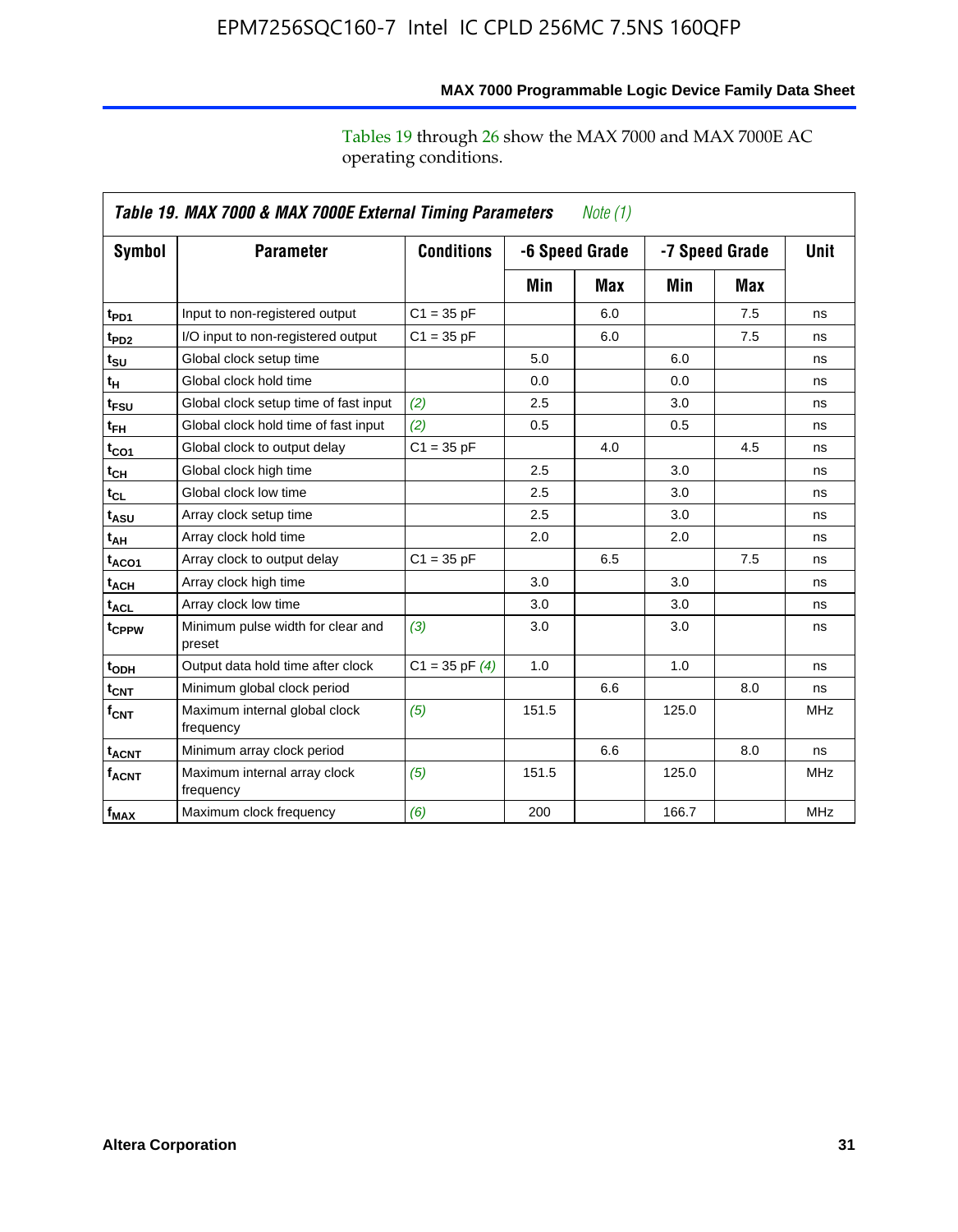| <b>Symbol</b>               | <b>Parameter</b>                                                                                             | <b>Conditions</b>  |     | Speed Grade -6 |     | Speed Grade -7 | Unit |
|-----------------------------|--------------------------------------------------------------------------------------------------------------|--------------------|-----|----------------|-----|----------------|------|
|                             |                                                                                                              |                    | Min | Max            | Min | Max            |      |
| $t_{IN}$                    | Input pad and buffer delay                                                                                   |                    |     | 0.4            |     | 0.5            | ns   |
| $t_{IO}$                    | I/O input pad and buffer delay                                                                               |                    |     | 0.4            |     | 0.5            | ns   |
| $t_{\sf FIN}$               | Fast input delay                                                                                             | (2)                |     | 0.8            |     | 1.0            | ns   |
| <sup>t</sup> SEXP           | Shared expander delay                                                                                        |                    |     | 3.5            |     | 4.0            | ns   |
| t <sub>PEXP</sub>           | Parallel expander delay                                                                                      |                    |     | 0.8            |     | 0.8            | ns   |
| t <sub>LAD</sub>            | Logic array delay                                                                                            |                    |     | 2.0            |     | 3.0            | ns   |
| t <sub>LAC</sub>            | Logic control array delay                                                                                    |                    |     | 2.0            |     | 3.0            | ns   |
| t <sub>IOE</sub>            | Internal output enable delay                                                                                 | (2)                |     |                |     | 2.0            | ns   |
| $t_{OD1}$                   | Output buffer and pad delay<br>Slow slew rate = off, $V_{\text{CCIO}} = 5.0 V$                               | $C1 = 35 pF$       |     | 2.0            |     | 2.0            | ns   |
| $t_{OD2}$                   | Output buffer and pad delay<br>Slow slew rate = off, $V_{\text{CCIO}} = 3.3$ V                               | $C1 = 35$ pF $(7)$ |     | 2.5            |     | 2.5            | ns   |
| $t_{OD3}$                   | Output buffer and pad delay<br>Slow slew rate $=$ on,<br>$V_{\text{CCIO}} = 5.0 \text{ V or } 3.3 \text{ V}$ | $C1 = 35$ pF $(2)$ |     | 7.0            |     | 7.0            | ns   |
| tzx1                        | Output buffer enable delay<br>Slow slew rate = off, $V_{\text{CCIO}} = 5.0 \text{ V}$                        | $C1 = 35 pF$       |     | 4.0            |     | 4.0            | ns   |
| $t_{ZX2}$                   | Output buffer enable delay<br>Slow slew rate = off, $V_{\text{CCIO}} = 3.3 \text{ V}$                        | $C1 = 35$ pF $(7)$ |     | 4.5            |     | 4.5            | ns   |
| t <sub>ZX3</sub>            | Output buffer enable delay<br>Slow slew rate $=$ on<br>$V_{\text{CCIO}} = 5.0 \text{ V or } 3.3 \text{ V}$   | $C1 = 35$ pF $(2)$ |     | 9.0            |     | 9.0            | ns   |
| $t_{\mathsf{XZ}}$           | Output buffer disable delay                                                                                  | $C1 = 5 pF$        |     | 4.0            |     | 4.0            | ns   |
| $t_{\scriptstyle\text{SU}}$ | Register setup time                                                                                          |                    | 3.0 |                | 3.0 |                | ns   |
| t <sub>Η</sub>              | Register hold time                                                                                           |                    | 1.5 |                | 2.0 |                | ns   |
| t <sub>FSU</sub>            | Register setup time of fast input                                                                            | (2)                | 2.5 |                | 3.0 |                | ns   |
| t <sub>FH</sub>             | Register hold time of fast input                                                                             | (2)                | 0.5 |                | 0.5 |                | ns   |
| t <sub>RD</sub>             | Register delay                                                                                               |                    |     | 0.8            |     | 1.0            | ns   |
| $t_{\sf COMB}$              | Combinatorial delay                                                                                          |                    |     | 0.8            |     | 1.0            | ns   |
| $t_{\mathcal{IC}}$          | Array clock delay                                                                                            |                    |     | 2.5            |     | 3.0            | ns   |
| $t_{EN}$                    | Register enable time                                                                                         |                    |     | 2.0            |     | 3.0            | ns   |
| t <sub>GLOB</sub>           | Global control delay                                                                                         |                    |     | 0.8            |     | 1.0            | ns   |
| t <sub>PRE</sub>            | Register preset time                                                                                         |                    |     | 2.0            |     | 2.0            | ns   |
| $t_{\sf CLR}$               | Register clear time                                                                                          |                    |     | 2.0            |     | 2.0            | ns   |
| t <sub>PIA</sub>            | PIA delay                                                                                                    |                    |     | 0.8            |     | 1.0            | ns   |
| $t_{LPA}$                   | Low-power adder                                                                                              | (8)                |     | 10.0           |     | 10.0           | ns   |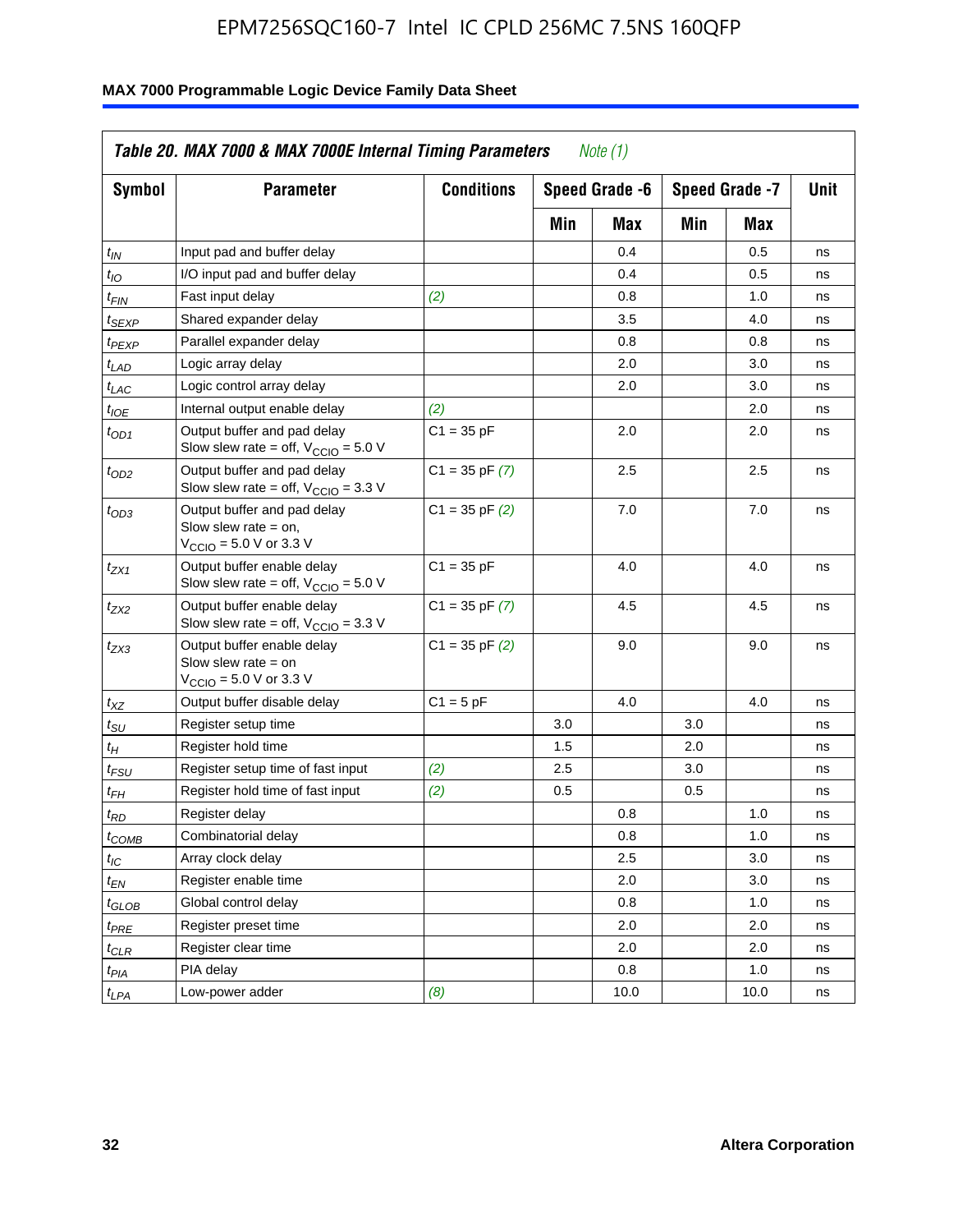| Symbol                       | <b>Parameter</b>                            | <b>Conditions</b>  |       | <b>Speed Grade</b>      |       |                                          | <b>Unit</b> |
|------------------------------|---------------------------------------------|--------------------|-------|-------------------------|-------|------------------------------------------|-------------|
|                              |                                             |                    |       | <b>MAX 7000E (-10P)</b> |       | MAX 7000 (-10)<br><b>MAX 7000E (-10)</b> |             |
|                              |                                             |                    | Min   | <b>Max</b>              | Min   | Max                                      |             |
| t <sub>PD1</sub>             | Input to non-registered output              | $C1 = 35 pF$       |       | 10.0                    |       | 10.0                                     | ns          |
| t <sub>PD2</sub>             | I/O input to non-registered output          | $C1 = 35 pF$       |       | 10.0                    |       | 10.0                                     | ns          |
| t <sub>su</sub>              | Global clock setup time                     |                    | 7.0   |                         | 8.0   |                                          | ns          |
| tμ                           | Global clock hold time                      |                    | 0.0   |                         | 0.0   |                                          | ns          |
| t <sub>FSU</sub>             | Global clock setup time of fast input       | (2)                | 3.0   |                         | 3.0   |                                          | ns          |
| t <sub>FH</sub>              | Global clock hold time of fast input        | (2)                | 0.5   |                         | 0.5   |                                          | ns          |
| t <sub>CO1</sub>             | Global clock to output delay                | $C1 = 35 pF$       |       | 5.0                     |       | 5                                        | ns          |
| $\mathfrak{t}_{\textsf{CH}}$ | Global clock high time                      |                    | 4.0   |                         | 4.0   |                                          | ns          |
| $t_{CL}$                     | Global clock low time                       |                    | 4.0   |                         | 4.0   |                                          | ns          |
| t <sub>ASU</sub>             | Array clock setup time                      |                    | 2.0   |                         | 3.0   |                                          | ns          |
| t <sub>АН</sub>              | Array clock hold time                       |                    | 3.0   |                         | 3.0   |                                          | ns          |
| t <sub>ACO1</sub>            | Array clock to output delay                 | $C1 = 35 pF$       |       | 10.0                    |       | 10.0                                     | ns          |
| t <sub>ACH</sub>             | Array clock high time                       |                    | 4.0   |                         | 4.0   |                                          | ns          |
| $t_{\sf ACL}$                | Array clock low time                        |                    | 4.0   |                         | 4.0   |                                          | ns          |
| t <sub>CPPW</sub>            | Minimum pulse width for clear and<br>preset | (3)                | 4.0   |                         | 4.0   |                                          | ns          |
| t <sub>ODH</sub>             | Output data hold time after clock           | $C1 = 35$ pF $(4)$ | 1.0   |                         | 1.0   |                                          | ns          |
| $t_{\mathsf{CNT}}$           | Minimum global clock period                 |                    |       | 10.0                    |       | 10.0                                     | ns          |
| $f_{\mathsf{CNT}}$           | Maximum internal global clock<br>frequency  | (5)                | 100.0 |                         | 100.0 |                                          | <b>MHz</b>  |
| <b>t<sub>ACNT</sub></b>      | Minimum array clock period                  |                    |       | 10.0                    |       | 10.0                                     | ns          |
| f <sub>ACNT</sub>            | Maximum internal array clock<br>frequency   | (5)                | 100.0 |                         | 100.0 |                                          | <b>MHz</b>  |
| $f_{MAX}$                    | Maximum clock frequency                     | (6)                | 125.0 |                         | 125.0 |                                          | <b>MHz</b>  |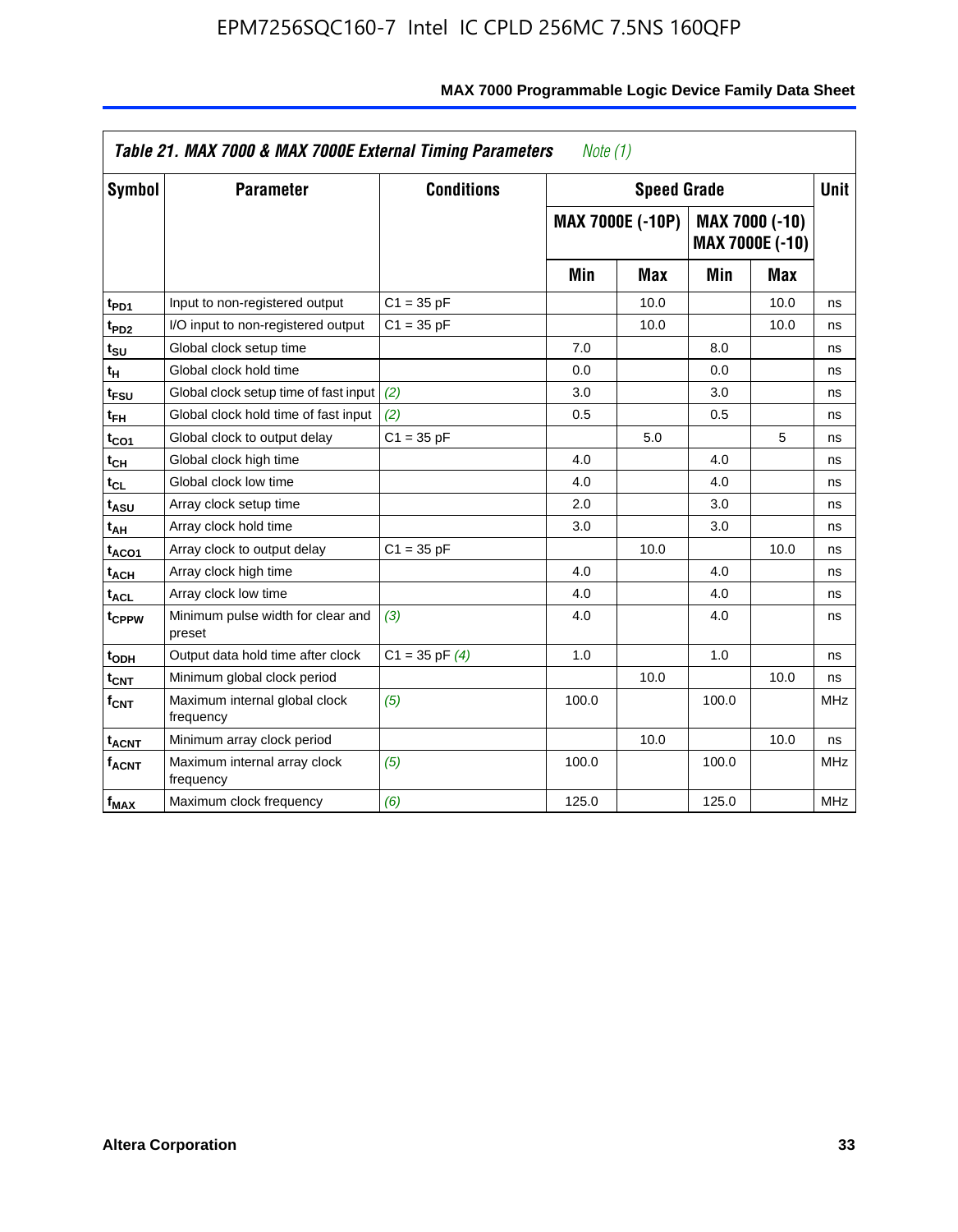| Symbol                      | <b>Parameter</b>                                                                                            | <b>Conditions</b>  |     | <b>Speed Grade</b> |     | MAX 7000 (-10)<br>MAX 7000E (-10)<br>Max<br>1.0<br>1.0<br>1.0<br>5.0<br>0.8<br>5.0<br>5.0<br>2.0<br>2.0<br>2.5<br>6.0<br>5.0<br>5.5<br>9.0<br>5.0<br>1.0 | Unit |
|-----------------------------|-------------------------------------------------------------------------------------------------------------|--------------------|-----|--------------------|-----|----------------------------------------------------------------------------------------------------------------------------------------------------------|------|
|                             |                                                                                                             |                    |     | MAX 7000E (-10P)   |     |                                                                                                                                                          |      |
|                             |                                                                                                             |                    | Min | Max                | Min |                                                                                                                                                          |      |
| t <sub>IN</sub>             | Input pad and buffer delay                                                                                  |                    |     | 0.5                |     |                                                                                                                                                          | ns   |
| $t_{IO}$                    | I/O input pad and buffer delay                                                                              |                    |     | 0.5                |     |                                                                                                                                                          | ns   |
| t <sub>FIN</sub>            | Fast input delay                                                                                            | (2)                |     | 1.0                |     |                                                                                                                                                          | ns   |
| t <sub>SEXP</sub>           | Shared expander delay                                                                                       |                    |     | 5.0                |     |                                                                                                                                                          | ns   |
| t <sub>PEXP</sub>           | Parallel expander delay                                                                                     |                    |     | 0.8                |     |                                                                                                                                                          | ns   |
| t <sub>LAD</sub>            | Logic array delay                                                                                           |                    |     | 5.0                |     |                                                                                                                                                          | ns   |
| t <sub>LAC</sub>            | Logic control array delay                                                                                   |                    |     | 5.0                |     |                                                                                                                                                          | ns   |
| $t_{\mathit{IOE}}$          | Internal output enable delay                                                                                | (2)                |     | 2.0                |     |                                                                                                                                                          | ns   |
| $t_{OD1}$                   | Output buffer and pad delay<br>Slow slew rate $=$ off<br>$V_{\text{CCIO}} = 5.0 V$                          | $C1 = 35 pF$       |     | 1.5                |     |                                                                                                                                                          | ns   |
| $t_{OD2}$                   | Output buffer and pad delay<br>Slow slew rate $=$ off<br>$VCCIO = 3.3 V$                                    | $C1 = 35$ pF $(7)$ |     | 2.0                |     |                                                                                                                                                          | ns   |
| $t_{OD3}$                   | Output buffer and pad delay<br>Slow slew rate $=$ on<br>$V_{\text{CCIO}} = 5.0 \text{ V or } 3.3 \text{ V}$ | $C1 = 35$ pF $(2)$ |     | 5.5                |     |                                                                                                                                                          | ns   |
| tzx1                        | Output buffer enable delay<br>Slow slew rate $=$ off<br>$V_{\text{CCIO}} = 5.0 V$                           | $C1 = 35 pF$       |     | 5.0                |     |                                                                                                                                                          | ns   |
| t <sub>ZX2</sub>            | Output buffer enable delay<br>Slow slew rate $=$ off<br>$VCCIO = 3.3 V$                                     | $C1 = 35$ pF $(7)$ |     | 5.5                |     |                                                                                                                                                          | ns   |
| t <sub>ZX3</sub>            | Output buffer enable delay<br>Slow slew rate $=$ on<br>$V_{\text{CCIO}} = 5.0 \text{ V or } 3.3 \text{ V}$  | $C1 = 35$ pF $(2)$ |     | 9.0                |     |                                                                                                                                                          | ns   |
| $t_{\mathsf{XZ}}$           | Output buffer disable delay                                                                                 | $C1 = 5 pF$        |     | 5.0                |     |                                                                                                                                                          | ns   |
| $t_{\scriptstyle\text{SU}}$ | Register setup time                                                                                         |                    | 2.0 |                    | 3.0 |                                                                                                                                                          | ns   |
| $t_H$                       | Register hold time                                                                                          |                    | 3.0 |                    | 3.0 |                                                                                                                                                          | ns   |
| t <sub>FSU</sub>            | Register setup time of fast input                                                                           | (2)                | 3.0 |                    | 3.0 |                                                                                                                                                          | ns   |
| t <sub>FH</sub>             | Register hold time of fast input                                                                            | (2)                | 0.5 |                    | 0.5 |                                                                                                                                                          | ns   |
| t <sub>RD</sub>             | Register delay                                                                                              |                    |     | 2.0                |     |                                                                                                                                                          | ns   |
| $t_{COMB}$                  | Combinatorial delay                                                                                         |                    |     | 2.0                |     | 1.0                                                                                                                                                      | ns   |
| ЧC                          | Array clock delay                                                                                           |                    |     | 5.0                |     | 5.0                                                                                                                                                      | ns   |
| $t_{EN}$                    | Register enable time                                                                                        |                    |     | 5.0                |     | 5.0                                                                                                                                                      | ns   |
| $t_{GLOB}$                  | Global control delay                                                                                        |                    |     | 1.0                |     | 1.0                                                                                                                                                      | ns   |
| $t_{PRE}$                   | Register preset time                                                                                        |                    |     | 3.0                |     | 3.0                                                                                                                                                      | ns   |
| $t_{\sf CLR}$               | Register clear time                                                                                         |                    |     | 3.0                |     | 3.0                                                                                                                                                      | ns   |
| t <sub>PIA</sub>            | PIA delay                                                                                                   |                    |     | 1.0                |     | 1.0                                                                                                                                                      | ns   |
| $t_{LPA}$                   | Low-power adder                                                                                             | (8)                |     | 11.0               |     | 11.0                                                                                                                                                     | ns   |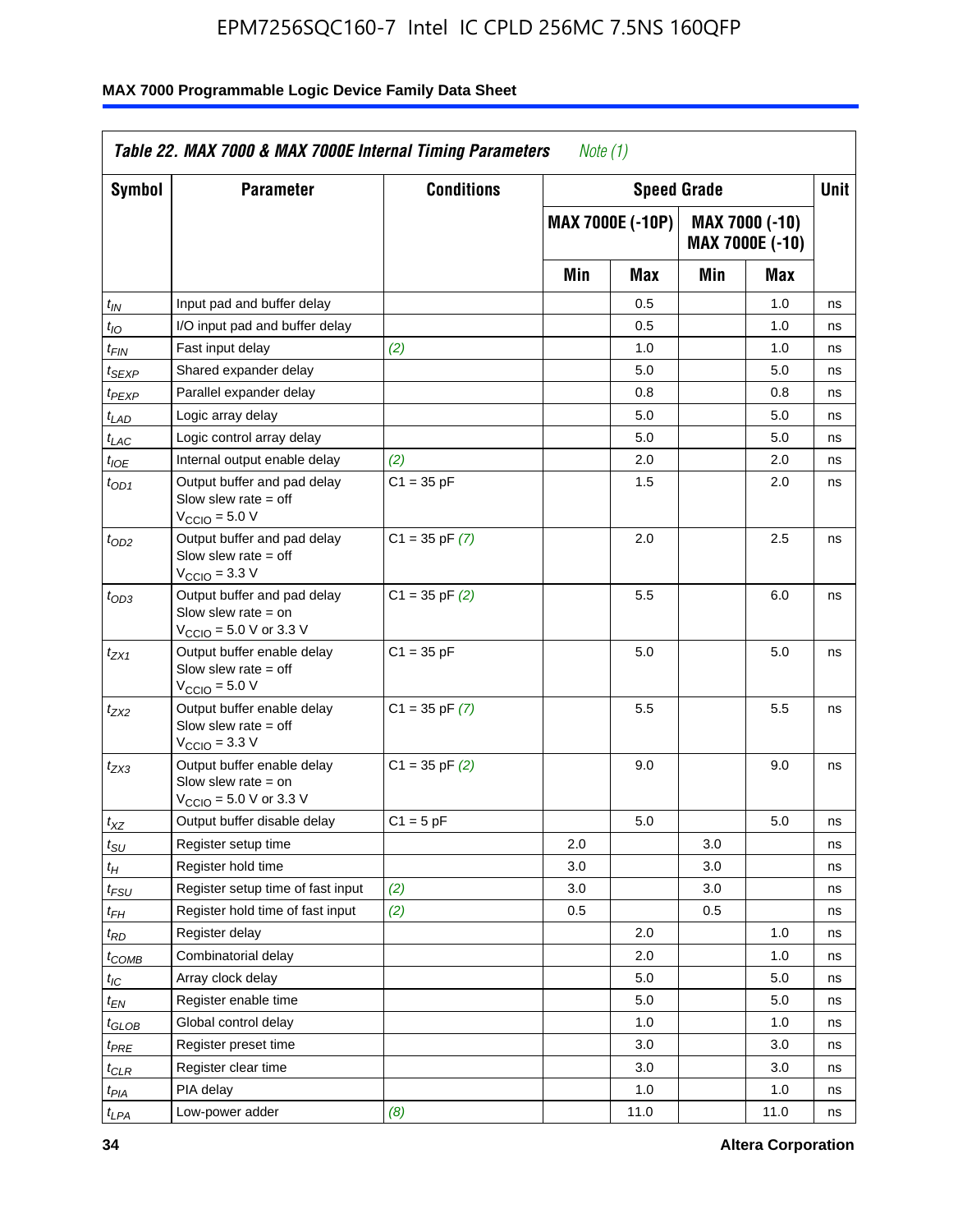|                         | Table 23. MAX 7000 & MAX 7000E External Timing Parameters |                    | Note (1) |                         |                    |                                   |             |
|-------------------------|-----------------------------------------------------------|--------------------|----------|-------------------------|--------------------|-----------------------------------|-------------|
| <b>Symbol</b>           | <b>Parameter</b>                                          | <b>Conditions</b>  |          |                         | <b>Speed Grade</b> |                                   | <b>Unit</b> |
|                         |                                                           |                    |          | <b>MAX 7000E (-12P)</b> |                    | MAX 7000 (-12)<br>MAX 7000E (-12) |             |
|                         |                                                           |                    | Min      | <b>Max</b>              | Min                | <b>Max</b>                        |             |
| t <sub>PD1</sub>        | Input to non-registered output                            | $C1 = 35 pF$       |          | 12.0                    |                    | 12.0                              | ns          |
| t <sub>PD2</sub>        | I/O input to non-registered output                        | $C1 = 35 pF$       |          | 12.0                    |                    | 12.0                              | ns          |
| t <sub>su</sub>         | Global clock setup time                                   |                    | 7.0      |                         | 10.0               |                                   | ns          |
| tн                      | Global clock hold time                                    |                    | 0.0      |                         | 0.0                |                                   | ns          |
| t <sub>FSU</sub>        | Global clock setup time of fast input                     | (2)                | 3.0      |                         | 3.0                |                                   | ns          |
| $t_{FH}$                | Global clock hold time of fast input                      | (2)                | 0.0      |                         | 0.0                |                                   | ns          |
| t <sub>CO1</sub>        | Global clock to output delay                              | $C1 = 35 pF$       |          | 6.0                     |                    | 6.0                               | ns          |
| $t_{\mathsf{CH}}$       | Global clock high time                                    |                    | 4.0      |                         | 4.0                |                                   | ns          |
| $t_{CL}$                | Global clock low time                                     |                    | 4.0      |                         | 4.0                |                                   | ns          |
| t <sub>ASU</sub>        | Array clock setup time                                    |                    | 3.0      |                         | 4.0                |                                   | ns          |
| t <sub>АН</sub>         | Array clock hold time                                     |                    | 4.0      |                         | 4.0                |                                   | ns          |
| t <sub>ACO1</sub>       | Array clock to output delay                               | $C1 = 35 pF$       |          | 12.0                    |                    | 12.0                              | ns          |
| t <sub>ACH</sub>        | Array clock high time                                     |                    | 5.0      |                         | 5.0                |                                   | ns          |
| $t_{\sf ACL}$           | Array clock low time                                      |                    | 5.0      |                         | 5.0                |                                   | ns          |
| t <sub>CPPW</sub>       | Minimum pulse width for clear and<br>preset               | (3)                | 5.0      |                         | 5.0                |                                   | ns          |
| t <sub>ODH</sub>        | Output data hold time after clock                         | $C1 = 35$ pF $(4)$ | 1.0      |                         | 1.0                |                                   | ns          |
| $t_{\mathsf{CNT}}$      | Minimum global clock period                               |                    |          | 11.0                    |                    | 11.0                              | ns          |
| $f_{\mathsf{CNT}}$      | Maximum internal global clock<br>frequency                | (5)                | 90.9     |                         | 90.9               |                                   | <b>MHz</b>  |
| <b>t<sub>ACNT</sub></b> | Minimum array clock period                                |                    |          | 11.0                    |                    | 11.0                              | ns          |
| <b>f<sub>ACNT</sub></b> | Maximum internal array clock<br>frequency                 | (5)                | 90.9     |                         | 90.9               |                                   | <b>MHz</b>  |
| $f_{MAX}$               | Maximum clock frequency                                   | (6)                | 125.0    |                         | 125.0              |                                   | <b>MHz</b>  |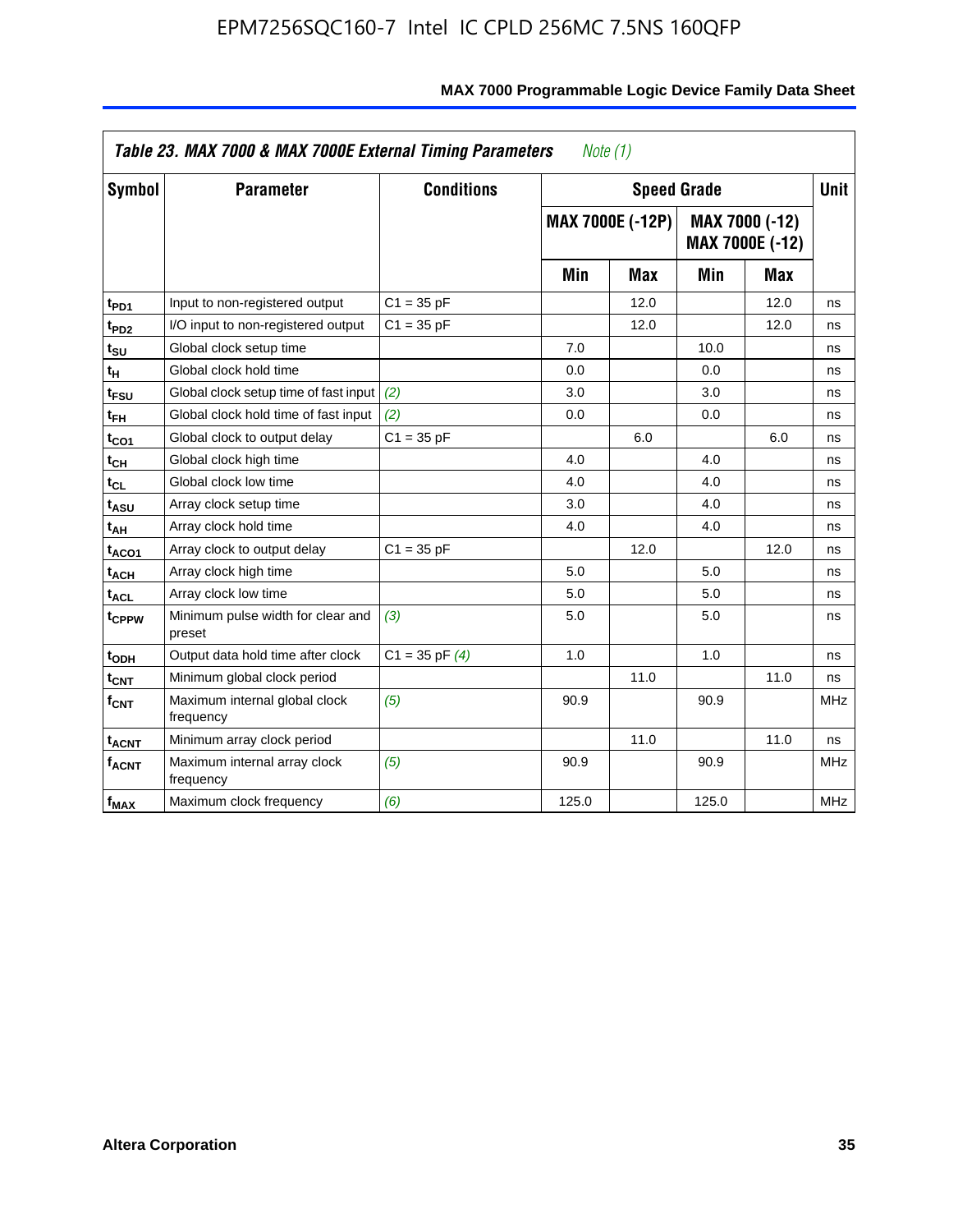| Symbol                      | <b>Parameter</b>                                                                                            | <b>Conditions</b>  |     | <b>Speed Grade</b>      |     |                                   | <b>Unit</b> |
|-----------------------------|-------------------------------------------------------------------------------------------------------------|--------------------|-----|-------------------------|-----|-----------------------------------|-------------|
|                             |                                                                                                             |                    |     | <b>MAX 7000E (-12P)</b> |     | MAX 7000 (-12)<br>MAX 7000E (-12) |             |
|                             |                                                                                                             |                    | Min | <b>Max</b>              | Min | Max                               |             |
| $t_{IN}$                    | Input pad and buffer delay                                                                                  |                    |     | 1.0                     |     | 2.0                               | ns          |
| $t_{IO}$                    | I/O input pad and buffer delay                                                                              |                    |     | 1.0                     |     | 2.0                               | ns          |
| $t_{FIN}$                   | Fast input delay                                                                                            | (2)                |     | 1.0                     |     | 1.0                               | ns          |
| t <sub>SEXP</sub>           | Shared expander delay                                                                                       |                    |     | 7.0                     |     | 7.0                               | ns          |
| t <sub>PEXP</sub>           | Parallel expander delay                                                                                     |                    |     | 1.0                     |     | 1.0                               | ns          |
| t <sub>LAD</sub>            | Logic array delay                                                                                           |                    |     | 7.0                     |     | 5.0                               | ns          |
| $t_{LAC}$                   | Logic control array delay                                                                                   |                    |     | 5.0                     |     | 5.0                               | ns          |
| $t_{IOE}$                   | Internal output enable delay                                                                                | (2)                |     | 2.0                     |     | 2.0                               | ns          |
| $t_{OD1}$                   | Output buffer and pad delay<br>Slow slew rate $=$ off<br>$V_{\text{CCIO}} = 5.0 V$                          | $C1 = 35 pF$       |     | 1.0                     |     | 3.0                               | ns          |
| $t_{OD2}$                   | Output buffer and pad delay<br>Slow slew rate $=$ off<br>$VCCIO = 3.3 V$                                    | $C1 = 35$ pF $(7)$ |     | 2.0                     |     | 4.0                               | ns          |
| $t_{OD3}$                   | Output buffer and pad delay<br>Slow slew rate $=$ on<br>$V_{\text{CCIO}} = 5.0 \text{ V or } 3.3 \text{ V}$ | $C1 = 35$ pF $(2)$ |     | 5.0                     |     | 7.0                               | ns          |
| $t_{ZX1}$                   | Output buffer enable delay<br>Slow slew rate $=$ off<br>$V_{\text{CCIO}} = 5.0 V$                           | $C1 = 35 pF$       |     | 6.0                     |     | 6.0                               | ns          |
| $t_{ZX2}$                   | Output buffer enable delay<br>Slow slew rate $=$ off<br>$V_{\rm CClO}$ = 3.3 V                              | $C1 = 35$ pF $(7)$ |     | 7.0                     |     | 7.0                               | ns          |
| $t_{ZX3}$                   | Output buffer enable delay<br>Slow slew rate $=$ on<br>$V_{\text{CCIO}} = 5.0 \text{ V or } 3.3 \text{ V}$  | $C1 = 35$ pF $(2)$ |     | 10.0                    |     | 10.0                              | ns          |
| $t_{\mathsf{XZ}}$           | Output buffer disable delay                                                                                 | $C1 = 5$ pF        |     | 6.0                     |     | 6.0                               | ns          |
| $t_{\scriptstyle\text{SU}}$ | Register setup time                                                                                         |                    | 1.0 |                         | 4.0 |                                   | ns          |
| $t_H$                       | Register hold time                                                                                          |                    | 6.0 |                         | 4.0 |                                   | ns          |
| $t_{\mathit{FSU}}$          | Register setup time of fast input                                                                           | (2)                | 4.0 |                         | 2.0 |                                   | ns          |
| t <sub>FH</sub>             | Register hold time of fast input                                                                            | (2)                | 0.0 |                         | 2.0 |                                   | ns          |
| $t_{RD}$                    | Register delay                                                                                              |                    |     | 2.0                     |     | 1.0                               | ns          |
| $t_{\sf COMB}$              | Combinatorial delay                                                                                         |                    |     | 2.0                     |     | 1.0                               | ns          |
| ЧC                          | Array clock delay                                                                                           |                    |     | $5.0\,$                 |     | 5.0                               | ns          |
| $t_{EN}$                    | Register enable time                                                                                        |                    |     | 7.0                     |     | 5.0                               | ns          |
| $t_{GLOB}$                  | Global control delay                                                                                        |                    |     | 2.0                     |     | 0.0                               | ns          |
| t <sub>PRE</sub>            | Register preset time                                                                                        |                    |     | 4.0                     |     | 3.0                               | ns          |
| $t_{\sf CLR}$               | Register clear time                                                                                         |                    |     | 4.0                     |     | 3.0                               | ns          |
| t <sub>PIA</sub>            | PIA delay                                                                                                   |                    |     | 1.0                     |     | 1.0                               | ns          |
| t <sub>LPA</sub>            | Low-power adder                                                                                             | (8)                |     | 12.0                    |     | 12.0                              | ns          |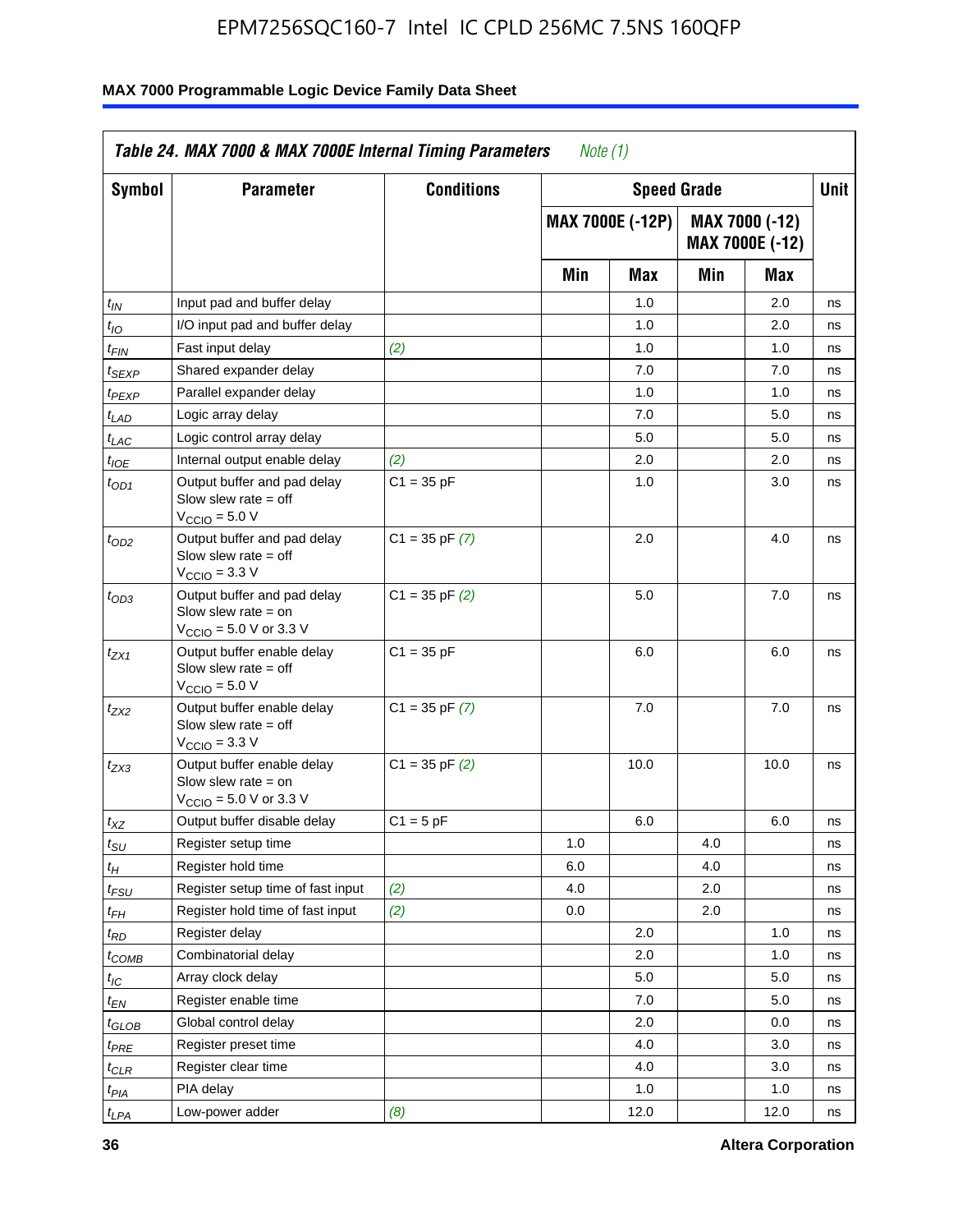| <b>Symbol</b>           | <b>Parameter</b>                            | <b>Conditions</b>  |      |            |                          | <b>Speed Grade</b> |      |            | <b>Unit</b> |
|-------------------------|---------------------------------------------|--------------------|------|------------|--------------------------|--------------------|------|------------|-------------|
|                         |                                             |                    |      | $-15$      |                          | $-15T$             |      | $-20$      |             |
|                         |                                             |                    | Min  | <b>Max</b> | Min                      | <b>Max</b>         | Min  | <b>Max</b> |             |
| t <sub>PD1</sub>        | Input to non-registered output              | $C1 = 35 pF$       |      | 15.0       |                          | 15.0               |      | 20.0       | ns          |
| t <sub>PD2</sub>        | I/O input to non-registered<br>output       | $C1 = 35 pF$       |      | 15.0       |                          | 15.0               |      | 20.0       | ns          |
| tsu                     | Global clock setup time                     |                    | 11.0 |            | 11.0                     |                    | 12.0 |            | ns          |
| $t_H$                   | Global clock hold time                      |                    | 0.0  |            | 0.0                      |                    | 0.0  |            | ns          |
| t <sub>FSU</sub>        | Global clock setup time of fast<br>input    | (2)                | 3.0  |            | -                        |                    | 5.0  |            | ns          |
| $t_{FH}$                | Global clock hold time of fast<br>input     | (2)                | 0.0  |            | $\overline{\phantom{0}}$ |                    | 0.0  |            | ns          |
| $t_{CO1}$               | Global clock to output delay                | $C1 = 35 pF$       |      | 8.0        |                          | 8.0                |      | 12.0       | ns          |
| $t_{\mathsf{CH}}$       | Global clock high time                      |                    | 5.0  |            | 6.0                      |                    | 6.0  |            | ns          |
| t <sub>CL</sub>         | Global clock low time                       |                    | 5.0  |            | 6.0                      |                    | 6.0  |            | ns          |
| t <sub>ASU</sub>        | Array clock setup time                      |                    | 4.0  |            | 4.0                      |                    | 5.0  |            | ns          |
| t <sub>АН</sub>         | Array clock hold time                       |                    | 4.0  |            | 4.0                      |                    | 5.0  |            | ns          |
| t <sub>ACO1</sub>       | Array clock to output delay                 | $C1 = 35 pF$       |      | 15.0       |                          | 15.0               |      | 20.0       | ns          |
| $t_{\sf ACH}$           | Array clock high time                       |                    | 6.0  |            | 6.5                      |                    | 8.0  |            | ns          |
| t <sub>ACL</sub>        | Array clock low time                        |                    | 6.0  |            | 6.5                      |                    | 8.0  |            | ns          |
| t <sub>CPPW</sub>       | Minimum pulse width for clear<br>and preset | (3)                | 6.0  |            | 6.5                      |                    | 8.0  |            | ns          |
| $t_{ODH}$               | Output data hold time after<br>clock        | $C1 = 35$ pF $(4)$ | 1.0  |            | 1.0                      |                    | 1.0  |            | ns          |
| $t_{\mathsf{CNT}}$      | Minimum global clock period                 |                    |      | 13.0       |                          | 13.0               |      | 16.0       | ns          |
| f <sub>CNT</sub>        | Maximum internal global clock<br>frequency  | (5)                | 76.9 |            | 76.9                     |                    | 62.5 |            | <b>MHz</b>  |
| <b>t<sub>ACNT</sub></b> | Minimum array clock period                  |                    |      | 13.0       |                          | 13.0               |      | 16.0       | ns          |
| <b>fACNT</b>            | Maximum internal array clock<br>frequency   | (5)                | 76.9 |            | 76.9                     |                    | 62.5 |            | <b>MHz</b>  |
| $f_{MAX}$               | Maximum clock frequency                     | (6)                | 100  |            | 83.3                     |                    | 83.3 |            | MHz         |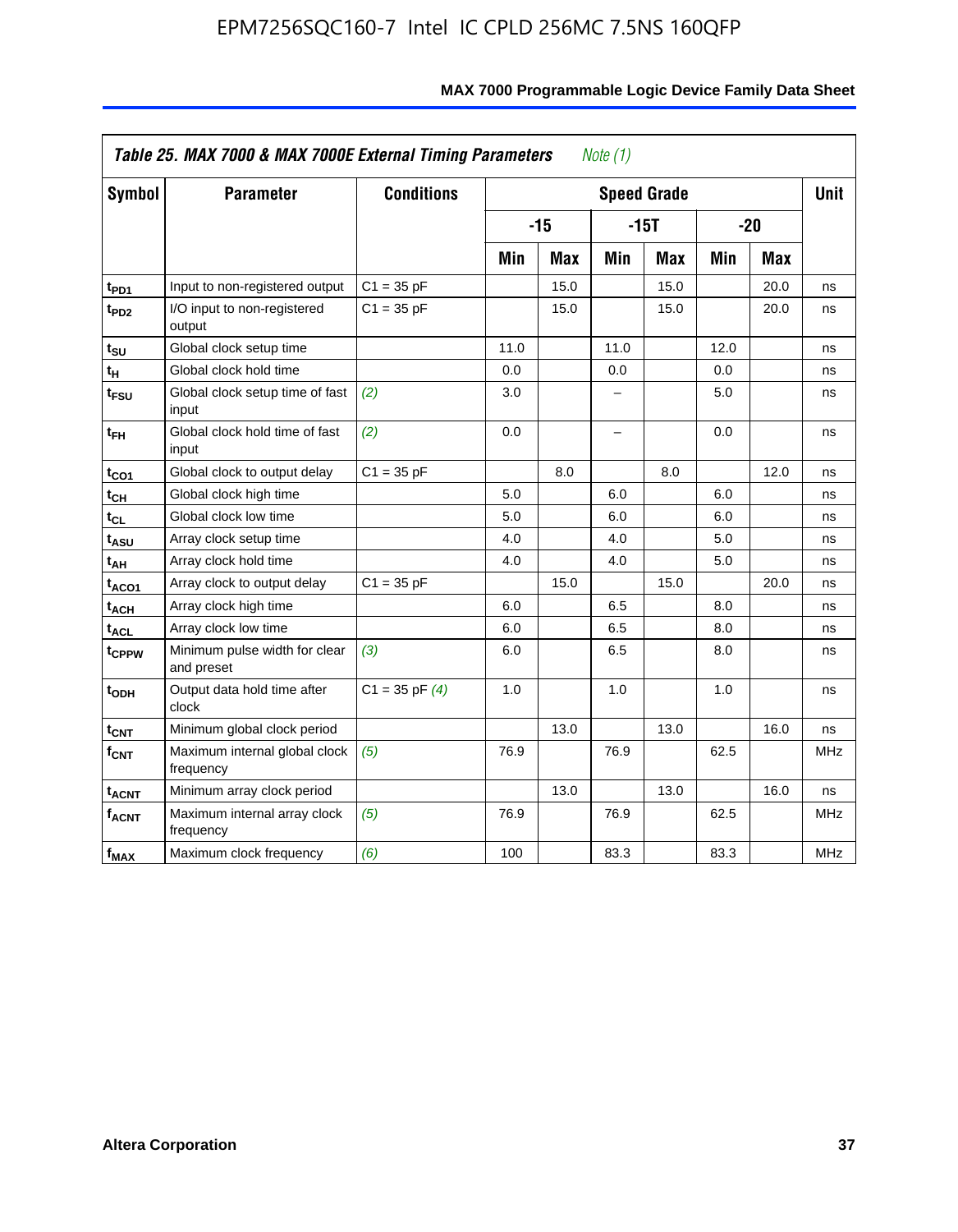| Symbol                        | <b>Parameter</b>                                                                                            | <b>Conditions</b>  |     |       |                | <b>Speed Grade</b>       |     |      | <b>Unit</b> |
|-------------------------------|-------------------------------------------------------------------------------------------------------------|--------------------|-----|-------|----------------|--------------------------|-----|------|-------------|
|                               |                                                                                                             |                    |     | $-15$ |                | $-15T$                   |     | -20  |             |
|                               |                                                                                                             |                    | Min | Max   | Min            | Max                      | Min | Max  |             |
| $t_{IN}$                      | Input pad and buffer delay                                                                                  |                    |     | 2.0   |                | 2.0                      |     | 3.0  | ns          |
| $t_{IO}$                      | I/O input pad and buffer delay                                                                              |                    |     | 2.0   |                | 2.0                      |     | 3.0  | ns          |
| $t_{\textsf{FIN}}$            | Fast input delay                                                                                            | (2)                |     | 2.0   |                | $\overline{a}$           |     | 4.0  | ns          |
| $t_{SEXP}$                    | Shared expander delay                                                                                       |                    |     | 8.0   |                | 10.0                     |     | 9.0  | ns          |
| $t_{PEXP}$                    | Parallel expander delay                                                                                     |                    |     | 1.0   |                | 1.0                      |     | 2.0  | ns          |
| $t_{LAD}$                     | Logic array delay                                                                                           |                    |     | 6.0   |                | 6.0                      |     | 8.0  | ns          |
| $t_{LAC}$                     | Logic control array delay                                                                                   |                    |     | 6.0   |                | 6.0                      |     | 8.0  | ns          |
| $t_{IOE}$                     | Internal output enable delay                                                                                | (2)                |     | 3.0   |                | $\overline{\phantom{0}}$ |     | 4.0  | ns          |
| $t_{OD1}$                     | Output buffer and pad delay<br>Slow slew rate $=$ off<br>$VCCIO = 5.0 V$                                    | $C1 = 35 pF$       |     | 4.0   |                | 4.0                      |     | 5.0  | ns          |
| $t_{OD2}$                     | Output buffer and pad delay<br>Slow slew rate $=$ off<br>$VCClO = 3.3 V$                                    | $C1 = 35$ pF $(7)$ |     | 5.0   |                | L,                       |     | 6.0  | ns          |
| $t_{OD3}$                     | Output buffer and pad delay<br>Slow slew rate $=$ on<br>$V_{\text{CCIO}} = 5.0 \text{ V or } 3.3 \text{ V}$ | $C1 = 35$ pF $(2)$ |     | 8.0   |                | $\equiv$                 |     | 9.0  | ns          |
| $t_{ZX1}$                     | Output buffer enable delay<br>Slow slew rate $=$ off<br>$VCCIO = 5.0 V$                                     | $C1 = 35 pF$       |     | 6.0   |                | 6.0                      |     | 10.0 | ns          |
| $t_{ZX2}$                     | Output buffer enable delay<br>Slow slew rate $=$ off<br>$V_{\text{CCIO}} = 3.3 \text{ V}$                   | $C1 = 35$ pF $(7)$ |     | 7.0   |                | L.                       |     | 11.0 | ns          |
| t <sub>ZX3</sub>              | Output buffer enable delay<br>Slow slew rate $=$ on<br>$V_{\text{CCIO}} = 5.0 \text{ V or } 3.3 \text{ V}$  | $C1 = 35$ pF $(2)$ |     | 10.0  |                | $\overline{\phantom{0}}$ |     | 14.0 | ns          |
| $t_{\mathsf{XZ}}$             | Output buffer disable delay                                                                                 | $C1 = 5pF$         |     | 6.0   |                | 6.0                      |     | 10.0 | ns          |
| $t_{\text{SU}}$               | Register setup time                                                                                         |                    | 4.0 |       | 4.0            |                          | 4.0 |      | ns          |
| $t_H$                         | Register hold time                                                                                          |                    | 4.0 |       | 4.0            |                          | 5.0 |      | ns          |
| $t_{\mathit{FSU}}$            | Register setup time of fast input                                                                           | (2)                | 2.0 |       | $=$            |                          | 4.0 |      | ns          |
| $t_{FH}$                      | Register hold time of fast input                                                                            | (2)                | 2.0 |       | $\overline{a}$ |                          | 3.0 |      | ns          |
| $t_{RD}$                      | Register delay                                                                                              |                    |     | 1.0   |                | 1.0                      |     | 1.0  | ns          |
| $t_{COMB}$                    | Combinatorial delay                                                                                         |                    |     | 1.0   |                | 1.0                      |     | 1.0  | ns          |
| $t_{\text{IC}}$               | Array clock delay                                                                                           |                    |     | 6.0   |                | 6.0                      |     | 8.0  | ns          |
| $t_{EN}$                      | Register enable time                                                                                        |                    |     | 6.0   |                | 6.0                      |     | 8.0  | ns          |
| $t_{\scriptstyle\text{GLOB}}$ | Global control delay                                                                                        |                    |     | 1.0   |                | 1.0                      |     | 3.0  | ns          |
| t <sub>PRE</sub>              | Register preset time                                                                                        |                    |     | 4.0   |                | 4.0                      |     | 4.0  | ns          |
| $t_{\sf CLR}$                 | Register clear time                                                                                         |                    |     | 4.0   |                | 4.0                      |     | 4.0  | ns          |
| $t_{PIA}$                     | PIA delay                                                                                                   |                    |     | 2.0   |                | 2.0                      |     | 3.0  | ns          |
| $t_{LPA}$                     | Low-power adder                                                                                             | (8)                |     | 13.0  |                | 15.0                     |     | 15.0 | ns          |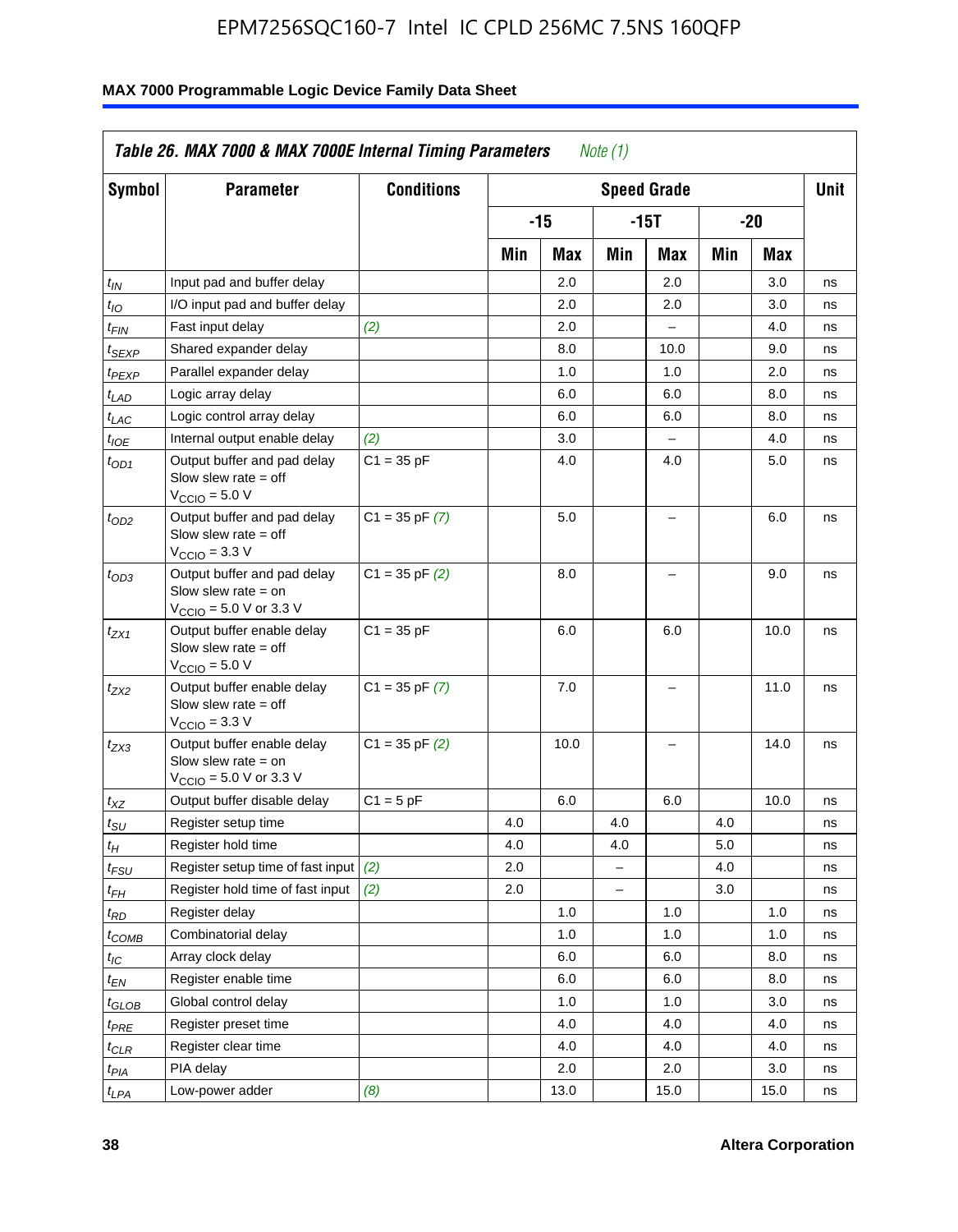**MAX 7000 Programmable Logic Device Family Data Sheet**

#### *Notes to tables:*

- (1) These values are specified under the recommended operating conditions shown in Table 14. See Figure 13 for more information on switching waveforms.
- (2) This parameter applies to MAX 7000E devices only.
- (3) This minimum pulse width for preset and clear applies for both global clear and array controls. The *tLPA* parameter must be added to this minimum width if the clear or reset signal incorporates the *tLAD* parameter into the signal path.
- (4) This parameter is a guideline that is sample-tested only and is based on extensive device characterization. This parameter applies for both global and array clocking.
- (5) These parameters are measured with a 16-bit loadable, enabled, up/down counter programmed into each LAB.
- (6) The  $f_{MAX}$  values represent the highest frequency for pipelined data.
- (7) Operating conditions:  $V_{\text{CCIO}} = 3.3 \text{ V} \pm 10\%$  for commercial and industrial use.
- (8) The  $t_{LPA}$  parameter must be added to the  $t_{LAD}$ ,  $t_{LAC}$ ,  $t_{IC}$ ,  $t_{EN}$ ,  $t_{SEXP}$ ,  $t_{ACL}$ , and  $t_{CPPW}$  parameters for macrocells running in the low-power mode.

|                                                                                   | Table 27. EPM7032S External Timing Parameters (Part 1 of 2) |                    |       |            |       | Note (1)   |       |            |       |       |             |
|-----------------------------------------------------------------------------------|-------------------------------------------------------------|--------------------|-------|------------|-------|------------|-------|------------|-------|-------|-------------|
| <b>Conditions</b><br>Symbol<br><b>Speed Grade</b><br><b>Parameter</b><br>-5<br>-6 |                                                             |                    |       |            |       |            |       |            |       |       | <b>Unit</b> |
|                                                                                   |                                                             |                    |       |            |       |            |       | -7         |       | $-10$ |             |
|                                                                                   |                                                             |                    | Min   | <b>Max</b> | Min   | <b>Max</b> | Min   | <b>Max</b> | Min   | Max   |             |
| t <sub>PD1</sub>                                                                  | Input to non-registered output                              | $C1 = 35 pF$       |       | 5.0        |       | 6.0        |       | 7.5        |       | 10.0  | ns          |
| $t_{PD2}$                                                                         | I/O input to non-registered<br>output                       | $C1 = 35 pF$       |       | 5.0        |       | 6.0        |       | 7.5        |       | 10.0  | ns          |
| tsu                                                                               | Global clock setup time                                     |                    | 2.9   |            | 4.0   |            | 5.0   |            | 7.0   |       | ns          |
| $t_H$                                                                             | Global clock hold time                                      |                    | 0.0   |            | 0.0   |            | 0.0   |            | 0.0   |       | ns          |
| t <sub>FSU</sub>                                                                  | Global clock setup time of fast<br>input                    |                    | 2.5   |            | 2.5   |            | 2.5   |            | 3.0   |       | ns          |
| $t_{FH}$                                                                          | Global clock hold time of fast<br>input                     |                    | 0.0   |            | 0.0   |            | 0.0   |            | 0.5   |       | ns          |
| t <sub>CO1</sub>                                                                  | Global clock to output delay                                | $C1 = 35 pF$       |       | 3.2        |       | 3.5        |       | 4.3        |       | 5.0   | ns          |
| $t_{CH}$                                                                          | Global clock high time                                      |                    | 2.0   |            | 2.5   |            | 3.0   |            | 4.0   |       | ns          |
| $t_{CL}$                                                                          | Global clock low time                                       |                    | 2.0   |            | 2.5   |            | 3.0   |            | 4.0   |       | ns          |
| t <sub>ASU</sub>                                                                  | Array clock setup time                                      |                    | 0.7   |            | 0.9   |            | 1.1   |            | 2.0   |       | ns          |
| t <sub>АН</sub>                                                                   | Array clock hold time                                       |                    | 1.8   |            | 2.1   |            | 2.7   |            | 3.0   |       | ns          |
| t <sub>ACO1</sub>                                                                 | Array clock to output delay                                 | $C1 = 35 pF$       |       | 5.4        |       | 6.6        |       | 8.2        |       | 10.0  | ns          |
| t <sub>ACH</sub>                                                                  | Array clock high time                                       |                    | 2.5   |            | 2.5   |            | 3.0   |            | 4.0   |       | ns          |
| $t_{\sf ACL}$                                                                     | Array clock low time                                        |                    | 2.5   |            | 2.5   |            | 3.0   |            | 4.0   |       | ns          |
| tcppw                                                                             | Minimum pulse width for clear<br>and preset                 | (2)                | 2.5   |            | 2.5   |            | 3.0   |            | 4.0   |       | ns          |
| $t_{ODH}$                                                                         | Output data hold time after<br>clock                        | $C1 = 35$ pF $(3)$ | 1.0   |            | 1.0   |            | 1.0   |            | 1.0   |       | ns          |
| $t_{\mathsf{CNT}}$                                                                | Minimum global clock period                                 |                    |       | 5.7        |       | 7.0        |       | 8.6        |       | 10.0  | ns          |
| $f_{\mathsf{CNT}}$                                                                | Maximum internal global clock<br>frequency                  | (4)                | 175.4 |            | 142.9 |            | 116.3 |            | 100.0 |       | MHz         |
| t <sub>ACNT</sub>                                                                 | Minimum array clock period                                  |                    |       | 5.7        |       | 7.0        |       | 8.6        |       | 10.0  | ns          |

### Tables 27 and 28 show the EPM7032S AC operating conditions.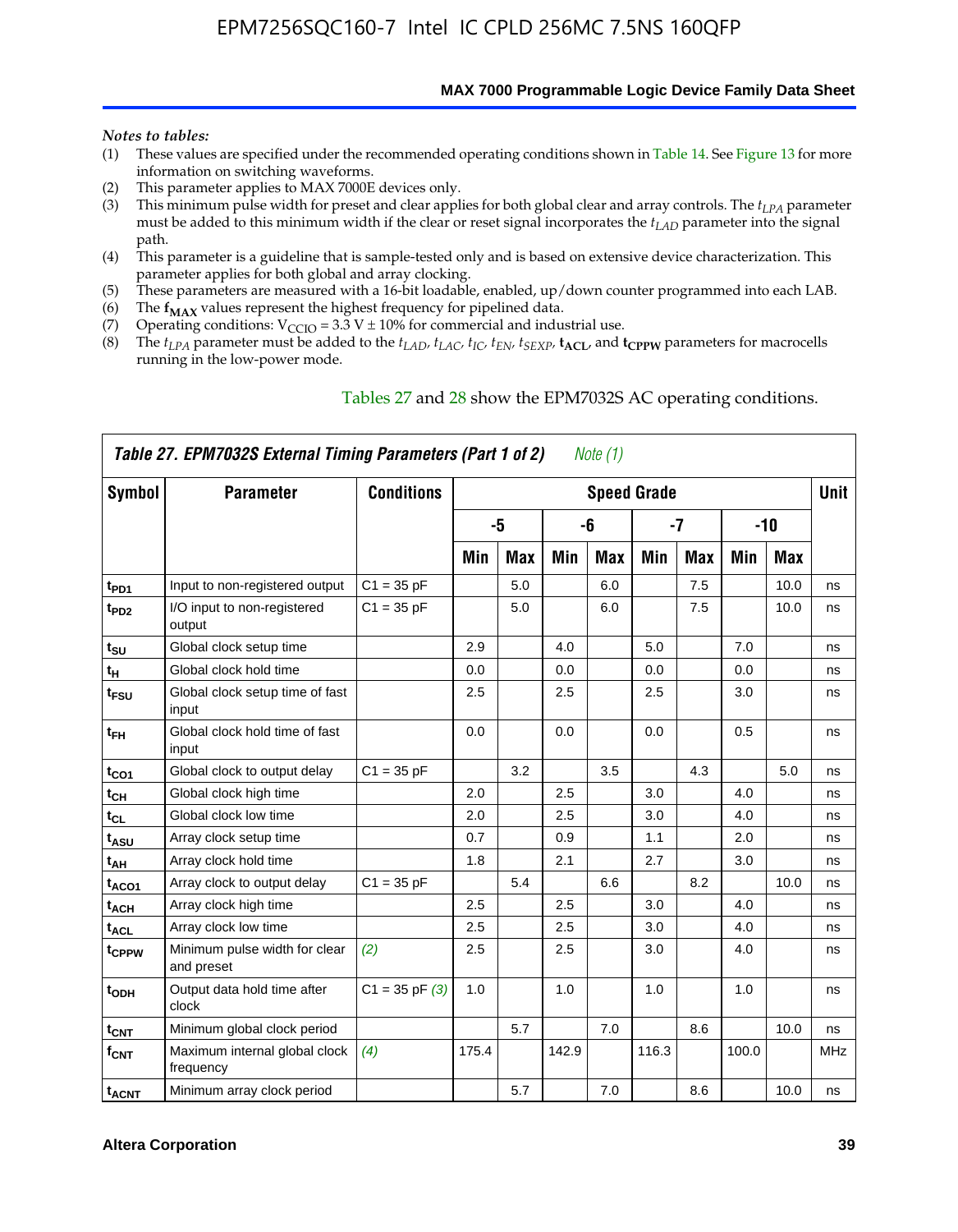| Table 27. EPM7032S External Timing Parameters (Part 2 of 2)<br>Note (1) |                                           |                   |       |                       |       |                    |       |     |       |            |            |  |  |
|-------------------------------------------------------------------------|-------------------------------------------|-------------------|-------|-----------------------|-------|--------------------|-------|-----|-------|------------|------------|--|--|
| Symbol                                                                  | <b>Parameter</b>                          | <b>Conditions</b> |       |                       |       | <b>Speed Grade</b> |       |     |       |            | Unit       |  |  |
|                                                                         |                                           |                   |       | -7<br>-10<br>-5<br>-6 |       |                    |       |     |       |            |            |  |  |
|                                                                         |                                           |                   | Min   | <b>Max</b>            | Min   | Max                | Min   | Max | Min   | <b>Max</b> |            |  |  |
| <b>f<sub>ACNT</sub></b>                                                 | Maximum internal array clock<br>frequency | (4)               | 175.4 |                       | 142.9 |                    | 116.3 |     | 100.0 |            | <b>MHz</b> |  |  |
| f <sub>MAX</sub>                                                        | Maximum clock frequency                   | (5)               | 250.0 |                       | 200.0 |                    | 166.7 |     | 125.0 |            | <b>MHz</b> |  |  |

| Symbol                        | <b>Parameter</b>                     | <b>Conditions</b>  |     |            |     | <b>Speed Grade</b> |     |            |     |            | <b>Unit</b> |
|-------------------------------|--------------------------------------|--------------------|-----|------------|-----|--------------------|-----|------------|-----|------------|-------------|
|                               |                                      |                    |     | -5         |     | -6                 |     | $-7$       |     | $-10$      |             |
|                               |                                      |                    | Min | <b>Max</b> | Min | <b>Max</b>         | Min | <b>Max</b> | Min | <b>Max</b> |             |
| $t_{IN}$                      | Input pad and buffer delay           |                    |     | 0.2        |     | 0.2                |     | 0.3        |     | 0.5        | ns          |
| $t_{IO}$                      | I/O input pad and buffer delay       |                    |     | 0.2        |     | 0.2                |     | 0.3        |     | 0.5        | ns          |
| $t_{\textit{FIN}}$            | Fast input delay                     |                    |     | 2.2        |     | 2.1                |     | 2.5        |     | 1.0        | ns          |
| $t_{SEXP}$                    | Shared expander delay                |                    |     | 3.1        |     | 3.8                |     | 4.6        |     | 5.0        | ns          |
| $t_{PEXP}$                    | Parallel expander delay              |                    |     | 0.9        |     | 1.1                |     | 1.4        |     | 0.8        | ns          |
| $t_{LAD}$                     | Logic array delay                    |                    |     | 2.6        |     | 3.3                |     | 4.0        |     | 5.0        | ns          |
| $t_{LAC}$                     | Logic control array delay            |                    |     | 2.5        |     | 3.3                |     | 4.0        |     | 5.0        | ns          |
| $t_{IOE}$                     | Internal output enable delay         |                    |     | 0.7        |     | 0.8                |     | 1.0        |     | 2.0        | ns          |
| $t_{OD1}$                     | Output buffer and pad delay          | $C1 = 35 pF$       |     | 0.2        |     | 0.3                |     | 0.4        |     | 1.5        | ns          |
| $t_{OD2}$                     | Output buffer and pad delay          | $C1 = 35$ pF $(6)$ |     | 0.7        |     | 0.8                |     | 0.9        |     | 2.0        | ns          |
| $t_{OD3}$                     | Output buffer and pad delay          | $C1 = 35 pF$       |     | 5.2        |     | 5.3                |     | 5.4        |     | 5.5        | ns          |
| $t_{ZX1}$                     | Output buffer enable delay           | $C1 = 35 pF$       |     | 4.0        |     | 4.0                |     | 4.0        |     | 5.0        | ns          |
| t <sub>ZX2</sub>              | Output buffer enable delay           | $C1 = 35$ pF $(6)$ |     | 4.5        |     | 4.5                |     | 4.5        |     | 5.5        | ns          |
| $t_{ZX3}$                     | Output buffer enable delay           | $C1 = 35 pF$       |     | 9.0        |     | 9.0                |     | 9.0        |     | 9.0        | ns          |
| $t_{XZ}$                      | Output buffer disable delay          | $C1 = 5pF$         |     | 4.0        |     | 4.0                |     | 4.0        |     | 5.0        | ns          |
| $t_{\rm SU}$                  | Register setup time                  |                    | 0.8 |            | 1.0 |                    | 1.3 |            | 2.0 |            | ns          |
| $t_{H}$                       | Register hold time                   |                    | 1.7 |            | 2.0 |                    | 2.5 |            | 3.0 |            | ns          |
| $t_{\mathit{FSU}}$            | Register setup time of fast<br>input |                    | 1.9 |            | 1.8 |                    | 1.7 |            | 3.0 |            | ns          |
| $t_{FH}$                      | Register hold time of fast<br>input  |                    | 0.6 |            | 0.7 |                    | 0.8 |            | 0.5 |            | ns          |
| $t_{RD}$                      | Register delay                       |                    |     | 1.2        |     | 1.6                |     | 1.9        |     | 2.0        | ns          |
| $t_{COMB}$                    | Combinatorial delay                  |                    |     | 0.9        |     | 1.1                |     | 1.4        |     | 2.0        | ns          |
| $t_{IC}$                      | Array clock delay                    |                    |     | 2.7        |     | 3.4                |     | 4.2        |     | 5.0        | ns          |
| $t_{EN}$                      | Register enable time                 |                    |     | 2.6        |     | 3.3                |     | 4.0        |     | 5.0        | ns          |
| $t_{\scriptstyle\text{GLOB}}$ | Global control delay                 |                    |     | 1.6        |     | 1.4                |     | 1.7        |     | 1.0        | ns          |
| $t_{PRE}$                     | Register preset time                 |                    |     | 2.0        |     | 2.4                |     | 3.0        |     | 3.0        | ns          |
| $t_{CLR}$                     | Register clear time                  |                    |     | 2.0        |     | 2.4                |     | 3.0        |     | 3.0        | ns          |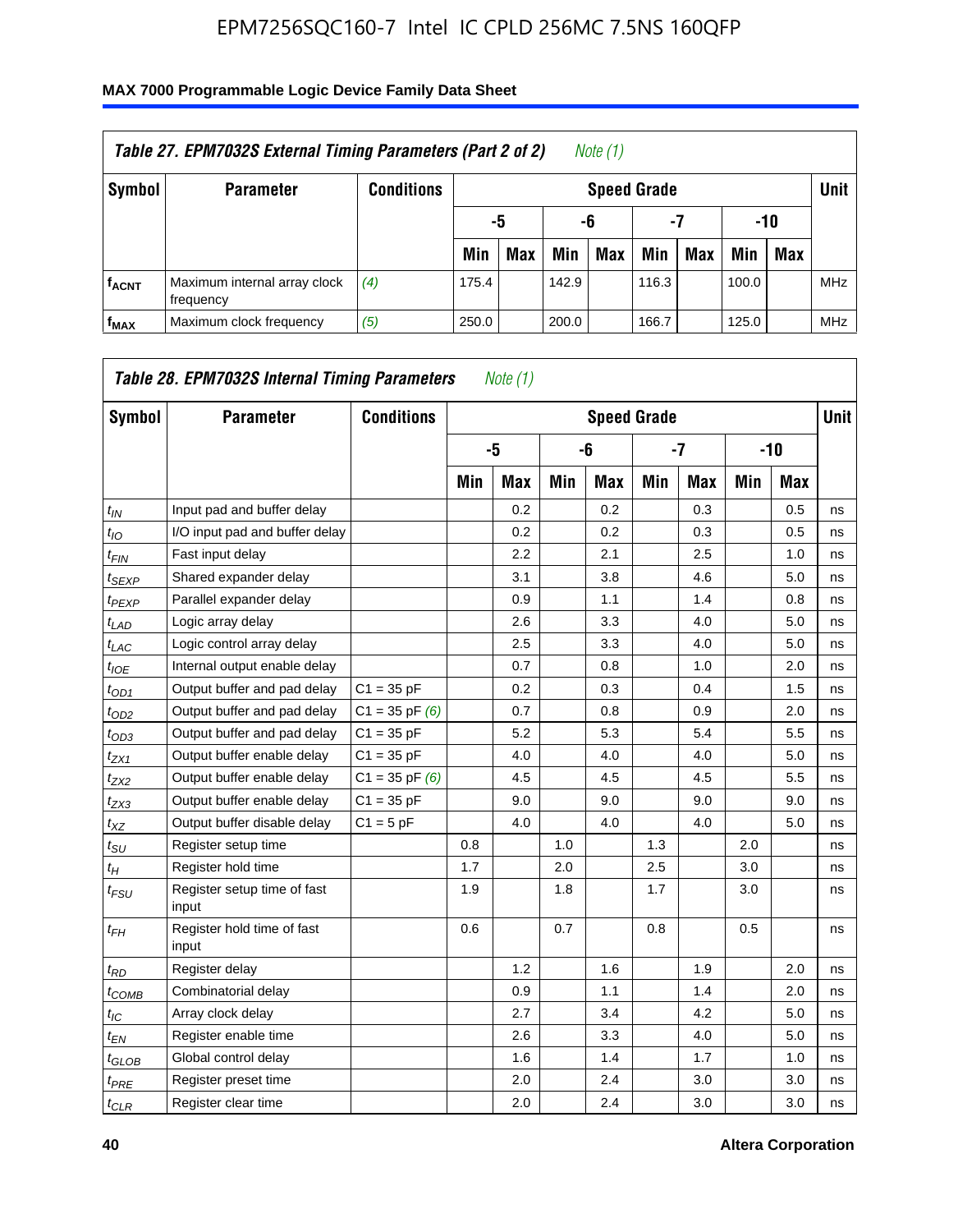| <b>Table 28. EPM7032S Internal Timing Parameters</b><br>Note $(1)$ |                  |                   |     |                       |     |                    |     |            |     |            |      |  |
|--------------------------------------------------------------------|------------------|-------------------|-----|-----------------------|-----|--------------------|-----|------------|-----|------------|------|--|
| Symbol                                                             | <b>Parameter</b> | <b>Conditions</b> |     |                       |     | <b>Speed Grade</b> |     |            |     |            | Unit |  |
|                                                                    |                  |                   |     | -5<br>-10<br>-6<br>-7 |     |                    |     |            |     |            |      |  |
|                                                                    |                  |                   | Min | Max                   | Min | <b>Max</b>         | Min | <b>Max</b> | Min | <b>Max</b> |      |  |
| $t_{PIA}$                                                          | PIA delay        | (7)               |     | 1.1                   |     | 1.1                |     | 1.4        |     | 1.0        | ns   |  |
| $t_{LPA}$                                                          | Low-power adder  | (8)               |     | 12.0                  |     | 10.0               |     | 10.0       |     | 11.0       | ns   |  |

#### **MAX 7000 Programmable Logic Device Family Data Sheet**

*Notes to tables:*

(1) These values are specified under the recommended operating conditions shown in Table 14. See Figure 13 for more information on switching waveforms.

(2) This minimum pulse width for preset and clear applies for both global clear and array controls. The  $t_{LPA}$  parameter must be added to this minimum width if the clear or reset signal incorporates the *tLAD* parameter into the signal path.

(3) This parameter is a guideline that is sample-tested only and is based on extensive device characterization. This parameter applies for both global and array clocking.

(4) These parameters are measured with a 16-bit loadable, enabled, up/down counter programmed into each LAB.

(5) The  $f_{MAX}$  values represent the highest frequency for pipelined data.

(6) Operating conditions:  $V_{\text{CCIO}} = 3.3 \text{ V} \pm 10\%$  for commercial and industrial use.

(7) For EPM7064S-5, EPM7064S-6, EPM7128S-6, EPM7160S-6, EPM7160S-7, EPM7192S-7, and EPM7256S-7 devices, these values are specified for a PIA fan-out of one LAB (16 macrocells). For each additional LAB fan-out in these devices, add an additional 0.1 ns to the PIA timing value.

(8) The  $t_{LPA}$  parameter must be added to the  $t_{LAD}$ ,  $t_{LAC}$ ,  $t_{IC}$ ,  $t_{EN}$ ,  $t_{SEXP}$ ,  $t_{ACL}$ , and  $t_{CPPW}$  parameters for macrocells running in the low-power mode.

| Table 29. EPM7064S External Timing Parameters (Part 1 of 2)<br>Note (1) |                                          |                   |     |     |     |                    |     |      |     |      |      |  |
|-------------------------------------------------------------------------|------------------------------------------|-------------------|-----|-----|-----|--------------------|-----|------|-----|------|------|--|
| Symbol                                                                  | <b>Parameter</b>                         | <b>Conditions</b> |     |     |     | <b>Speed Grade</b> |     |      |     |      | Unit |  |
|                                                                         |                                          |                   |     | -5  |     | -6                 |     | $-7$ |     | -10  |      |  |
|                                                                         |                                          |                   | Min | Max | Min | Max                | Min | Max  | Min | Max  |      |  |
| t <sub>PD1</sub>                                                        | Input to non-registered output           | $C1 = 35 pF$      |     | 5.0 |     | 6.0                |     | 7.5  |     | 10.0 | ns   |  |
| t <sub>PD2</sub>                                                        | I/O input to non-registered<br>output    | $C1 = 35 pF$      |     | 5.0 |     | 6.0                |     | 7.5  |     | 10.0 | ns   |  |
| $t_{\text{SU}}$                                                         | Global clock setup time                  |                   | 2.9 |     | 3.6 |                    | 6.0 |      | 7.0 |      | ns   |  |
| $t_H$                                                                   | Global clock hold time                   |                   | 0.0 |     | 0.0 |                    | 0.0 |      | 0.0 |      | ns   |  |
| t <sub>FSU</sub>                                                        | Global clock setup time of fast<br>input |                   | 2.5 |     | 2.5 |                    | 3.0 |      | 3.0 |      | ns   |  |
| $t_{FH}$                                                                | Global clock hold time of fast<br>input  |                   | 0.0 |     | 0.0 |                    | 0.5 |      | 0.5 |      | ns   |  |
| $t_{CO1}$                                                               | Global clock to output delay             | $C1 = 35 pF$      |     | 3.2 |     | 4.0                |     | 4.5  |     | 5.0  | ns   |  |
| $t_{CH}$                                                                | Global clock high time                   |                   | 2.0 |     | 2.5 |                    | 3.0 |      | 4.0 |      | ns   |  |
| $t_{CL}$                                                                | Global clock low time                    |                   | 2.0 |     | 2.5 |                    | 3.0 |      | 4.0 |      | ns   |  |
| t <sub>ASU</sub>                                                        | Array clock setup time                   |                   | 0.7 |     | 0.9 |                    | 3.0 |      | 2.0 |      | ns   |  |
| $t_{AH}$                                                                | Array clock hold time                    |                   | 1.8 |     | 2.1 |                    | 2.0 |      | 3.0 |      | ns   |  |

Tables 29 and 30 show the EPM7064S AC operating conditions.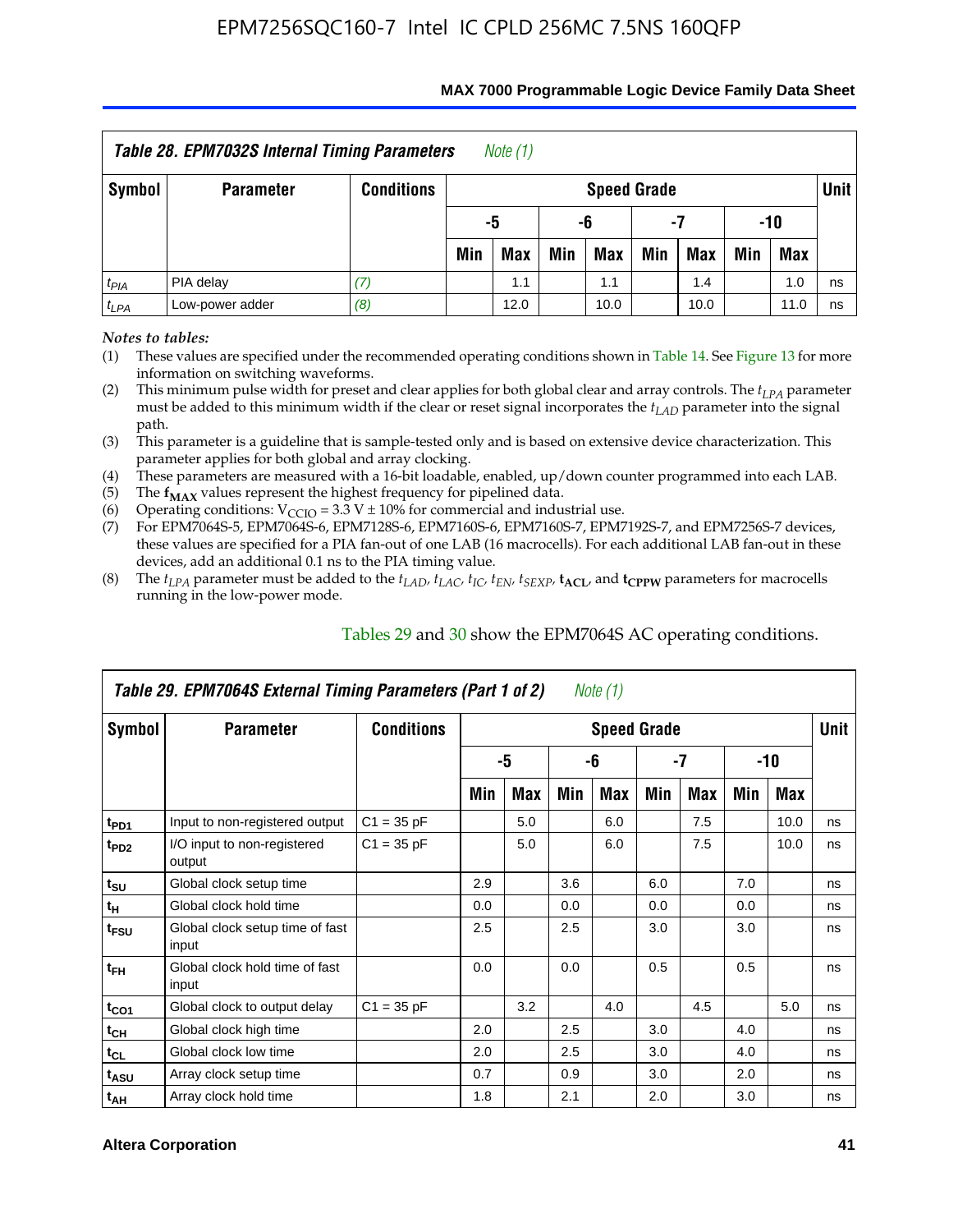|                         | Table 29. EPM7064S External Timing Parameters (Part 2 of 2) |                    |       |     |       | Note (1) |                    |     |       |      |             |
|-------------------------|-------------------------------------------------------------|--------------------|-------|-----|-------|----------|--------------------|-----|-------|------|-------------|
| Symbol                  | <b>Parameter</b>                                            | <b>Conditions</b>  |       |     |       |          | <b>Speed Grade</b> |     |       |      | <b>Unit</b> |
|                         |                                                             |                    |       | -5  |       | -6       |                    | -7  |       | -10  |             |
|                         |                                                             |                    | Min   | Max | Min   | Max      | Min                | Max | Min   | Max  |             |
| t <sub>ACO1</sub>       | Array clock to output delay                                 | $C1 = 35 pF$       |       | 5.4 |       | 6.7      |                    | 7.5 |       | 10.0 | ns          |
| $t_{ACH}$               | Array clock high time                                       |                    | 2.5   |     | 2.5   |          | 3.0                |     | 4.0   |      | ns          |
| <sup>t</sup> ACL        | Array clock low time                                        |                    | 2.5   |     | 2.5   |          | 3.0                |     | 4.0   |      | ns          |
| t <sub>CPPW</sub>       | Minimum pulse width for clear<br>and preset                 | (2)                | 2.5   |     | 2.5   |          | 3.0                |     | 4.0   |      | ns          |
| t <sub>ODH</sub>        | Output data hold time after<br>clock                        | $C1 = 35$ pF $(3)$ | 1.0   |     | 1.0   |          | 1.0                |     | 1.0   |      | ns          |
| $t_{\text{CNT}}$        | Minimum global clock period                                 |                    |       | 5.7 |       | 7.1      |                    | 8.0 |       | 10.0 | ns          |
| $f_{\text{CNT}}$        | Maximum internal global clock<br>frequency                  | (4)                | 175.4 |     | 140.8 |          | 125.0              |     | 100.0 |      | <b>MHz</b>  |
| <b>t<sub>ACNT</sub></b> | Minimum array clock period                                  |                    |       | 5.7 |       | 7.1      |                    | 8.0 |       | 10.0 | ns          |
| <sup>f</sup> acnt       | Maximum internal array clock<br>frequency                   | (4)                | 175.4 |     | 140.8 |          | 125.0              |     | 100.0 |      | <b>MHz</b>  |
| f <sub>MAX</sub>        | Maximum clock frequency                                     | (5)                | 250.0 |     | 200.0 |          | 166.7              |     | 125.0 |      | <b>MHz</b>  |

|                   | Table 30. EPM7064S Internal Timing Parameters (Part 1 of 2) |                    |     |            |     | Note (1)           |     |               |     |            |             |
|-------------------|-------------------------------------------------------------|--------------------|-----|------------|-----|--------------------|-----|---------------|-----|------------|-------------|
| Symbol            | <b>Parameter</b>                                            | <b>Conditions</b>  |     |            |     | <b>Speed Grade</b> |     |               |     |            | <b>Unit</b> |
|                   |                                                             |                    |     | -5         |     | -6                 |     | -7            |     | -10        |             |
|                   |                                                             |                    | Min | <b>Max</b> | Min | Max                | Min | <b>Max</b>    | Min | <b>Max</b> |             |
| $t_{IN}$          | Input pad and buffer delay                                  |                    |     | 0.2        |     | 0.2                |     | $0.5^{\circ}$ |     | 0.5        | ns          |
| $t_{IO}$          | I/O input pad and buffer delay                              |                    |     | 0.2        |     | 0.2                |     | 0.5           |     | 0.5        | ns          |
| $t_{FIN}$         | Fast input delay                                            |                    |     | 2.2        |     | 2.6                |     | 1.0           |     | 1.0        | ns          |
| t <sub>SEXP</sub> | Shared expander delay                                       |                    |     | 3.1        |     | 3.8                |     | 4.0           |     | 5.0        | ns          |
| $t_{PEXP}$        | Parallel expander delay                                     |                    |     | 0.9        |     | 1.1                |     | 0.8           |     | 0.8        | ns          |
| $t_{LAD}$         | Logic array delay                                           |                    |     | 2.6        |     | 3.2                |     | 3.0           |     | 5.0        | ns          |
| $t_{LAC}$         | Logic control array delay                                   |                    |     | 2.5        |     | 3.2                |     | 3.0           |     | 5.0        | ns          |
| $t_{IOE}$         | Internal output enable delay                                |                    |     | 0.7        |     | 0.8                |     | 2.0           |     | 2.0        | ns          |
| $t_{OD1}$         | Output buffer and pad delay                                 | $C1 = 35 pF$       |     | 0.2        |     | 0.3                |     | 2.0           |     | 1.5        | ns          |
| $t_{OD2}$         | Output buffer and pad delay                                 | $C1 = 35$ pF $(6)$ |     | 0.7        |     | 0.8                |     | 2.5           |     | 2.0        | ns          |
| $t_{OD3}$         | Output buffer and pad delay                                 | $C1 = 35 pF$       |     | 5.2        |     | 5.3                |     | 7.0           |     | 5.5        | ns          |
| $t_{ZX1}$         | Output buffer enable delay                                  | $C1 = 35 pF$       |     | 4.0        |     | 4.0                |     | 4.0           |     | 5.0        | ns          |
| $t_{ZX2}$         | Output buffer enable delay                                  | $C1 = 35$ pF $(6)$ |     | 4.5        |     | 4.5                |     | 4.5           |     | 5.5        | ns          |
| $t_{ZX3}$         | Output buffer enable delay                                  | $C1 = 35 pF$       |     | 9.0        |     | 9.0                |     | 9.0           |     | 9.0        | ns          |
| $t_{XZ}$          | Output buffer disable delay                                 | $C1 = 5pF$         |     | 4.0        |     | 4.0                |     | 4.0           |     | 5.0        | ns          |
| $t_{SU}$          | Register setup time                                         |                    | 0.8 |            | 1.0 |                    | 3.0 |               | 2.0 |            | ns          |
| $t_H$             | Register hold time                                          |                    | 1.7 |            | 2.0 |                    | 2.0 |               | 3.0 |            | ns          |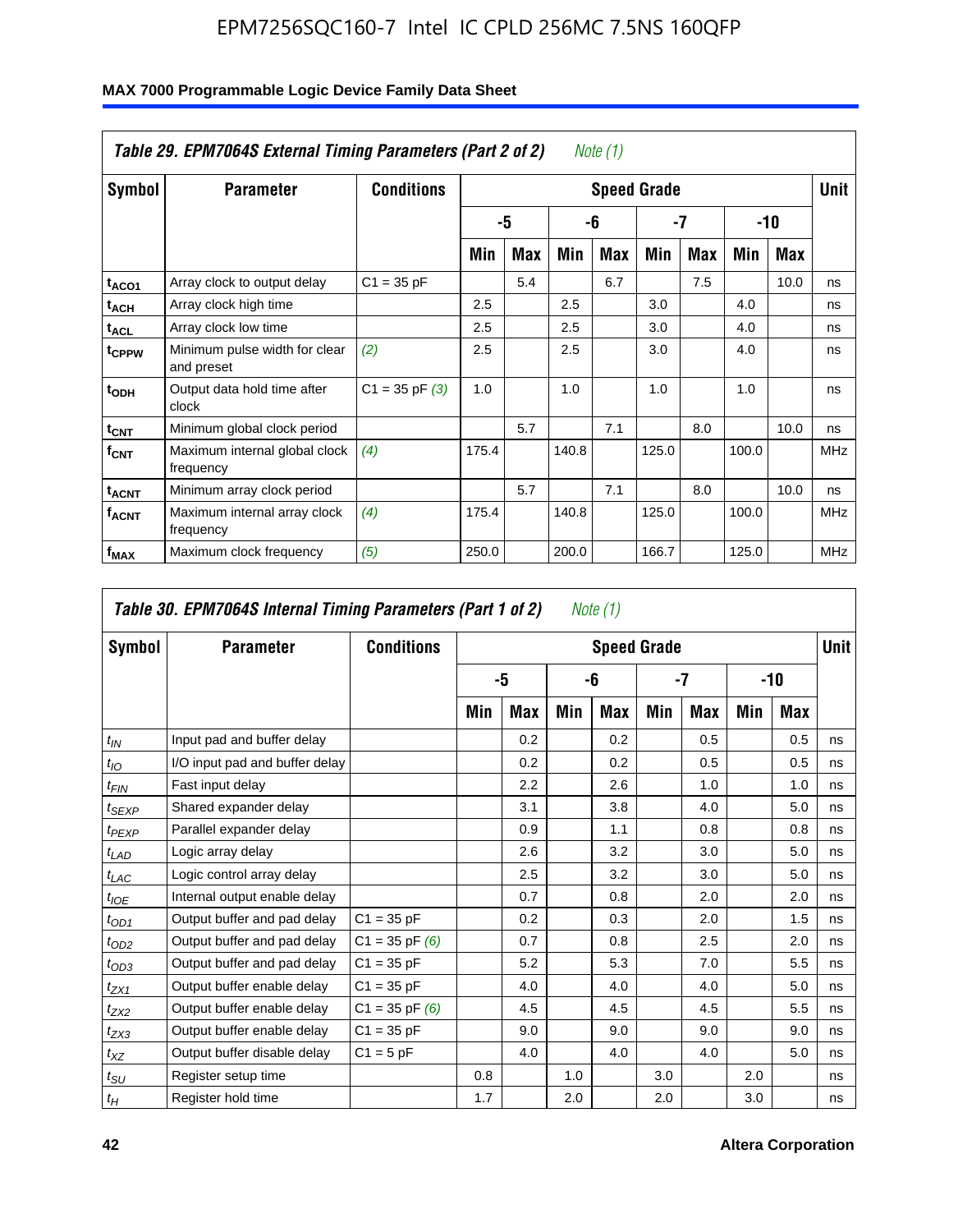|            | Table 30. EPM7064S Internal Timing Parameters (Part 2 of 2) |                   | Note (1) |            |     |                    |     |            |     |      |             |
|------------|-------------------------------------------------------------|-------------------|----------|------------|-----|--------------------|-----|------------|-----|------|-------------|
| Symbol     | <b>Parameter</b>                                            | <b>Conditions</b> |          |            |     | <b>Speed Grade</b> |     |            |     |      | <b>Unit</b> |
|            |                                                             |                   |          | -5         |     | -6                 |     | -7         |     | -10  |             |
|            |                                                             |                   | Min      | <b>Max</b> | Min | Max                | Min | <b>Max</b> | Min | Max  |             |
| $t_{FSU}$  | Register setup time of fast<br>input                        |                   | 1.9      |            | 1.8 |                    | 3.0 |            | 3.0 |      | ns          |
| $t_{FH}$   | Register hold time of fast<br>input                         |                   | 0.6      |            | 0.7 |                    | 0.5 |            | 0.5 |      | ns          |
| $t_{RD}$   | Register delay                                              |                   |          | 1.2        |     | 1.6                |     | 1.0        |     | 2.0  | ns          |
| $t_{COMB}$ | Combinatorial delay                                         |                   |          | 0.9        |     | 1.0                |     | 1.0        |     | 2.0  | ns          |
| $t_{IC}$   | Array clock delay                                           |                   |          | 2.7        |     | 3.3                |     | 3.0        |     | 5.0  | ns          |
| $t_{EN}$   | Register enable time                                        |                   |          | 2.6        |     | 3.2                |     | 3.0        |     | 5.0  | ns          |
| $t_{GLOB}$ | Global control delay                                        |                   |          | 1.6        |     | 1.9                |     | 1.0        |     | 1.0  | ns          |
| $t_{PRE}$  | Register preset time                                        |                   |          | 2.0        |     | 2.4                |     | 2.0        |     | 3.0  | ns          |
| $t_{CLR}$  | Register clear time                                         |                   |          | 2.0        |     | 2.4                |     | 2.0        |     | 3.0  | ns          |
| $t_{PIA}$  | PIA delay                                                   | (7)               |          | 1.1        |     | 1.3                |     | 1.0        |     | 1.0  | ns          |
| $t_{LPA}$  | Low-power adder                                             | (8)               |          | 12.0       |     | 11.0               |     | 10.0       |     | 11.0 | ns          |

#### **MAX 7000 Programmable Logic Device Family Data Sheet**

#### *Notes to tables:*

- (1) These values are specified under the recommended operating conditions shown in Table 14. See Figure 13 for more information on switching waveforms.
- (2) This minimum pulse width for preset and clear applies for both global clear and array controls. The  $t_{LPA}$  parameter must be added to this minimum width if the clear or reset signal incorporates the *t<sub>LAD</sub>* parameter into the signal path.
- (3) This parameter is a guideline that is sample-tested only and is based on extensive device characterization. This parameter applies for both global and array clocking.
- (4) These parameters are measured with a 16-bit loadable, enabled, up/down counter programmed into each LAB.
- (5) The  $f_{MAX}$  values represent the highest frequency for pipelined data.
- (6) Operating conditions:  $V_{\text{CCIO}} = 3.3 \text{ V} \pm 10\%$  for commercial and industrial use.
- (7) For EPM7064S-5, EPM7064S-6, EPM7128S-6, EPM7160S-6, EPM7160S-7, EPM7192S-7, and EPM7256S-7 devices, these values are specified for a PIA fan-out of one LAB (16 macrocells). For each additional LAB fan-out in these devices, add an additional 0.1 ns to the PIA timing value.
- (8) The  $t_{LPA}$  parameter must be added to the  $t_{LAD}$ ,  $t_{LAC}$ ,  $t_{IC}$ ,  $t_{EN}$ ,  $t_{SEXP}$ ,  $t_{ACL}$ , and  $t_{CPPW}$  parameters for macrocells running in the low-power mode.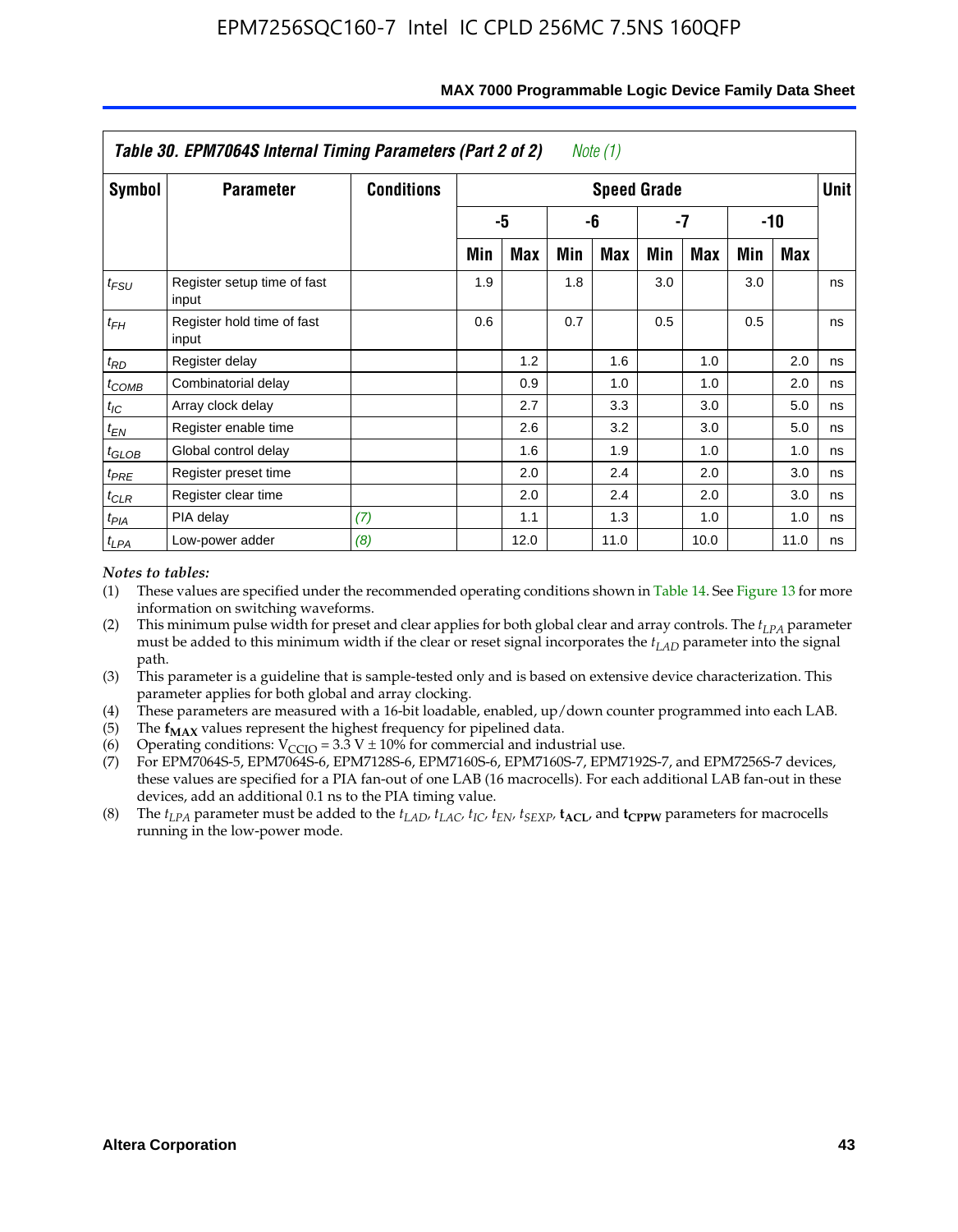### **MAX 7000 Programmable Logic Device Family Data Sheet**

|                         | Table 31. EPM7128S External Timing Parameters |                    |       | Note (1)   |       |            |                    |       |       |       |             |
|-------------------------|-----------------------------------------------|--------------------|-------|------------|-------|------------|--------------------|-------|-------|-------|-------------|
| Symbol                  | <b>Parameter</b>                              | <b>Conditions</b>  |       |            |       |            | <b>Speed Grade</b> |       |       |       | <b>Unit</b> |
|                         |                                               |                    |       | -6         |       | -7         |                    | $-10$ |       | $-15$ |             |
|                         |                                               |                    | Min   | <b>Max</b> | Min   | <b>Max</b> | Min                | Max   | Min   | Max   |             |
| t <sub>PD1</sub>        | Input to non-registered output                | $C1 = 35 pF$       |       | 6.0        |       | 7.5        |                    | 10.0  |       | 15.0  | ns          |
| $t_{PD2}$               | I/O input to non-registered<br>output         | $C1 = 35 pF$       |       | 6.0        |       | 7.5        |                    | 10.0  |       | 15.0  | ns          |
| t <sub>SU</sub>         | Global clock setup time                       |                    | 3.4   |            | 6.0   |            | 7.0                |       | 11.0  |       | ns          |
| t <sub>H</sub>          | Global clock hold time                        |                    | 0.0   |            | 0.0   |            | 0.0                |       | 0.0   |       | ns          |
| t <sub>FSU</sub>        | Global clock setup time of fast<br>input      |                    | 2.5   |            | 3.0   |            | 3.0                |       | 3.0   |       | ns          |
| t <sub>ЕН</sub>         | Global clock hold time of fast<br>input       |                    | 0.0   |            | 0.5   |            | 0.5                |       | 0.0   |       | ns          |
| t <sub>CO1</sub>        | Global clock to output delay                  | $C1 = 35 pF$       |       | 4.0        |       | 4.5        |                    | 5.0   |       | 8.0   | ns          |
| $t_{\mathsf{CH}}$       | Global clock high time                        |                    | 3.0   |            | 3.0   |            | 4.0                |       | 5.0   |       | ns          |
| $t_{CL}$                | Global clock low time                         |                    | 3.0   |            | 3.0   |            | 4.0                |       | 5.0   |       | ns          |
| $t_{ASU}$               | Array clock setup time                        |                    | 0.9   |            | 3.0   |            | 2.0                |       | 4.0   |       | ns          |
| t <sub>АН</sub>         | Array clock hold time                         |                    | 1.8   |            | 2.0   |            | 5.0                |       | 4.0   |       | ns          |
| t <sub>ACO1</sub>       | Array clock to output delay                   | $C1 = 35 pF$       |       | 6.5        |       | 7.5        |                    | 10.0  |       | 15.0  | ns          |
| t <sub>АСН</sub>        | Array clock high time                         |                    | 3.0   |            | 3.0   |            | 4.0                |       | 6.0   |       | ns          |
| $t_{\sf ACL}$           | Array clock low time                          |                    | 3.0   |            | 3.0   |            | 4.0                |       | 6.0   |       | ns          |
| tcppw                   | Minimum pulse width for clear<br>and preset   | (2)                | 3.0   |            | 3.0   |            | 4.0                |       | 6.0   |       | ns          |
| t <sub>ODH</sub>        | Output data hold time after<br>clock          | $C1 = 35$ pF $(3)$ | 1.0   |            | 1.0   |            | 1.0                |       | 1.0   |       | ns          |
| $t_{\mathsf{CNT}}$      | Minimum global clock period                   |                    |       | 6.8        |       | 8.0        |                    | 10.0  |       | 13.0  | ns          |
| $f_{\text{CNT}}$        | Maximum internal global clock<br>frequency    | (4)                | 147.1 |            | 125.0 |            | 100.0              |       | 76.9  |       | MHz         |
| t <sub>ACNT</sub>       | Minimum array clock period                    |                    |       | 6.8        |       | 8.0        |                    | 10.0  |       | 13.0  | ns          |
| <b>f<sub>ACNT</sub></b> | Maximum internal array clock<br>frequency     | (4)                | 147.1 |            | 125.0 |            | 100.0              |       | 76.9  |       | <b>MHz</b>  |
| f <sub>MAX</sub>        | Maximum clock frequency                       | (5)                | 166.7 |            | 166.7 |            | 125.0              |       | 100.0 |       | <b>MHz</b>  |

# Tables 31 and 32 show the EPM7128S AC operating conditions.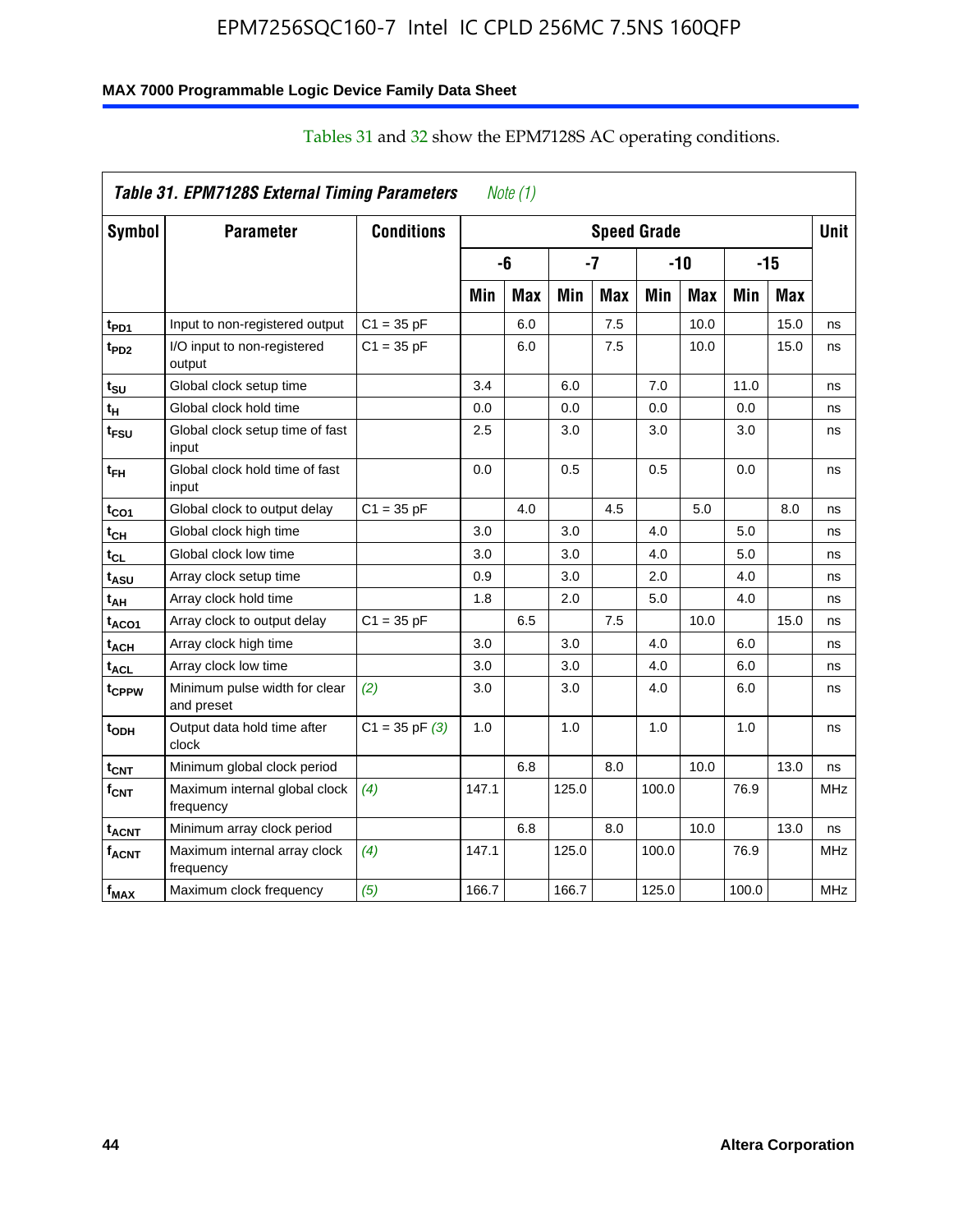| Symbol              | <b>Parameter</b>                     | <b>Conditions</b>  |     |            |     | <b>Speed Grade</b> |     |            |     |            | <b>Unit</b> |
|---------------------|--------------------------------------|--------------------|-----|------------|-----|--------------------|-----|------------|-----|------------|-------------|
|                     |                                      |                    |     | -6         |     | $-7$               |     | $-10$      |     | $-15$      |             |
|                     |                                      |                    | Min | <b>Max</b> | Min | <b>Max</b>         | Min | <b>Max</b> | Min | <b>Max</b> |             |
| $t_{IN}$            | Input pad and buffer delay           |                    |     | 0.2        |     | 0.5                |     | 0.5        |     | 2.0        | ns          |
| t <sub>IΟ</sub>     | I/O input pad and buffer delay       |                    |     | 0.2        |     | 0.5                |     | 0.5        |     | 2.0        | ns          |
| $t_{FIN}$           | Fast input delay                     |                    |     | 2.6        |     | 1.0                |     | 1.0        |     | 2.0        | ns          |
| $t_{SEXP}$          | Shared expander delay                |                    |     | 3.7        |     | 4.0                |     | 5.0        |     | 8.0        | ns          |
| t <sub>PEXP</sub>   | Parallel expander delay              |                    |     | 1.1        |     | 0.8                |     | 0.8        |     | 1.0        | ns          |
| $t_{LAD}$           | Logic array delay                    |                    |     | 3.0        |     | 3.0                |     | 5.0        |     | 6.0        | ns          |
| $t_{LAC}$           | Logic control array delay            |                    |     | 3.0        |     | 3.0                |     | 5.0        |     | 6.0        | ns          |
| $t_{IOE}$           | Internal output enable delay         |                    |     | 0.7        |     | 2.0                |     | 2.0        |     | 3.0        | ns          |
| $t_{OD1}$           | Output buffer and pad delay          | $C1 = 35 pF$       |     | 0.4        |     | 2.0                |     | 1.5        |     | 4.0        | ns          |
| $t_{OD2}$           | Output buffer and pad delay          | $C1 = 35$ pF $(6)$ |     | 0.9        |     | 2.5                |     | 2.0        |     | 5.0        | ns          |
| $t_{OD3}$           | Output buffer and pad delay          | $C1 = 35 pF$       |     | 5.4        |     | 7.0                |     | 5.5        |     | 8.0        | ns          |
| t <sub>ZX1</sub>    | Output buffer enable delay           | $C1 = 35 pF$       |     | 4.0        |     | 4.0                |     | 5.0        |     | 6.0        | ns          |
| $t_{ZX2}$           | Output buffer enable delay           | $C1 = 35$ pF $(6)$ |     | 4.5        |     | 4.5                |     | 5.5        |     | 7.0        | ns          |
| tzx3                | Output buffer enable delay           | $C1 = 35 pF$       |     | 9.0        |     | 9.0                |     | 9.0        |     | 10.0       | ns          |
| $t_{\mathsf{XZ}}$   | Output buffer disable delay          | $C1 = 5pF$         |     | 4.0        |     | 4.0                |     | 5.0        |     | 6.0        | ns          |
| $t_{\text{SU}}$     | Register setup time                  |                    | 1.0 |            | 3.0 |                    | 2.0 |            | 4.0 |            | ns          |
| $t_H$               | Register hold time                   |                    | 1.7 |            | 2.0 |                    | 5.0 |            | 4.0 |            | ns          |
| $t_{FSU}$           | Register setup time of fast<br>input |                    | 1.9 |            | 3.0 |                    | 3.0 |            | 2.0 |            | ns          |
| $t_{FH}$            | Register hold time of fast<br>input  |                    | 0.6 |            | 0.5 |                    | 0.5 |            | 1.0 |            | ns          |
| $t_{RD}$            | Register delay                       |                    |     | 1.4        |     | 1.0                |     | 2.0        |     | 1.0        | ns          |
| $t_{\mathsf{COMB}}$ | Combinatorial delay                  |                    |     | 1.0        |     | 1.0                |     | 2.0        |     | 1.0        | ns          |
| $t_{IC}$            | Array clock delay                    |                    |     | 3.1        |     | 3.0                |     | 5.0        |     | 6.0        | ns          |
| t <sub>EN</sub>     | Register enable time                 |                    |     | 3.0        |     | 3.0                |     | 5.0        |     | 6.0        | ns          |
| <sup>t</sup> GLOB   | Global control delay                 |                    |     | 2.0        |     | 1.0                |     | 1.0        |     | 1.0        | ns          |
| $t_{PRE}$           | Register preset time                 |                    |     | 2.4        |     | 2.0                |     | 3.0        |     | 4.0        | ns          |
| $t_{CLR}$           | Register clear time                  |                    |     | 2.4        |     | 2.0                |     | 3.0        |     | 4.0        | ns          |
| t <sub>PIA</sub>    | PIA delay                            | (7)                |     | 1.4        |     | 1.0                |     | 1.0        |     | 2.0        | ns          |
| $t_{LPA}$           | Low-power adder                      | (8)                |     | 11.0       |     | 10.0               |     | 11.0       |     | 13.0       | ns          |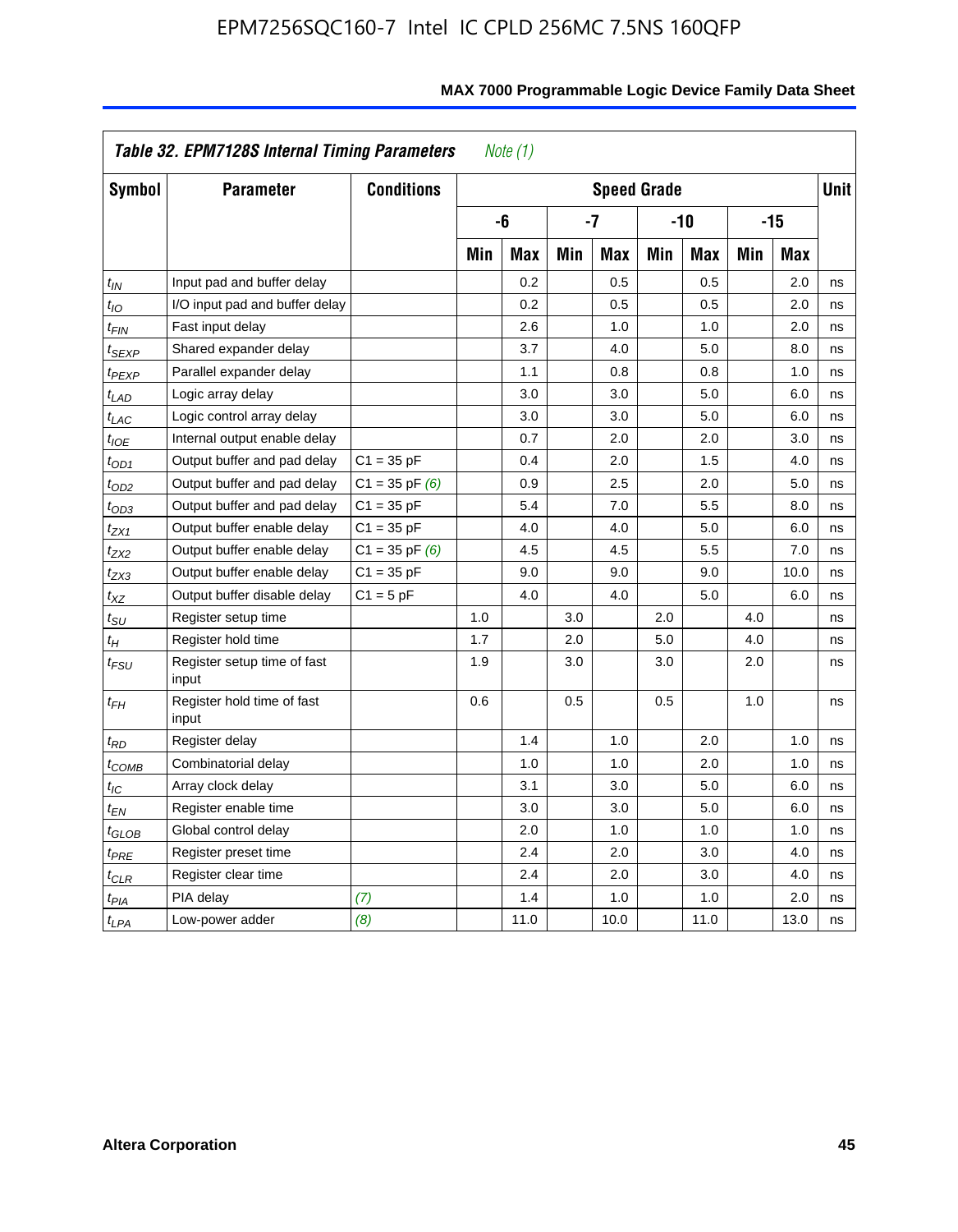#### **MAX 7000 Programmable Logic Device Family Data Sheet**

*Notes to tables:*

- (1) These values are specified under the recommended operating conditions shown in Table 14. See Figure 13 for more information on switching waveforms.
- (2) This minimum pulse width for preset and clear applies for both global clear and array controls. The  $t_{LPA}$  parameter must be added to this minimum width if the clear or reset signal incorporates the *tLAD* parameter into the signal path.
- (3) This parameter is a guideline that is sample-tested only and is based on extensive device characterization. This parameter applies for both global and array clocking.
- (4) These parameters are measured with a 16-bit loadable, enabled, up/down counter programmed into each LAB.
- (5) The  $f_{MAX}$  values represent the highest frequency for pipelined data.
- (6) Operating conditions:  $V_{\text{CCIO}} = 3.3 \text{ V} \pm 10\%$  for commercial and industrial use.
- (7) For EPM7064S-5, EPM7064S-6, EPM7128S-6, EPM7160S-6, EPM7160S-7, EPM7192S-7, and EPM7256S-7 devices, these values are specified for a PIA fan-out of one LAB (16 macrocells). For each additional LAB fan-out in these devices, add an additional 0.1 ns to the PIA timing value.
- (8) The  $t_{LPA}$  parameter must be added to the  $t_{LAD}$ ,  $t_{LAC}$ ,  $t_{IC}$ ,  $t_{EN}$ ,  $t_{SEXP}$ ,  $t_{ACL}$ , and  $t_{CPPW}$  parameters for macrocells running in the low-power mode.

|                   | Table 33. EPM7160S External Timing Parameters (Part 1 of 2) |                    |       |            |       | Note (1) |                    |            |      |      |            |
|-------------------|-------------------------------------------------------------|--------------------|-------|------------|-------|----------|--------------------|------------|------|------|------------|
| Symbol            | <b>Parameter</b>                                            | <b>Conditions</b>  |       |            |       |          | <b>Speed Grade</b> |            |      |      | Unit       |
|                   |                                                             |                    |       | -6         |       | $-7$     |                    | $-10$      |      | -15  |            |
|                   |                                                             |                    | Min   | <b>Max</b> | Min   | Max      | Min                | <b>Max</b> | Min  | Max  |            |
| t <sub>PD1</sub>  | Input to non-registered output                              | $C1 = 35 pF$       |       | 6.0        |       | 7.5      |                    | 10.0       |      | 15.0 | ns         |
| $t_{PD2}$         | I/O input to non-registered<br>output                       | $C1 = 35 pF$       |       | 6.0        |       | 7.5      |                    | 10.0       |      | 15.0 | ns         |
| $t_{\text{SU}}$   | Global clock setup time                                     |                    | 3.4   |            | 4.2   |          | 7.0                |            | 11.0 |      | ns         |
| $t_H$             | Global clock hold time                                      |                    | 0.0   |            | 0.0   |          | 0.0                |            | 0.0  |      | ns         |
| t <sub>FSU</sub>  | Global clock setup time of fast<br>input                    |                    | 2.5   |            | 3.0   |          | 3.0                |            | 3.0  |      | ns         |
| $t_{FH}$          | Global clock hold time of fast<br>input                     |                    | 0.0   |            | 0.0   |          | 0.5                |            | 0.0  |      | ns         |
| $t_{CO1}$         | Global clock to output delay                                | $C1 = 35 pF$       |       | 3.9        |       | 4.8      |                    | 5          |      | 8    | ns         |
| $t_{CH}$          | Global clock high time                                      |                    | 3.0   |            | 3.0   |          | 4.0                |            | 5.0  |      | ns         |
| $t_{CL}$          | Global clock low time                                       |                    | 3.0   |            | 3.0   |          | 4.0                |            | 5.0  |      | ns         |
| t <sub>ASU</sub>  | Array clock setup time                                      |                    | 0.9   |            | 1.1   |          | 2.0                |            | 4.0  |      | ns         |
| t <sub>AH</sub>   | Array clock hold time                                       |                    | 1.7   |            | 2.1   |          | 3.0                |            | 4.0  |      | ns         |
| t <sub>ACO1</sub> | Array clock to output delay                                 | $C1 = 35 pF$       |       | 6.4        |       | 7.9      |                    | 10.0       |      | 15.0 | ns         |
| $t_{ACH}$         | Array clock high time                                       |                    | 3.0   |            | 3.0   |          | 4.0                |            | 6.0  |      | ns         |
| t <sub>ACL</sub>  | Array clock low time                                        |                    | 3.0   |            | 3.0   |          | 4.0                |            | 6.0  |      | ns         |
| tcppw             | Minimum pulse width for clear<br>and preset                 | (2)                | 2.5   |            | 3.0   |          | 4.0                |            | 6.0  |      | ns         |
| $t_{ODH}$         | Output data hold time after<br>clock                        | $C1 = 35$ pF $(3)$ | 1.0   |            | 1.0   |          | 1.0                |            | 1.0  |      | ns         |
| $t_{\text{CNT}}$  | Minimum global clock period                                 |                    |       | 6.7        |       | 8.2      |                    | 10.0       |      | 13.0 | ns         |
| $f_{\text{CNT}}$  | Maximum internal global clock<br>frequency                  | (4)                | 149.3 |            | 122.0 |          | 100.0              |            | 76.9 |      | <b>MHz</b> |

### Tables 33 and 34 show the EPM7160S AC operating conditions.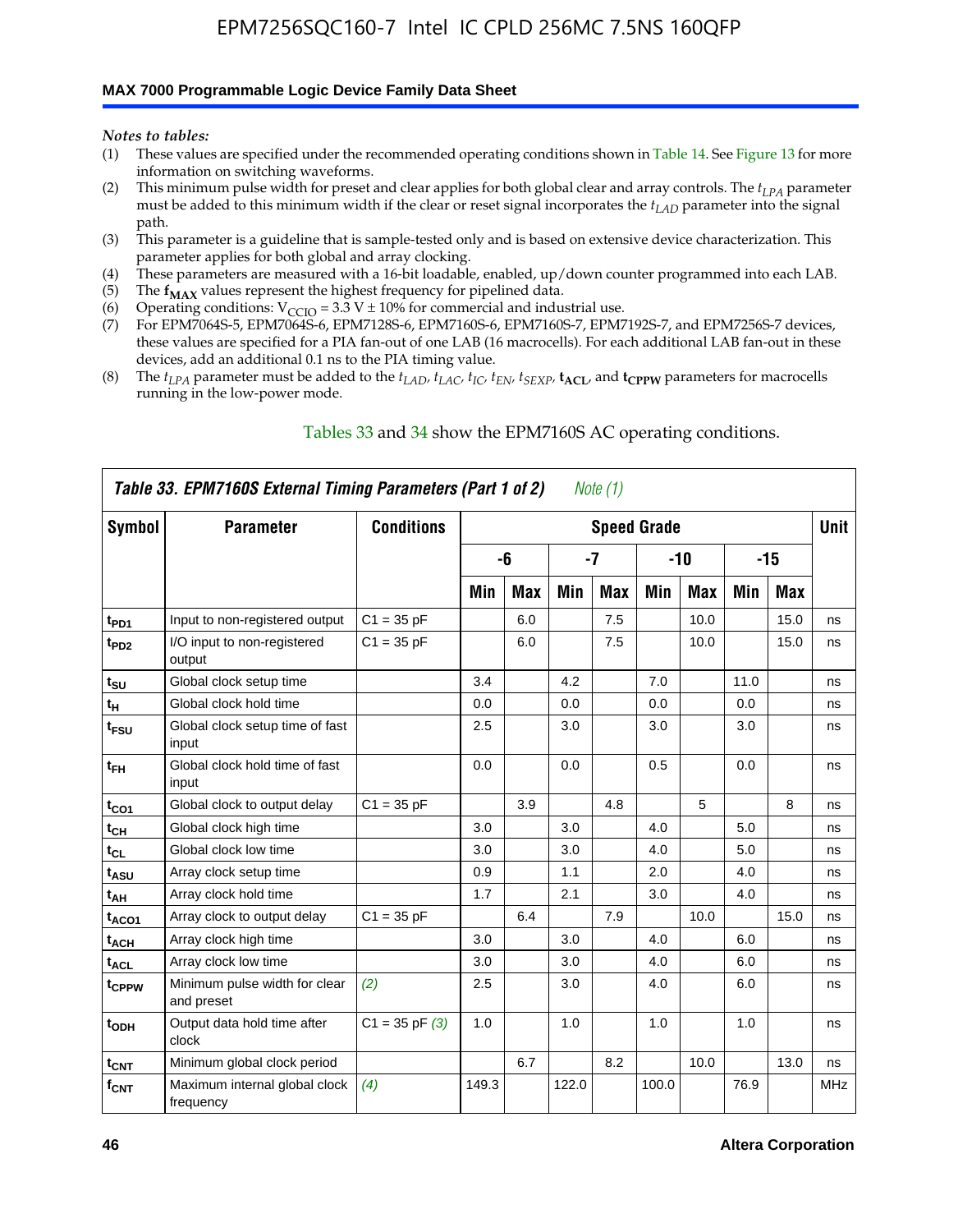|                         | Table 33. EPM7160S External Timing Parameters (Part 2 of 2) |                   |       |            |       | Note (1)   |                    |      |       |            |            |
|-------------------------|-------------------------------------------------------------|-------------------|-------|------------|-------|------------|--------------------|------|-------|------------|------------|
| Symbol                  | <b>Parameter</b>                                            | <b>Conditions</b> |       |            |       |            | <b>Speed Grade</b> |      |       |            | Unit       |
|                         |                                                             |                   | -6    |            | -7    |            | -10                |      |       | -15        |            |
|                         |                                                             |                   | Min   | <b>Max</b> | Min   | <b>Max</b> | Min                | Max  | Min   | <b>Max</b> |            |
| <sup>t</sup> ACNT       | Minimum array clock period                                  |                   |       | 6.7        |       | 8.2        |                    | 10.0 |       | 13.0       | ns         |
| <b>f<sub>ACNT</sub></b> | Maximum internal array clock<br>frequency                   | (4)               | 149.3 |            | 122.0 |            | 100.0              |      | 76.9  |            | <b>MHz</b> |
| f <sub>MAX</sub>        | Maximum clock frequency                                     | (5)               | 166.7 |            | 166.7 |            | 125.0              |      | 100.0 |            | <b>MHz</b> |

| Symbol            | <b>Parameter</b>                     | <b>Conditions</b>  |     |            |     | <b>Speed Grade</b> |     |            |     |       | <b>Unit</b> |
|-------------------|--------------------------------------|--------------------|-----|------------|-----|--------------------|-----|------------|-----|-------|-------------|
|                   |                                      |                    |     | -6         |     | $-7$               |     | -10        |     | $-15$ |             |
|                   |                                      |                    | Min | <b>Max</b> | Min | <b>Max</b>         | Min | <b>Max</b> | Min | Max   |             |
| $t_{IN}$          | Input pad and buffer delay           |                    |     | 0.2        |     | 0.3                |     | 0.5        |     | 2.0   | ns          |
| $t_{IO}$          | I/O input pad and buffer delay       |                    |     | 0.2        |     | 0.3                |     | 0.5        |     | 2.0   | ns          |
| $t_{FIN}$         | Fast input delay                     |                    |     | 2.6        |     | 3.2                |     | 1.0        |     | 2.0   | ns          |
| $t_{SEXP}$        | Shared expander delay                |                    |     | 3.6        |     | 4.3                |     | 5.0        |     | 8.0   | ns          |
| <sup>t</sup> PEXP | Parallel expander delay              |                    |     | 1.0        |     | 1.3                |     | 0.8        |     | 1.0   | ns          |
| $t_{LAD}$         | Logic array delay                    |                    |     | 2.8        |     | 3.4                |     | 5.0        |     | 6.0   | ns          |
| $t_{LAC}$         | Logic control array delay            |                    |     | 2.8        |     | 3.4                |     | 5.0        |     | 6.0   | ns          |
| $t_{IOE}$         | Internal output enable delay         |                    |     | 0.7        |     | 0.9                |     | 2.0        |     | 3.0   | ns          |
| $t_{OD1}$         | Output buffer and pad delay          | $C1 = 35 pF$       |     | 0.4        |     | 0.5                |     | 1.5        |     | 4.0   | ns          |
| $t_{OD2}$         | Output buffer and pad delay          | $C1 = 35$ pF $(6)$ |     | 0.9        |     | 1.0                |     | 2.0        |     | 5.0   | ns          |
| $t_{OD3}$         | Output buffer and pad delay          | $C1 = 35 pF$       |     | 5.4        |     | 5.5                |     | 5.5        |     | 8.0   | ns          |
| $t_{ZX1}$         | Output buffer enable delay           | $C1 = 35 pF$       |     | 4.0        |     | 4.0                |     | 5.0        |     | 6.0   | ns          |
| $t_{ZX2}$         | Output buffer enable delay           | $C1 = 35$ pF $(6)$ |     | 4.5        |     | 4.5                |     | 5.5        |     | 7.0   | ns          |
| $t_{ZX3}$         | Output buffer enable delay           | $C1 = 35 pF$       |     | 9.0        |     | 9.0                |     | 9.0        |     | 10.0  | ns          |
| $t_{XZ}$          | Output buffer disable delay          | $C1 = 5pF$         |     | 4.0        |     | 4.0                |     | 5.0        |     | 6.0   | ns          |
| $t_{\rm SU}$      | Register setup time                  |                    | 1.0 |            | 1.2 |                    | 2.0 |            | 4.0 |       | ns          |
| $t_H$             | Register hold time                   |                    | 1.6 |            | 2.0 |                    | 3.0 |            | 4.0 |       | ns          |
| $t_{FSU}$         | Register setup time of fast<br>input |                    | 1.9 |            | 2.2 |                    | 3.0 |            | 2.0 |       | ns          |
| $t_{FH}$          | Register hold time of fast<br>input  |                    | 0.6 |            | 0.8 |                    | 0.5 |            | 1.0 |       | ns          |
| $t_{RD}$          | Register delay                       |                    |     | 1.3        |     | 1.6                |     | 2.0        |     | 1.0   | ns          |
| $t_{COMB}$        | Combinatorial delay                  |                    |     | 1.0        |     | 1.3                |     | 2.0        |     | 1.0   | ns          |
| $t_{\text{IC}}$   | Array clock delay                    |                    |     | 2.9        |     | 3.5                |     | 5.0        |     | 6.0   | ns          |
| $t_{EN}$          | Register enable time                 |                    |     | 2.8        |     | 3.4                |     | 5.0        |     | 6.0   | ns          |
| $t_{GLOB}$        | Global control delay                 |                    |     | 2.0        |     | 2.4                |     | 1.0        |     | 1.0   | ns          |
| $t_{PRE}$         | Register preset time                 |                    |     | 2.4        |     | 3.0                |     | 3.0        |     | 4.0   | ns          |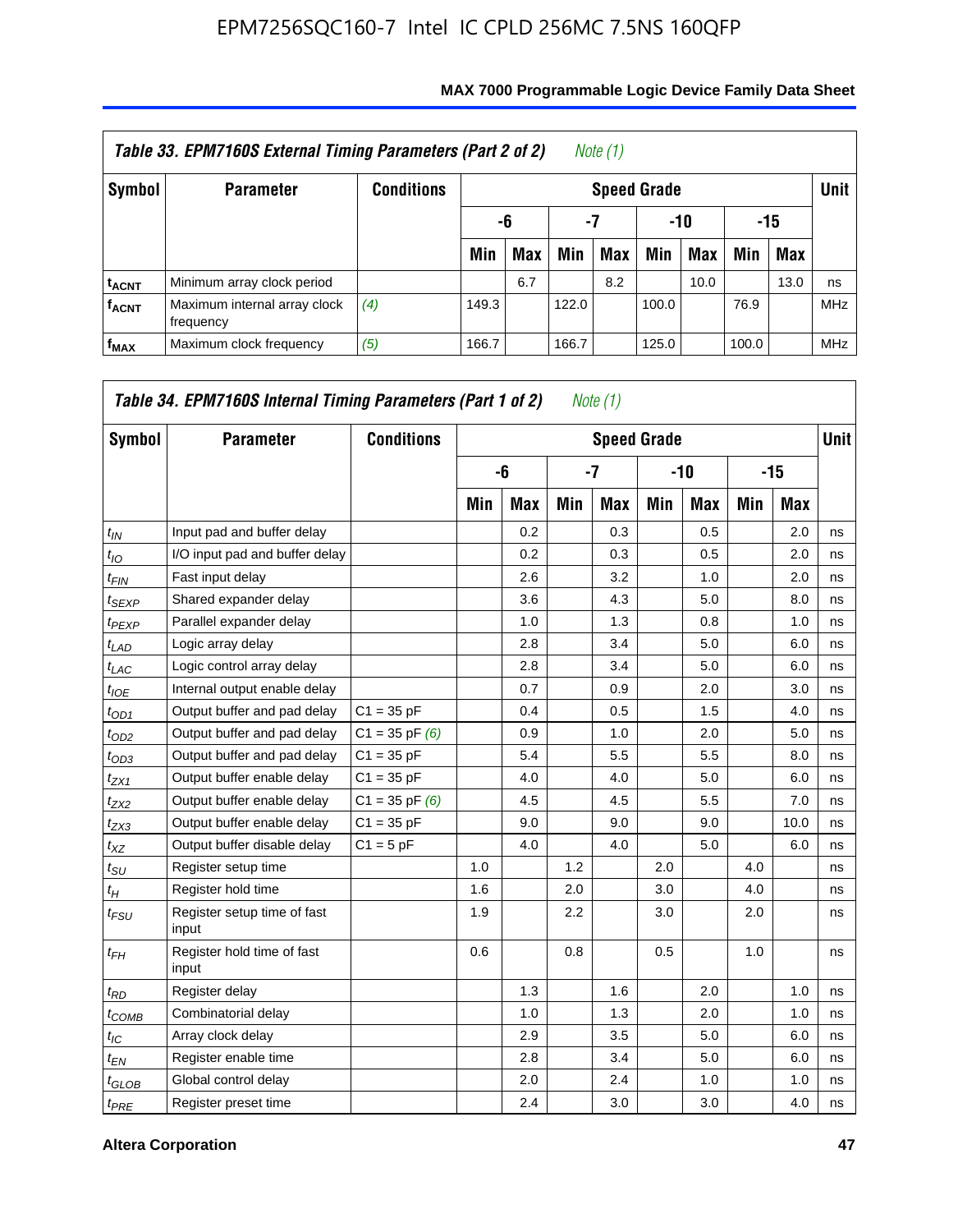### **MAX 7000 Programmable Logic Device Family Data Sheet**

|           | Table 34. EPM7160S Internal Timing Parameters (Part 2 of 2) |                   |     |      |     | Note (1)           |     |      |     |      |             |
|-----------|-------------------------------------------------------------|-------------------|-----|------|-----|--------------------|-----|------|-----|------|-------------|
| Symbol    | <b>Parameter</b>                                            | <b>Conditions</b> |     |      |     | <b>Speed Grade</b> |     |      |     |      | <b>Unit</b> |
|           |                                                             |                   |     | -6   | -7  |                    |     | -10  | -15 |      |             |
|           |                                                             |                   | Min | Max  | Min | <b>Max</b>         | Min | Max  | Min | Max  |             |
| $t_{CLR}$ | Register clear time                                         |                   |     | 2.4  |     | 3.0                |     | 3.0  |     | 4.0  | ns          |
| $t_{PIA}$ | PIA delay                                                   | (7)               |     | 1.6  |     | 2.0                |     | 1.0  |     | 2.0  | ns          |
| $t_{LPA}$ | Low-power adder                                             | (8)               |     | 11.0 |     | 10.0               |     | 11.0 |     | 13.0 | ns          |

#### *Notes to tables:*

- (1) These values are specified under the recommended operating conditions shown in Table 14. See Figure 13 for more information on switching waveforms.
- (2) This minimum pulse width for preset and clear applies for both global clear and array controls. The  $t_{LPA}$  parameter must be added to this minimum width if the clear or reset signal incorporates the *t<sub>LAD</sub>* parameter into the signal path.
- (3) This parameter is a guideline that is sample-tested only and is based on extensive device characterization. This parameter applies for both global and array clocking.
- (4) These parameters are measured with a 16-bit loadable, enabled, up/down counter programmed into each LAB.
- (5) The  $f_{MAX}$  values represent the highest frequency for pipelined data.
- (6) Operating conditions:  $V_{\text{CCIO}} = 3.3 V \pm 10\%$  for commercial and industrial use.
- (7) For EPM7064S-5, EPM7064S-6, EPM7128S-6, EPM7160S-6, EPM7160S-7, EPM7192S-7, and EPM7256S-7 devices, these values are specified for a PIA fan-out of one LAB (16 macrocells). For each additional LAB fan-out in these devices, add an additional 0.1 ns to the PIA timing value.
- (8) The  $t_{LPA}$  parameter must be added to the  $t_{LAP}$ ,  $t_{LAC}$ ,  $t_{IC}$ ,  $t_{EN}$ ,  $t_{SEXP}$ ,  $t_{ACL}$ , and  $t_{CPPW}$  parameters for macrocells running in the low-power mode.

|                             | Table 35. EPM7192S External Timing Parameters (Part 1 of 2) |                   |     |      | Note $(1)$ |                    |      |       |             |
|-----------------------------|-------------------------------------------------------------|-------------------|-----|------|------------|--------------------|------|-------|-------------|
| Symbol                      | <b>Parameter</b>                                            | <b>Conditions</b> |     |      |            | <b>Speed Grade</b> |      |       | <b>Unit</b> |
|                             |                                                             |                   |     | $-7$ |            | -10                |      | $-15$ |             |
|                             |                                                             |                   | Min | Max  | Min        | <b>Max</b>         | Min  | Max   |             |
| t <sub>PD1</sub>            | Input to non-registered output                              | $C1 = 35 pF$      |     | 7.5  |            | 10.0               |      | 15.0  | ns          |
| $t_{PD2}$                   | I/O input to non-registered<br>output                       | $C1 = 35 pF$      |     | 7.5  |            | 10.0               |      | 15.0  | ns          |
| $t_{\scriptstyle\text{SU}}$ | Global clock setup time                                     |                   | 4.1 |      | 7.0        |                    | 11.0 |       | ns          |
| $t_H$                       | Global clock hold time                                      |                   | 0.0 |      | 0.0        |                    | 0.0  |       | ns          |
| t <sub>FSU</sub>            | Global clock setup time of fast<br>input                    |                   | 3.0 |      | 3.0        |                    | 3.0  |       | ns          |
| $t_{FH}$                    | Global clock hold time of fast<br>input                     |                   | 0.0 |      | 0.5        |                    | 0.0  |       | ns          |
| $t_{CO1}$                   | Global clock to output delay                                | $C1 = 35 pF$      |     | 4.7  |            | 5.0                |      | 8.0   | ns          |
| $t_{CH}$                    | Global clock high time                                      |                   | 3.0 |      | 4.0        |                    | 5.0  |       | ns          |
| $t_{CL}$                    | Global clock low time                                       |                   | 3.0 |      | 4.0        |                    | 5.0  |       | ns          |
| t <sub>ASU</sub>            | Array clock setup time                                      |                   | 1.0 |      | 2.0        |                    | 4.0  |       | ns          |

### Tables 35 and 36 show the EPM7192S AC operating conditions.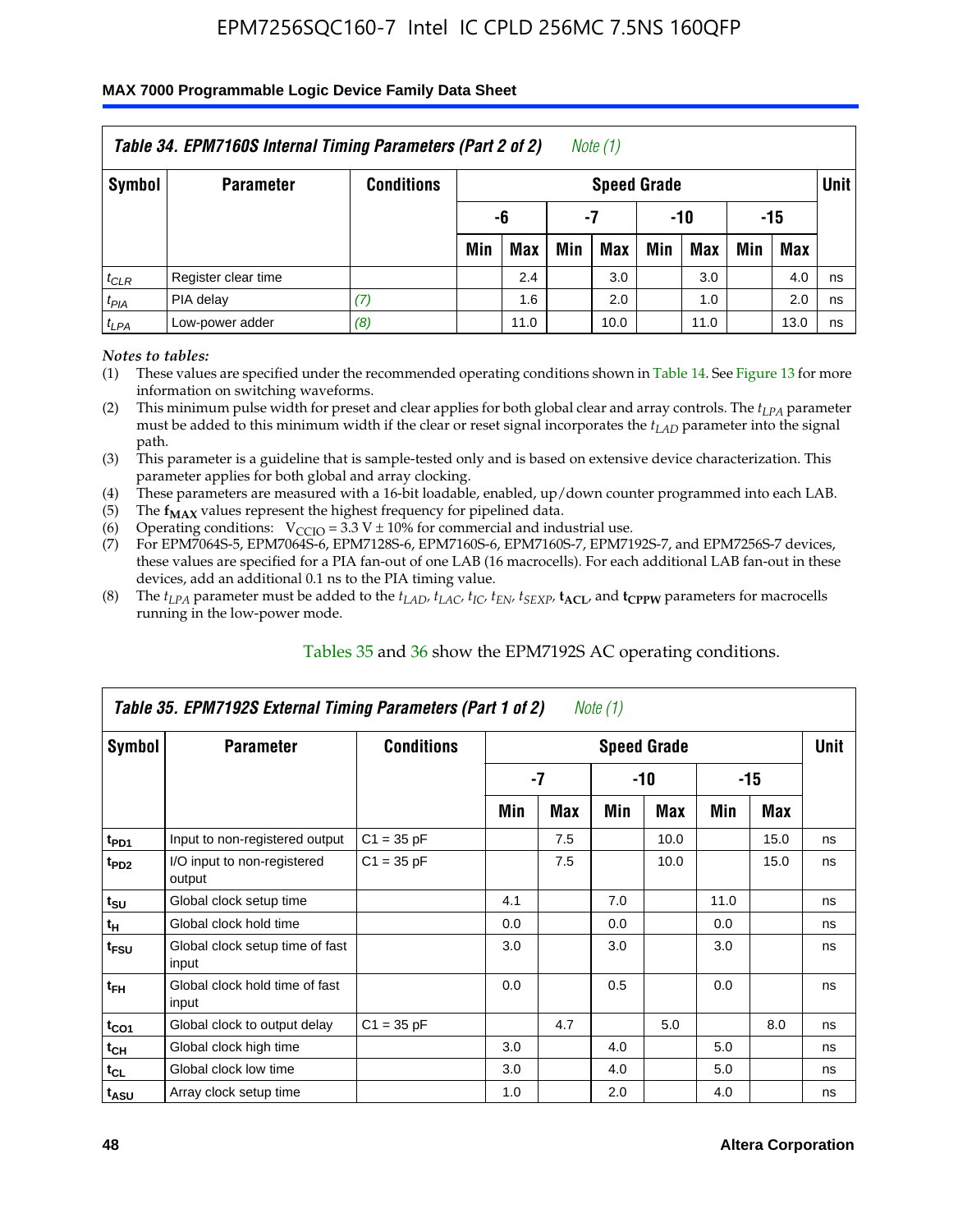|                         | Table 35. EPM7192S External Timing Parameters (Part 2 of 2) |                    |       |     | Note (1) |                    |       |      |             |
|-------------------------|-------------------------------------------------------------|--------------------|-------|-----|----------|--------------------|-------|------|-------------|
| Symbol                  | <b>Parameter</b>                                            | <b>Conditions</b>  |       |     |          | <b>Speed Grade</b> |       |      | <b>Unit</b> |
|                         |                                                             |                    |       | -7  |          | -10                |       | -15  |             |
|                         |                                                             |                    | Min   | Max | Min      | Max                | Min   | Max  |             |
| t <sub>АН</sub>         | Array clock hold time                                       |                    | 1.8   |     | 3.0      |                    | 4.0   |      | ns          |
| t <sub>ACO1</sub>       | Array clock to output delay                                 | $C1 = 35 pF$       |       | 7.8 |          | 10.0               |       | 15.0 | ns          |
| $t_{\sf ACH}$           | Array clock high time                                       |                    | 3.0   |     | 4.0      |                    | 6.0   |      | ns          |
| $t_{\sf ACL}$           | Array clock low time                                        |                    | 3.0   |     | 4.0      |                    | 6.0   |      | ns          |
| t <sub>CPPW</sub>       | Minimum pulse width for clear<br>and preset                 | (2)                | 3.0   |     | 4.0      |                    | 6.0   |      | ns          |
| $t_{ODH}$               | Output data hold time after<br>clock                        | $C1 = 35$ pF $(3)$ | 1.0   |     | 1.0      |                    | 1.0   |      | ns          |
| $t_{\mathsf{CNT}}$      | Minimum global clock period                                 |                    |       | 8.0 |          | 10.0               |       | 13.0 | ns          |
| $f_{\text{CNT}}$        | Maximum internal global clock<br>frequency                  | (4)                | 125.0 |     | 100.0    |                    | 76.9  |      | <b>MHz</b>  |
| $t_{ACNT}$              | Minimum array clock period                                  |                    |       | 8.0 |          | 10.0               |       | 13.0 | ns          |
| <b>f<sub>ACNT</sub></b> | Maximum internal array clock<br>frequency                   | (4)                | 125.0 |     | 100.0    |                    | 76.9  |      | <b>MHz</b>  |
| f <sub>MAX</sub>        | Maximum clock frequency                                     | (5)                | 166.7 |     | 125.0    |                    | 100.0 |      | <b>MHz</b>  |

### **MAX 7000 Programmable Logic Device Family Data Sheet**

|                             | Table 36. EPM7192S Internal Timing Parameters (Part 1 of 2) |                    |     | Note (1) |     |                    |     |       |      |
|-----------------------------|-------------------------------------------------------------|--------------------|-----|----------|-----|--------------------|-----|-------|------|
| Symbol                      | <b>Parameter</b>                                            | <b>Conditions</b>  |     |          |     | <b>Speed Grade</b> |     |       | Unit |
|                             |                                                             |                    |     | -7       |     | $-10$              |     | $-15$ |      |
|                             |                                                             |                    | Min | Max      | Min | Max                | Min | Max   |      |
| $t_{IN}$                    | Input pad and buffer delay                                  |                    |     | 0.3      |     | 0.5                |     | 2.0   | ns   |
| $t_{IO}$                    | I/O input pad and buffer delay                              |                    |     | 0.3      |     | 0.5                |     | 2.0   | ns   |
| $t_{FIN}$                   | Fast input delay                                            |                    |     | 3.2      |     | 1.0                |     | 2.0   | ns   |
| $t_{SEXP}$                  | Shared expander delay                                       |                    |     | 4.2      |     | 5.0                |     | 8.0   | ns   |
| $t_{PEXP}$                  | Parallel expander delay                                     |                    |     | 1.2      |     | 0.8                |     | 1.0   | ns   |
| $t_{LAD}$                   | Logic array delay                                           |                    |     | 3.1      |     | 5.0                |     | 6.0   | ns   |
| $t_{LAC}$                   | Logic control array delay                                   |                    |     | 3.1      |     | 5.0                |     | 6.0   | ns   |
| $t_{IOE}$                   | Internal output enable delay                                |                    |     | 0.9      |     | 2.0                |     | 3.0   | ns   |
| $t_{OD1}$                   | Output buffer and pad delay                                 | $C1 = 35 pF$       |     | 0.5      |     | 1.5                |     | 4.0   | ns   |
| $t_{OD2}$                   | Output buffer and pad delay                                 | $C1 = 35$ pF $(6)$ |     | 1.0      |     | 2.0                |     | 5.0   | ns   |
| $t_{OD3}$                   | Output buffer and pad delay                                 | $C1 = 35 pF$       |     | 5.5      |     | 5.5                |     | 7.0   | ns   |
| $t_{ZX1}$                   | Output buffer enable delay                                  | $C1 = 35 pF$       |     | 4.0      |     | 5.0                |     | 6.0   | ns   |
| $t_{ZX2}$                   | Output buffer enable delay                                  | $C1 = 35$ pF $(6)$ |     | 4.5      |     | 5.5                |     | 7.0   | ns   |
| $t_{ZX3}$                   | Output buffer enable delay                                  | $C1 = 35 pF$       |     | 9.0      |     | 9.0                |     | 10.0  | ns   |
| $t_{XZ}$                    | Output buffer disable delay                                 | $C1 = 5pF$         |     | 4.0      |     | 5.0                |     | 6.0   | ns   |
| $t_{\scriptstyle\text{SU}}$ | Register setup time                                         |                    | 1.1 |          | 2.0 |                    | 4.0 |       | ns   |

### **Altera Corporation 49**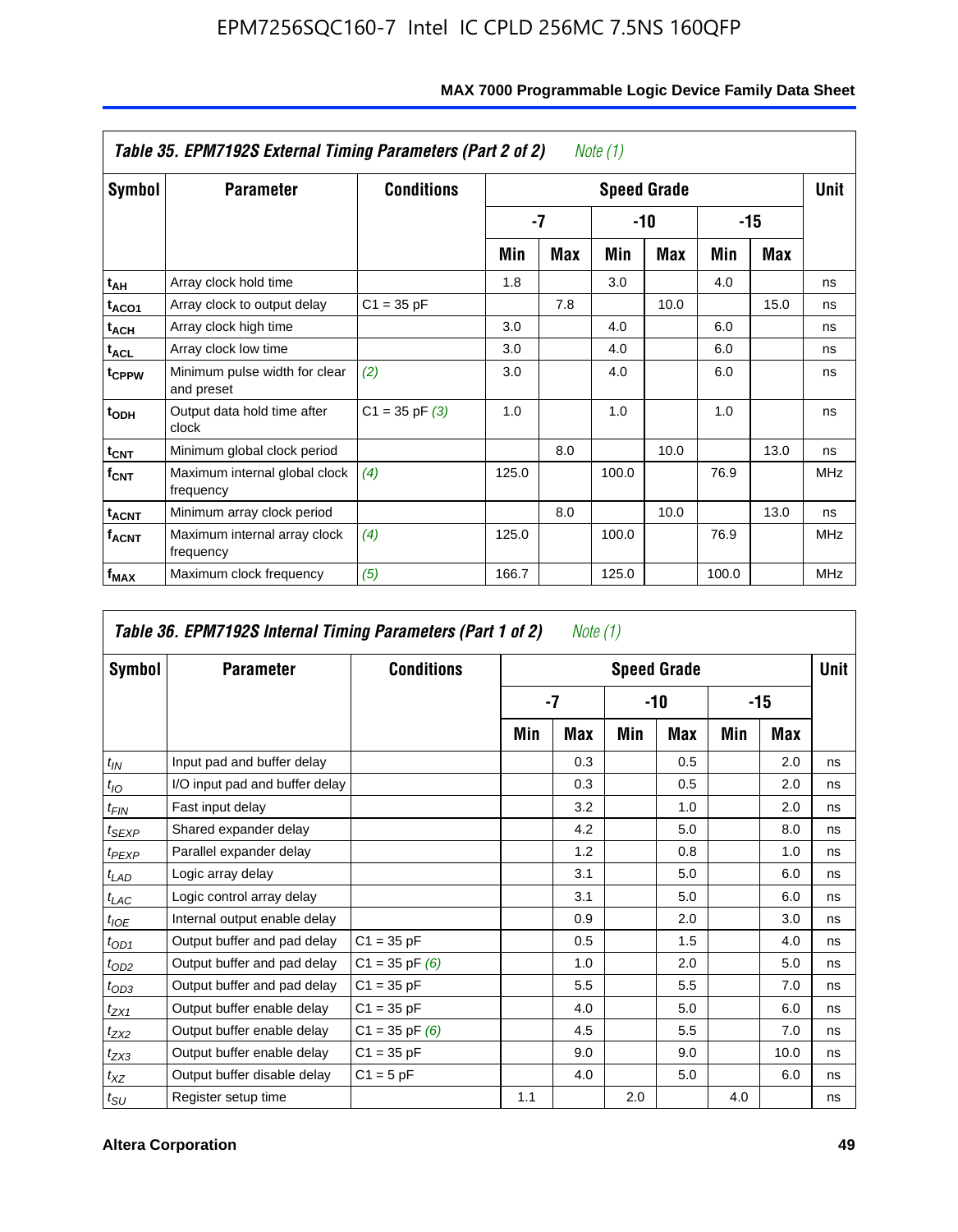|                    | Table 36. EPM7192S Internal Timing Parameters (Part 2 of 2) |                   |     | Note $(1)$ |     |                    |     |            |      |
|--------------------|-------------------------------------------------------------|-------------------|-----|------------|-----|--------------------|-----|------------|------|
| Symbol             | <b>Parameter</b>                                            | <b>Conditions</b> |     |            |     | <b>Speed Grade</b> |     |            | Unit |
|                    |                                                             |                   |     | $-7$       |     | -10                |     | $-15$      |      |
|                    |                                                             |                   | Min | <b>Max</b> | Min | <b>Max</b>         | Min | <b>Max</b> |      |
| $t_H$              | Register hold time                                          |                   | 1.7 |            | 3.0 |                    | 4.0 |            | ns   |
| $t_{\mathit{FSU}}$ | Register setup time of fast<br>input                        |                   | 2.3 |            | 3.0 |                    | 2.0 |            | ns   |
| $t_{FH}$           | Register hold time of fast<br>input                         |                   | 0.7 |            | 0.5 |                    | 1.0 |            | ns   |
| $t_{RD}$           | Register delay                                              |                   |     | 1.4        |     | 2.0                |     | 1.0        | ns   |
| $t_{COMB}$         | Combinatorial delay                                         |                   |     | 1.2        |     | 2.0                |     | 1.0        | ns   |
| $t_{IC}$           | Array clock delay                                           |                   |     | 3.2        |     | 5.0                |     | 6.0        | ns   |
| $t_{EN}$           | Register enable time                                        |                   |     | 3.1        |     | 5.0                |     | 6.0        | ns   |
| $t_{GLOB}$         | Global control delay                                        |                   |     | 2.5        |     | 1.0                |     | 1.0        | ns   |
| $t_{PRE}$          | Register preset time                                        |                   |     | 2.7        |     | 3.0                |     | 4.0        | ns   |
| $t_{CLR}$          | Register clear time                                         |                   |     | 2.7        |     | 3.0                |     | 4.0        | ns   |
| t <sub>PIA</sub>   | PIA delay                                                   | (7)               |     | 2.4        |     | 1.0                |     | 2.0        | ns   |
| $t_{LPA}$          | Low-power adder                                             | (8)               |     | 10.0       |     | 11.0               |     | 13.0       | ns   |

#### **MAX 7000 Programmable Logic Device Family Data Sheet**

#### *Notes to tables:*

- (1) These values are specified under the recommended operating conditions shown in Table 14. See Figure 13 for more information on switching waveforms.
- (2) This minimum pulse width for preset and clear applies for both global clear and array controls. The *tLPA* parameter must be added to this minimum width if the clear or reset signal incorporates the *t<sub>LAD</sub>* parameter into the signal path.
- (3) This parameter is a guideline that is sample-tested only and is based on extensive device characterization. This parameter applies for both global and array clocking.
- (4) These parameters are measured with a 16-bit loadable, enabled, up/down counter programmed into each LAB.
- (5) The  $f_{MAX}$  values represent the highest frequency for pipelined data.
- (6) Operating conditions:  $V_{\text{CCIO}} = 3.3 \text{ V} \pm 10\%$  for commercial and industrial use.
- (7) For EPM7064S-5, EPM7064S-6, EPM7128S-6, EPM7160S-6, EPM7160S-7, EPM7192S-7, and EPM7256S-7 devices, these values are specified for a PIA fan-out of one LAB (16 macrocells). For each additional LAB fan-out in these devices, add an additional 0.1 ns to the PIA timing value.
- (8) The  $t_{LPA}$  parameter must be added to the  $t_{LAD}$ ,  $t_{LAC}$ ,  $t_{IC}$ ,  $t_{EN}$ ,  $t_{SIX}$ ,  $t_{ACL}$ , and  $t_{CPW}$  parameters for macrocells running in the low-power mode.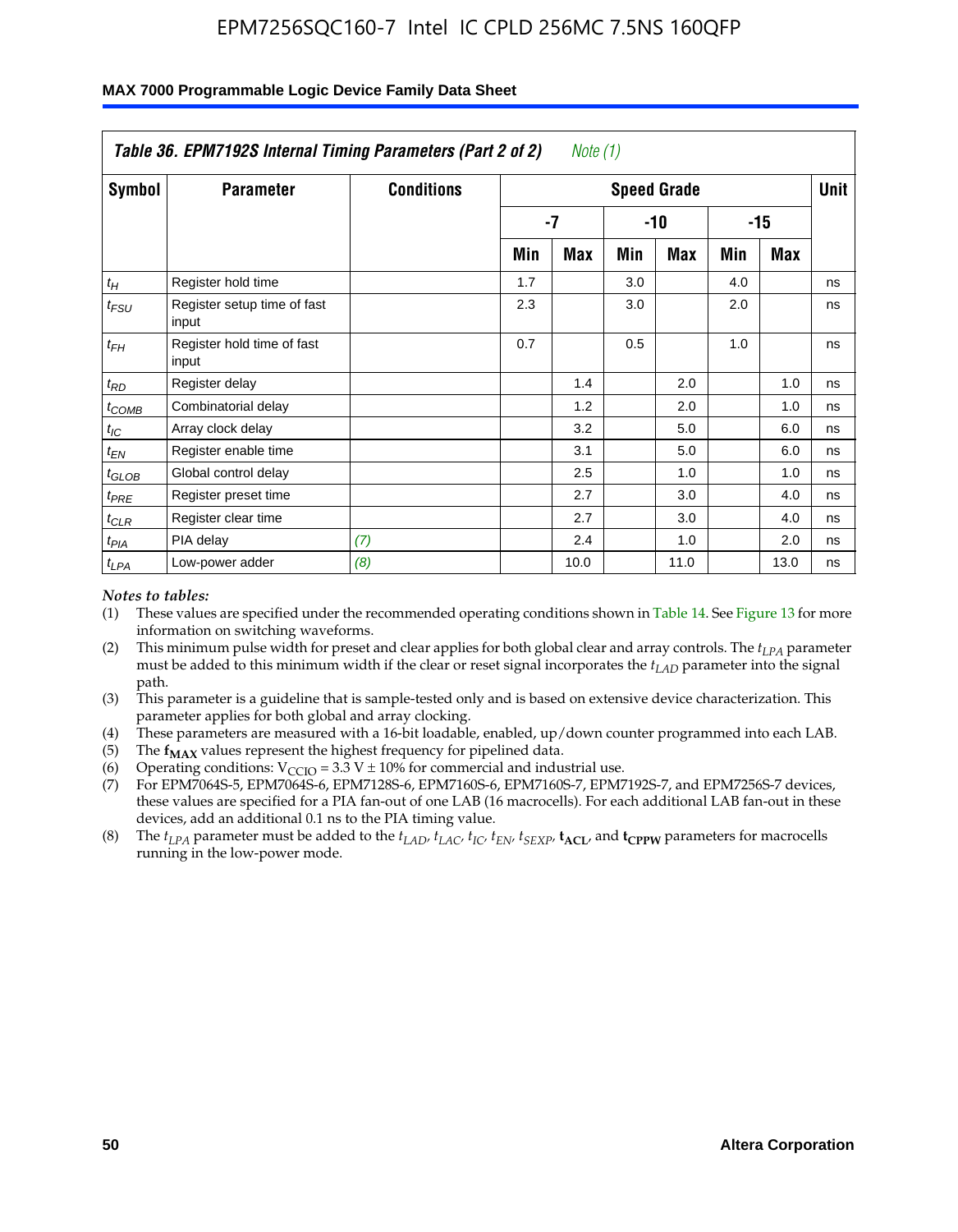|                         | <b>Table 37. EPM7256S External Timing Parameters</b> |                    | Note (1) |     |                    |            |       |            |             |
|-------------------------|------------------------------------------------------|--------------------|----------|-----|--------------------|------------|-------|------------|-------------|
| Symbol                  | <b>Parameter</b>                                     | <b>Conditions</b>  |          |     | <b>Speed Grade</b> |            |       |            | <b>Unit</b> |
|                         |                                                      |                    | $-7$     |     | $-10$              |            | $-15$ |            |             |
|                         |                                                      |                    | Min      | Max | Min                | <b>Max</b> | Min   | <b>Max</b> |             |
| t <sub>PD1</sub>        | Input to non-registered output                       | $C1 = 35 pF$       |          | 7.5 |                    | 10.0       |       | 15.0       | ns          |
| t <sub>PD2</sub>        | I/O input to non-registered<br>output                | $C1 = 35 pF$       |          | 7.5 |                    | 10.0       |       | 15.0       | ns          |
| $t_{\text{SU}}$         | Global clock setup time                              |                    | 3.9      |     | 7.0                |            | 11.0  |            | ns          |
| tн                      | Global clock hold time                               |                    | 0.0      |     | 0.0                |            | 0.0   |            | ns          |
| t <sub>FSU</sub>        | Global clock setup time of fast<br>input             |                    | 3.0      |     | 3.0                |            | 3.0   |            | ns          |
| $t_{FH}$                | Global clock hold time of fast<br>input              |                    | 0.0      |     | 0.5                |            | 0.0   |            | ns          |
| $t_{CO1}$               | Global clock to output delay                         | $C1 = 35 pF$       |          | 4.7 |                    | 5.0        |       | 8.0        | ns          |
| $t_{CH}$                | Global clock high time                               |                    | 3.0      |     | 4.0                |            | 5.0   |            | ns          |
| $t_{CL}$                | Global clock low time                                |                    | 3.0      |     | 4.0                |            | 5.0   |            | ns          |
| t <sub>ASU</sub>        | Array clock setup time                               |                    | 0.8      |     | 2.0                |            | 4.0   |            | ns          |
| t <sub>AH</sub>         | Array clock hold time                                |                    | 1.9      |     | 3.0                |            | 4.0   |            | ns          |
| $t_{ACO1}$              | Array clock to output delay                          | $C1 = 35 pF$       |          | 7.8 |                    | 10.0       |       | 15.0       | ns          |
| <sup>t</sup> ACH        | Array clock high time                                |                    | 3.0      |     | 4.0                |            | 6.0   |            | ns          |
| $t_{\text{ACL}}$        | Array clock low time                                 |                    | 3.0      |     | 4.0                |            | 6.0   |            | ns          |
| t <sub>CPPW</sub>       | Minimum pulse width for clear<br>and preset          | (2)                | 3.0      |     | 4.0                |            | 6.0   |            | ns          |
| t <sub>ODH</sub>        | Output data hold time after<br>clock                 | $C1 = 35$ pF $(3)$ | 1.0      |     | 1.0                |            | 1.0   |            | ns          |
| $t_{\text{CNT}}$        | Minimum global clock period                          |                    |          | 7.8 |                    | 10.0       |       | 13.0       | ns          |
| $f_{\text{CNT}}$        | Maximum internal global clock<br>frequency           | (4)                | 128.2    |     | 100.0              |            | 76.9  |            | <b>MHz</b>  |
| <b>t<sub>ACNT</sub></b> | Minimum array clock period                           |                    |          | 7.8 |                    | 10.0       |       | 13.0       | ns          |
| $f_{ACNT}$              | Maximum internal array clock<br>frequency            | (4)                | 128.2    |     | 100.0              |            | 76.9  |            | <b>MHz</b>  |
| $f_{\text{MAX}}$        | Maximum clock frequency                              | (5)                | 166.7    |     | 125.0              |            | 100.0 |            | <b>MHz</b>  |

# Tables 37 and 38 show the EPM7256S AC operating conditions.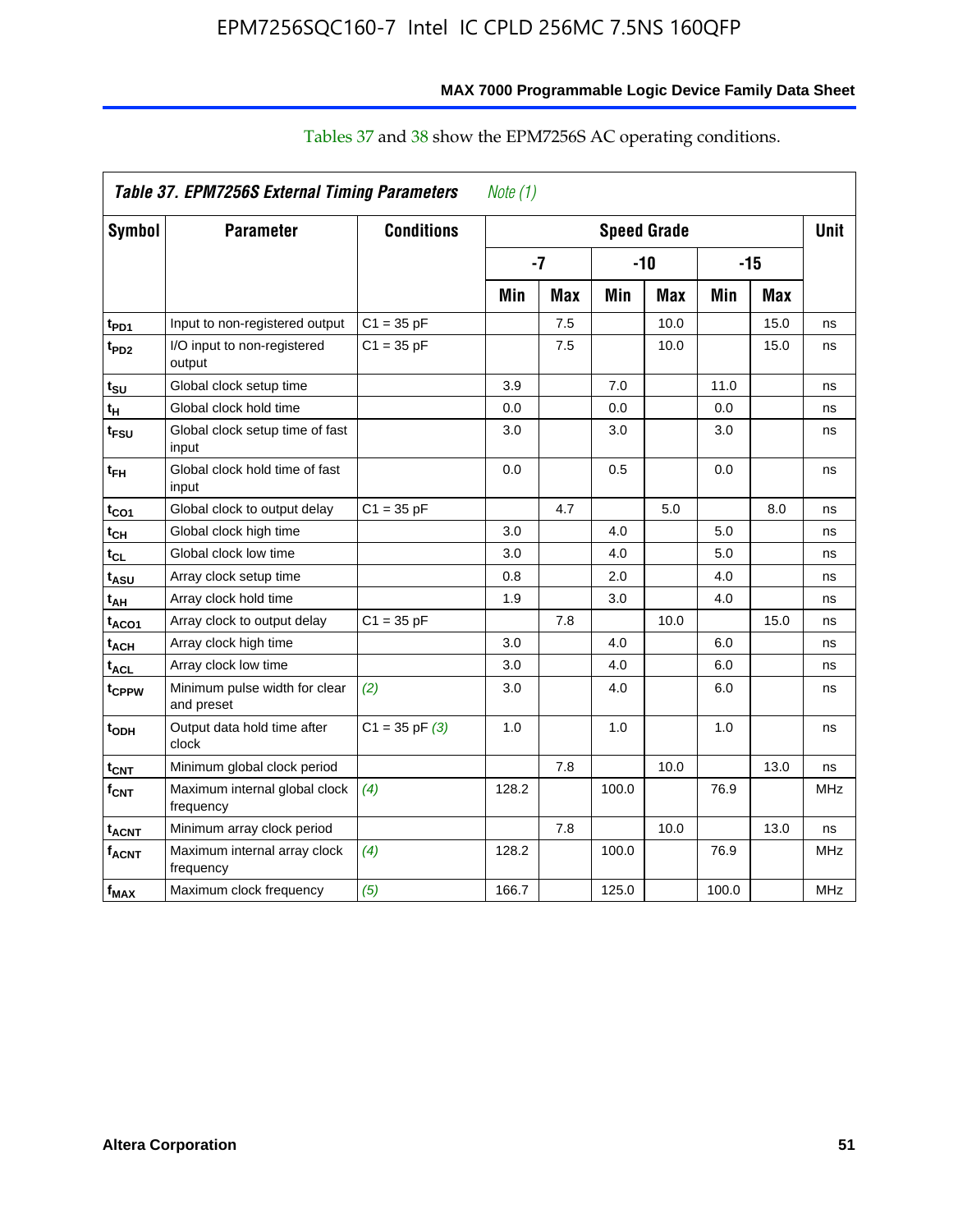|                    | Table 38. EPM7256S Internal Timing Parameters |                    | Note (1) |      |     |                    |     |       |             |
|--------------------|-----------------------------------------------|--------------------|----------|------|-----|--------------------|-----|-------|-------------|
| Symbol             | <b>Parameter</b>                              | <b>Conditions</b>  |          |      |     | <b>Speed Grade</b> |     |       | <b>Unit</b> |
|                    |                                               |                    |          | $-7$ |     | $-10$              |     | $-15$ |             |
|                    |                                               |                    | Min      | Max  | Min | Max                | Min | Max   |             |
| $t_{IN}$           | Input pad and buffer delay                    |                    |          | 0.3  |     | 0.5                |     | 2.0   | ns          |
| $t_{IO}$           | I/O input pad and buffer delay                |                    |          | 0.3  |     | 0.5                |     | 2.0   | ns          |
| $t_{\text{FIN}}$   | Fast input delay                              |                    |          | 3.4  |     | 1.0                |     | 2.0   | ns          |
| t <sub>SEXP</sub>  | Shared expander delay                         |                    |          | 3.9  |     | 5.0                |     | 8.0   | ns          |
| t <sub>PEXP</sub>  | Parallel expander delay                       |                    |          | 1.1  |     | 0.8                |     | 1.0   | ns          |
| $t_{LAD}$          | Logic array delay                             |                    |          | 2.6  |     | 5.0                |     | 6.0   | ns          |
| $t_{LAC}$          | Logic control array delay                     |                    |          | 2.6  |     | 5.0                |     | 6.0   | ns          |
| $t_{IOE}$          | Internal output enable delay                  |                    |          | 0.8  |     | 2.0                |     | 3.0   | ns          |
| $t_{OD1}$          | Output buffer and pad delay                   | $C1 = 35 pF$       |          | 0.5  |     | 1.5                |     | 4.0   | ns          |
| t <sub>OD2</sub>   | Output buffer and pad delay                   | $C1 = 35$ pF $(6)$ |          | 1.0  |     | 2.0                |     | 5.0   | ns          |
| $t_{OD3}$          | Output buffer and pad delay                   | $C1 = 35 pF$       |          | 5.5  |     | 5.5                |     | 8.0   | ns          |
| $t_{ZX1}$          | Output buffer enable delay                    | $C1 = 35 pF$       |          | 4.0  |     | 5.0                |     | 6.0   | ns          |
| t <sub>ZX2</sub>   | Output buffer enable delay                    | $C1 = 35$ pF $(6)$ |          | 4.5  |     | 5.5                |     | 7.0   | ns          |
| $t_{ZX3}$          | Output buffer enable delay                    | $C1 = 35 pF$       |          | 9.0  |     | 9.0                |     | 10.0  | ns          |
| $t_{XZ}$           | Output buffer disable delay                   | $C1 = 5pF$         |          | 4.0  |     | 5.0                |     | 6.0   | ns          |
| $t_{\rm SU}$       | Register setup time                           |                    | 1.1      |      | 2.0 |                    | 4.0 |       | ns          |
| $t_H$              | Register hold time                            |                    | 1.6      |      | 3.0 |                    | 4.0 |       | ns          |
| $t_{\mathit{FSU}}$ | Register setup time of fast<br>input          |                    | 2.4      |      | 3.0 |                    | 2.0 |       | ns          |
| $t_{FH}$           | Register hold time of fast<br>input           |                    | 0.6      |      | 0.5 |                    | 1.0 |       | ns          |
| $t_{RD}$           | Register delay                                |                    |          | 1.1  |     | 2.0                |     | 1.0   | ns          |
| $t_{COMB}$         | Combinatorial delay                           |                    |          | 1.1  |     | 2.0                |     | 1.0   | ns          |
| $t_{IC}$           | Array clock delay                             |                    |          | 2.9  |     | 5.0                |     | 6.0   | ns          |
| $t_{EN}$           | Register enable time                          |                    |          | 2.6  |     | 5.0                |     | 6.0   | ns          |
| $t_{GLOB}$         | Global control delay                          |                    |          | 2.8  |     | 1.0                |     | 1.0   | ns          |
| $t_{PRE}$          | Register preset time                          |                    |          | 2.7  |     | 3.0                |     | 4.0   | ns          |
| $t_{\text{CLR}}$   | Register clear time                           |                    |          | 2.7  |     | 3.0                |     | 4.0   | ns          |
| t <sub>PIA</sub>   | PIA delay                                     | (7)                |          | 3.0  |     | 1.0                |     | 2.0   | ns          |
| $t_{LPA}$          | Low-power adder                               | (8)                |          | 10.0 |     | 11.0               |     | 13.0  | ns          |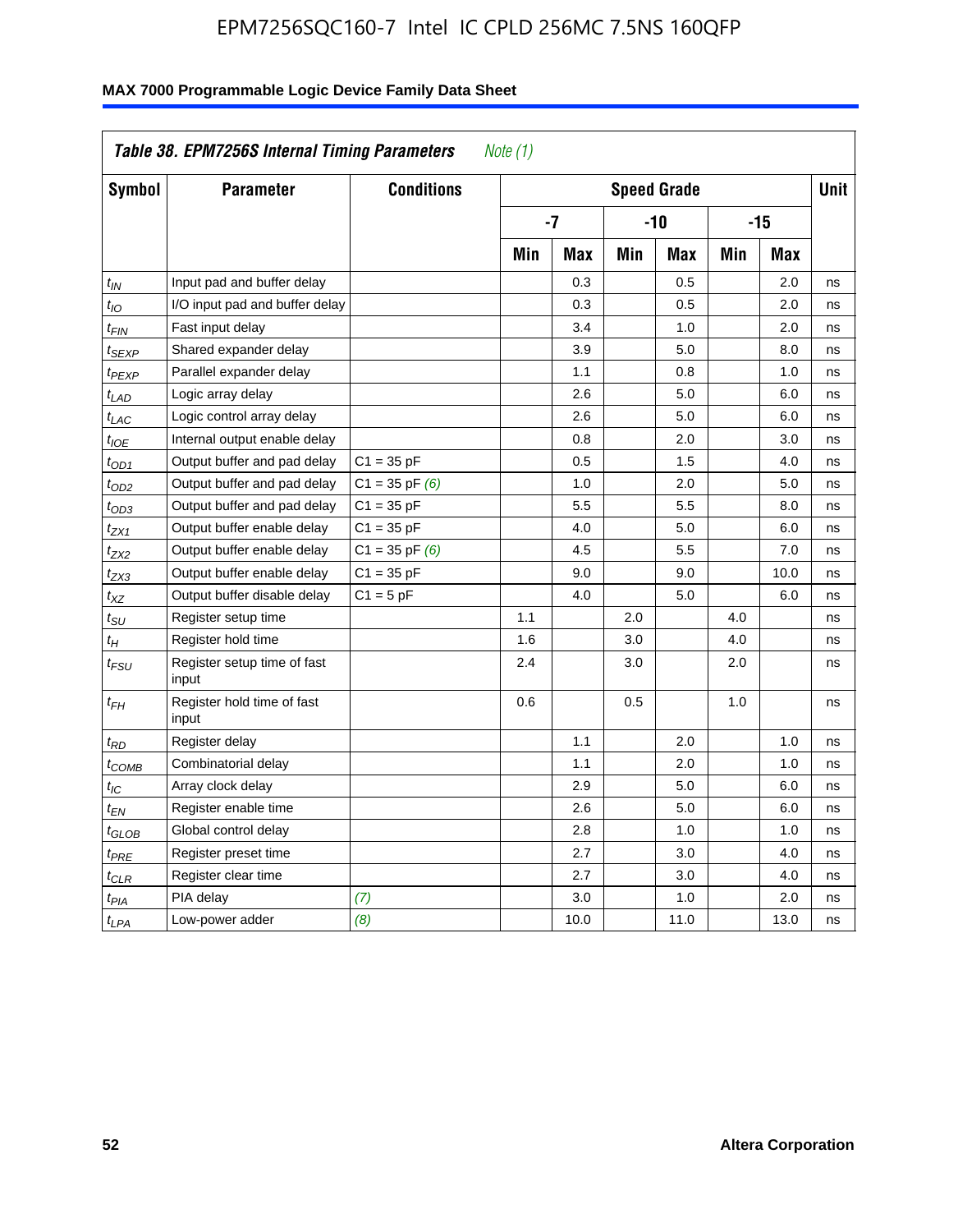**MAX 7000 Programmable Logic Device Family Data Sheet**

#### *Notes to tables:*

- (1) These values are specified under the recommended operating conditions shown in Table 14. See Figure 13 for more information on switching waveforms.
- (2) This minimum pulse width for preset and clear applies for both global clear and array controls. The  $t_{LPA}$  parameter must be added to this minimum width if the clear or reset signal incorporates the *tLAD* parameter into the signal path.
- (3) This parameter is a guideline that is sample-tested only and is based on extensive device characterization. This parameter applies for both global and array clocking.
- (4) These parameters are measured with a 16-bit loadable, enabled, up/down counter programmed into each LAB.
- (5) The  $f_{MAX}$  values represent the highest frequency for pipelined data.
- (6) Operating conditions:  $V_{\text{CCIO}} = 3.3 \text{ V} \pm 10\%$  for commercial and industrial use.
- (7) For EPM7064S-5, EPM7064S-6, EPM7128S-6, EPM7160S-6, EPM7160S-7, EPM7192S-7, and EPM7256S-7 devices, these values are specified for a PIA fan-out of one LAB (16 macrocells). For each additional LAB fan-out in these devices, add an additional 0.1 ns to the PIA timing value.
- (8) The  $t_{LPA}$  parameter must be added to the  $t_{LAD}$ ,  $t_{LAC}$ ,  $t_{IC}$ ,  $t_{EN}$ ,  $t_{SEXP}$ ,  $t_{ACL}$ , and  $t_{CPPW}$  parameters for macrocells running in the low-power mode.

# **Power Consumption**

[Supply power \(P\) versus frequency \(](http://www.altera.com/literature/an/an074.pdf) $f_{MAX}$  in MHz) for MAX 7000 devices is calculated with the following equation:

 $P = P_{INT} + P_{IO} = I_{CCLNT} \times V_{CC} + P_{IO}$ 

The  $P_{IO}$  value, which depends on the device output load characteristics and switching frequency, can be calculated using the guidelines given in *Application Note 74 (Evaluating Power for Altera Devices)*.

The  $I_{\text{CCINT}}$  value, which depends on the switching frequency and the application logic, is calculated with the following equation:

 $I_{\text{CCTNT}} =$ 

 $A \times MC_{TON} + B \times (MC_{DEFU} - MC_{TON}) + C \times MC_{LISED} \times f_{MAX} \times tog_{LC}$ 

The parameters in this equation are shown below:

| $MC$ <sub>TON</sub> | = Number of macrocells with the Turbo Bit option turned on, |
|---------------------|-------------------------------------------------------------|
|                     | as reported in the MAX+PLUS II Report File (.rpt)           |
| MC <sub>DFV</sub>   | = Number of macrocells in the device                        |
| $MC_{\rm{LISED}}$   | = Total number of macrocells in the design, as reported     |
|                     | in the MAX+PLUS II Report File (.rpt)                       |
| $f_{MAX}$           | = Highest clock frequency to the device                     |
| $tog_{LC}$          | = Average ratio of logic cells toggling at each clock       |
|                     | (typically 0.125)                                           |
| A, B, C             | = Constants, shown in Table 39                              |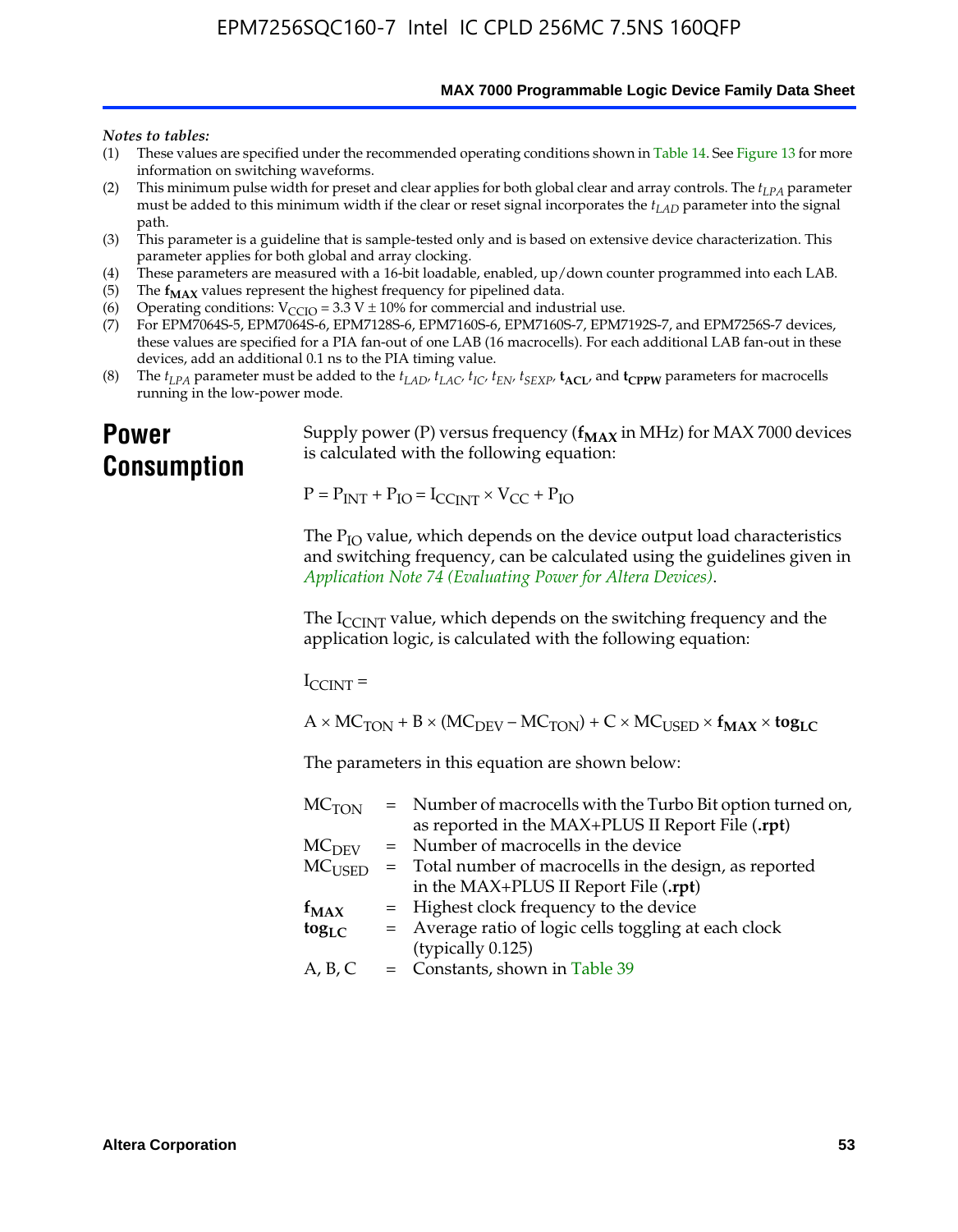| Table 39. MAX 7000 I <sub>CC</sub> Equation Constants |      |      |       |  |  |
|-------------------------------------------------------|------|------|-------|--|--|
| <b>Device</b>                                         | A    | B    | C     |  |  |
| EPM7032                                               | 1.87 | 0.52 | 0.144 |  |  |
| EPM7064                                               | 1.63 | 0.74 | 0.144 |  |  |
| <b>EPM7096</b>                                        | 1.63 | 0.74 | 0.144 |  |  |
| <b>EPM7128E</b>                                       | 1.17 | 0.54 | 0.096 |  |  |
| <b>EPM7160E</b>                                       | 1.17 | 0.54 | 0.096 |  |  |
| <b>EPM7192E</b>                                       | 1.17 | 0.54 | 0.096 |  |  |
| <b>EPM7256E</b>                                       | 1.17 | 0.54 | 0.096 |  |  |
| <b>EPM7032S</b>                                       | 0.93 | 0.40 | 0.040 |  |  |
| <b>EPM7064S</b>                                       | 0.93 | 0.40 | 0.040 |  |  |
| <b>EPM7128S</b>                                       | 0.93 | 0.40 | 0.040 |  |  |
| <b>EPM7160S</b>                                       | 0.93 | 0.40 | 0.040 |  |  |
| <b>EPM7192S</b>                                       | 0.93 | 0.40 | 0.040 |  |  |
| <b>EPM7256S</b>                                       | 0.93 | 0.40 | 0.040 |  |  |

This calculation provides an  $I_{CC}$  estimate based on typical conditions using a pattern of a 16-bit, loadable, enabled, up/down counter in each LAB with no output load. Actual  $I_{CC}$  values should be verified during operation because this measurement is sensitive to the actual pattern in the device and the environmental operating conditions.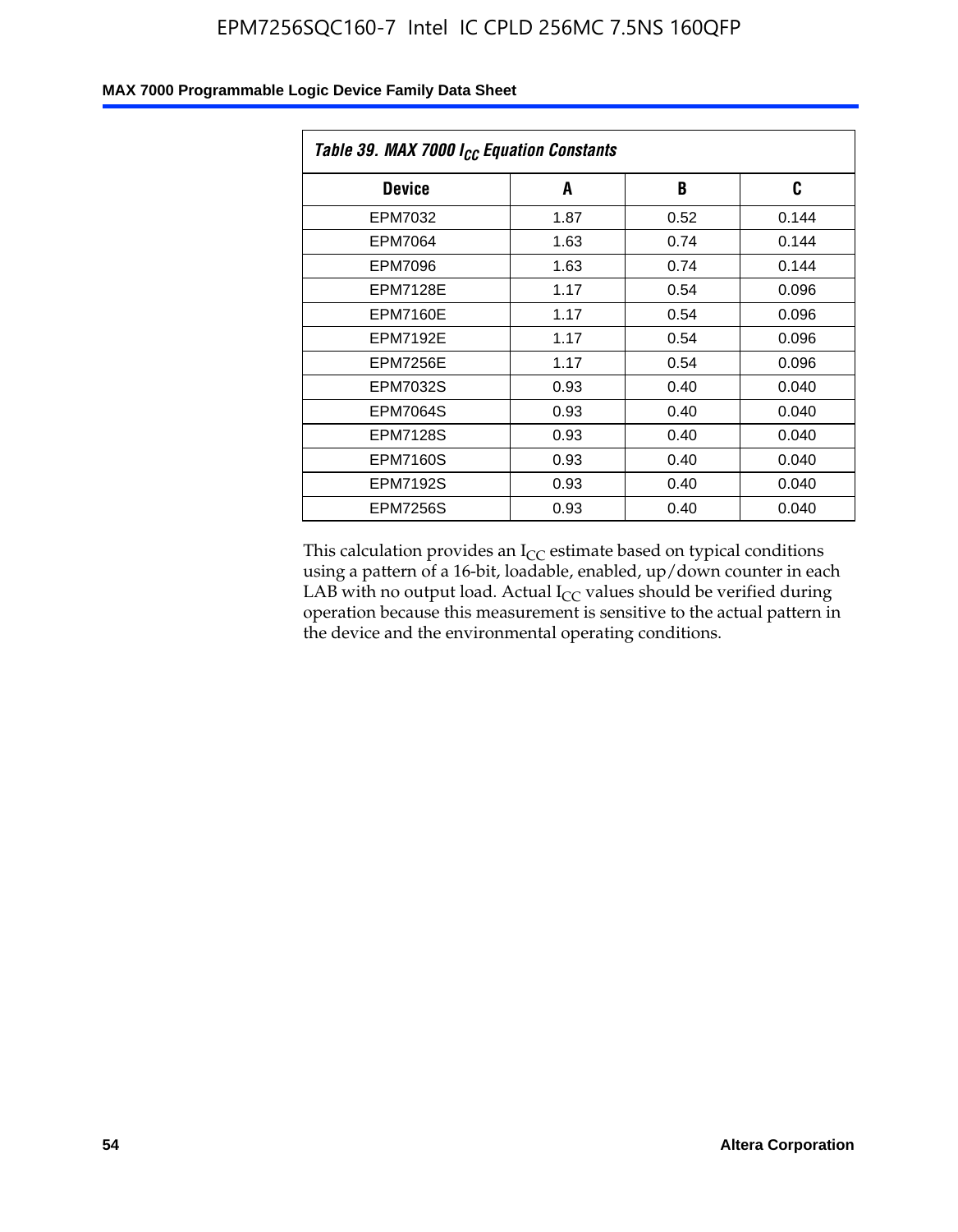**MAX 7000 Programmable Logic Device Family Data Sheet**

Figure 14 shows typical supply current versus frequency for MAX 7000 devices.

*Figure 14. I<sub>CC</sub> vs. Frequency for MAX 7000 Devices (Part 1 of 2)* 



**EPM7096**

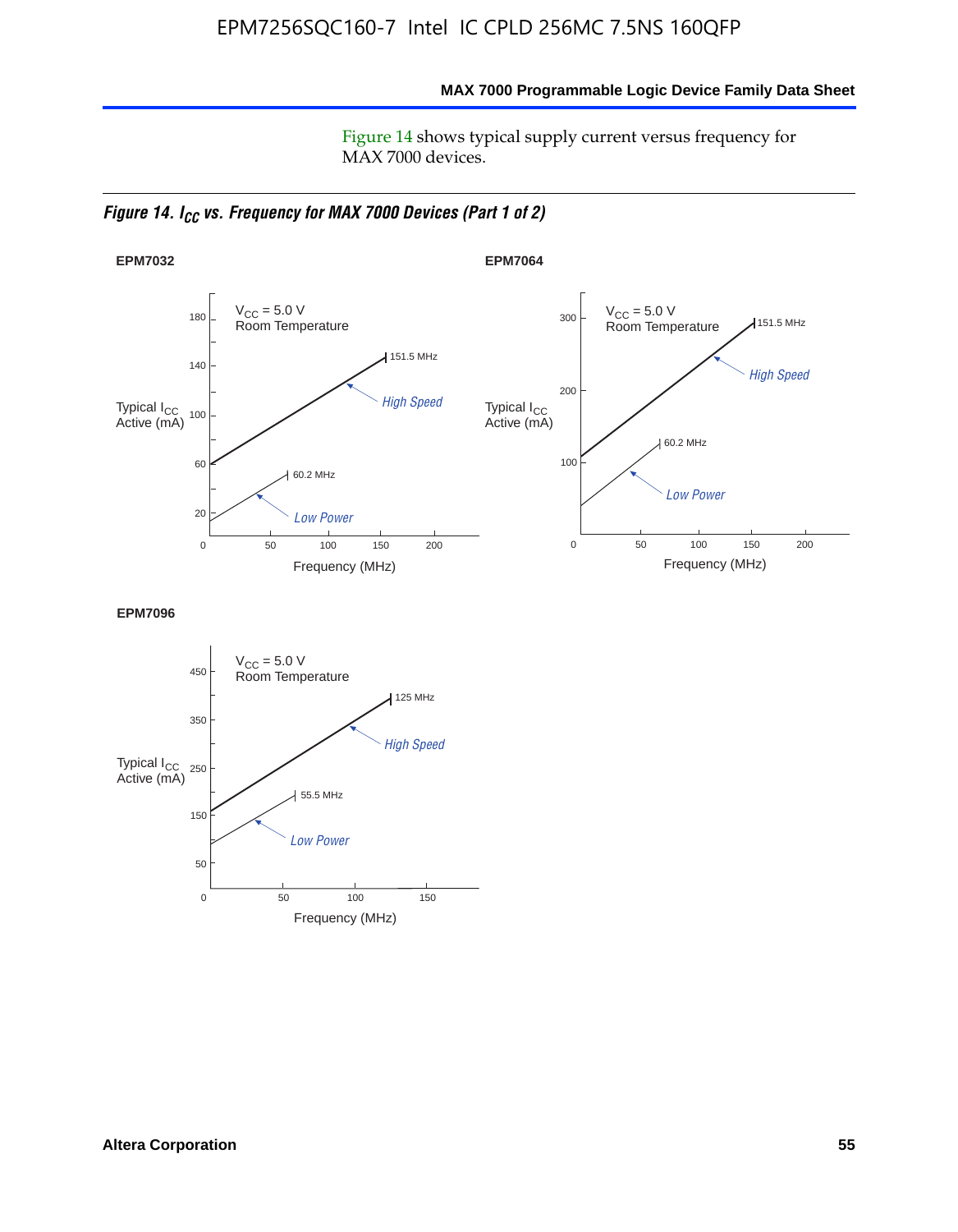

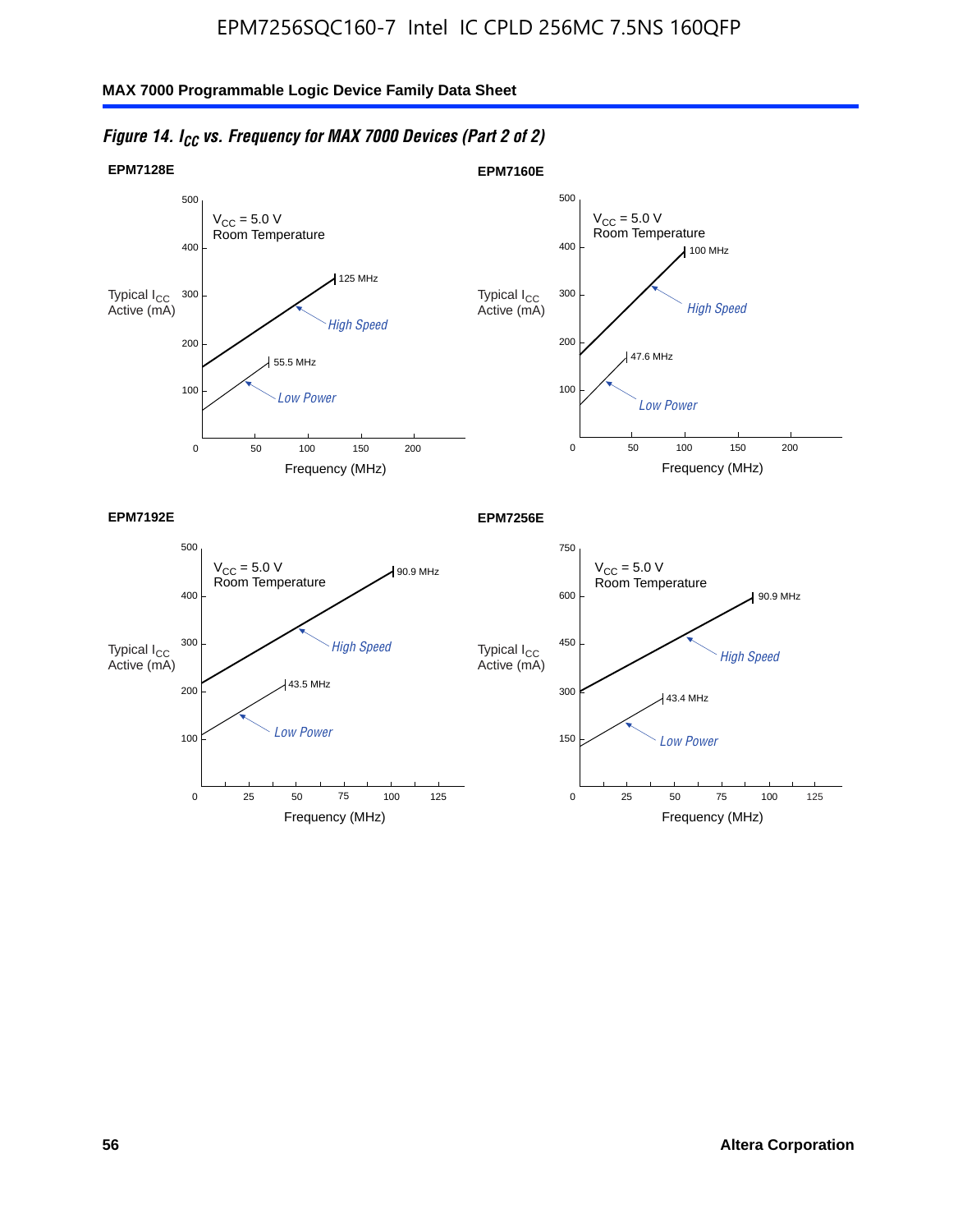Figure 15 shows typical supply current versus frequency for MAX 7000S devices.

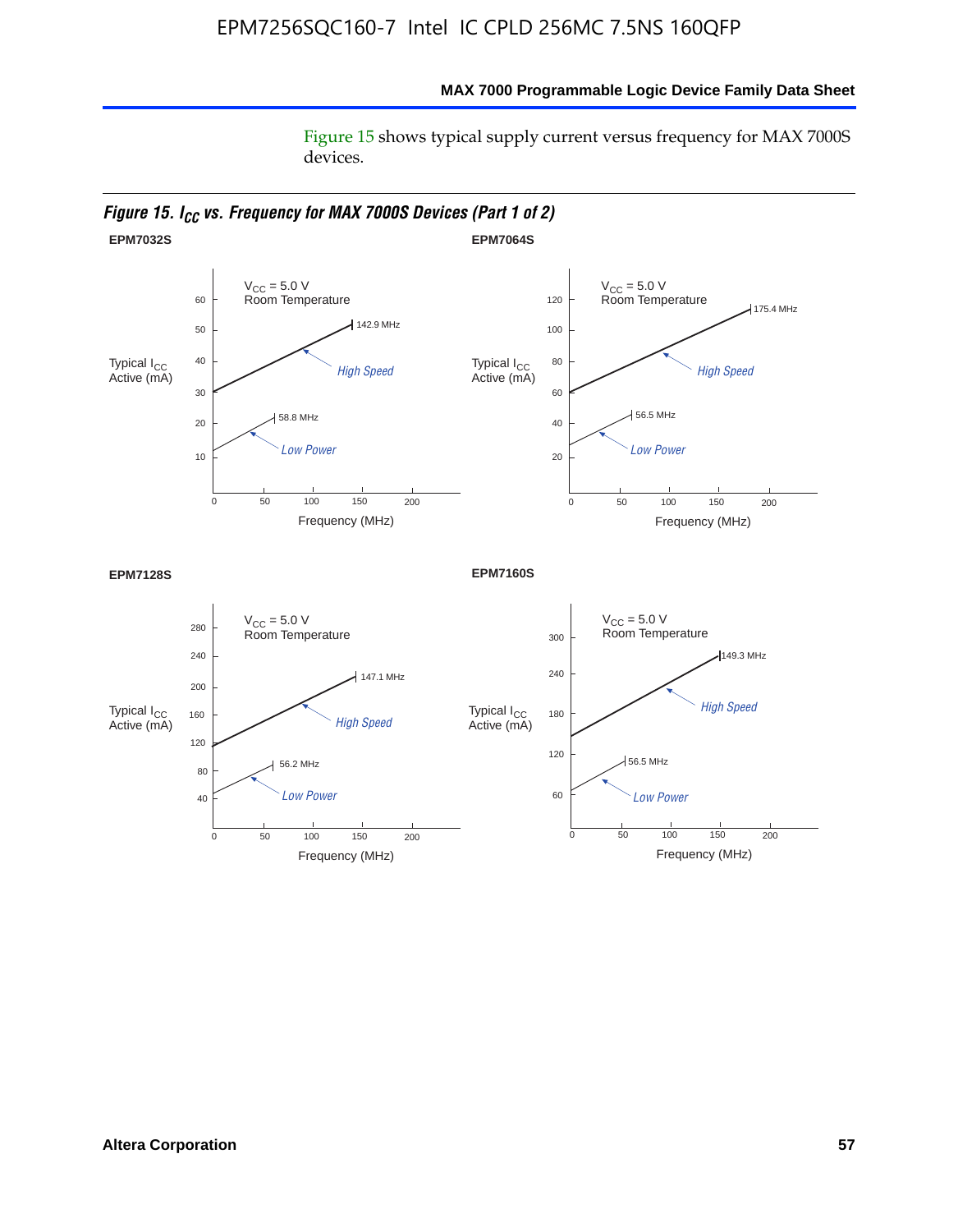#### **EPM7192S** V<sub>CC</sub> = 5.0 V<br>Room Temperature 0 Frequency (MHz) High Speed Low Power 25 100 125 125.0 MHz 55.6 MHz 60 120 180 240 300 50 75 **EPM7256S** V<sub>CC</sub> = 5.0 V<br>Room Temperature 0 Frequency (MHz) High Speed Low Power 25 100 125 128.2 MHz 56.2 MHz 100 200 300 400 50 75 Typical I<sub>CC</sub><br>Active (mA) Typical I<sub>CC</sub> Typical I<sub>CC</sub> Typical I<sub>C</sub> Typical I<sub>C</sub> Typical I<sub>C</sub> Typical I<sub>C</sub> Typical I<sub>C</sub> Typical I<sub>C</sub> Typical I<sub>C</sub> Typical I<sub>C</sub> Typical I<sub>C</sub> Typical I<sub>C</sub> Typical I<sub>C</sub> Typical I<sub>C</sub> Typical I<sub>C</sub> Typical I<sub>C</sub> Typical I<sub>C</sub> Typical I<sub>CC</sub><br>Active (mA)

## *Figure 15. I<sub>CC</sub> vs. Frequency for MAX 7000S Devices (Part 2 of 2)*

# **Device Pin-Outs**

See the Altera web site (**http://www.altera.com**) or the *Altera Digital Library* for pin-out information.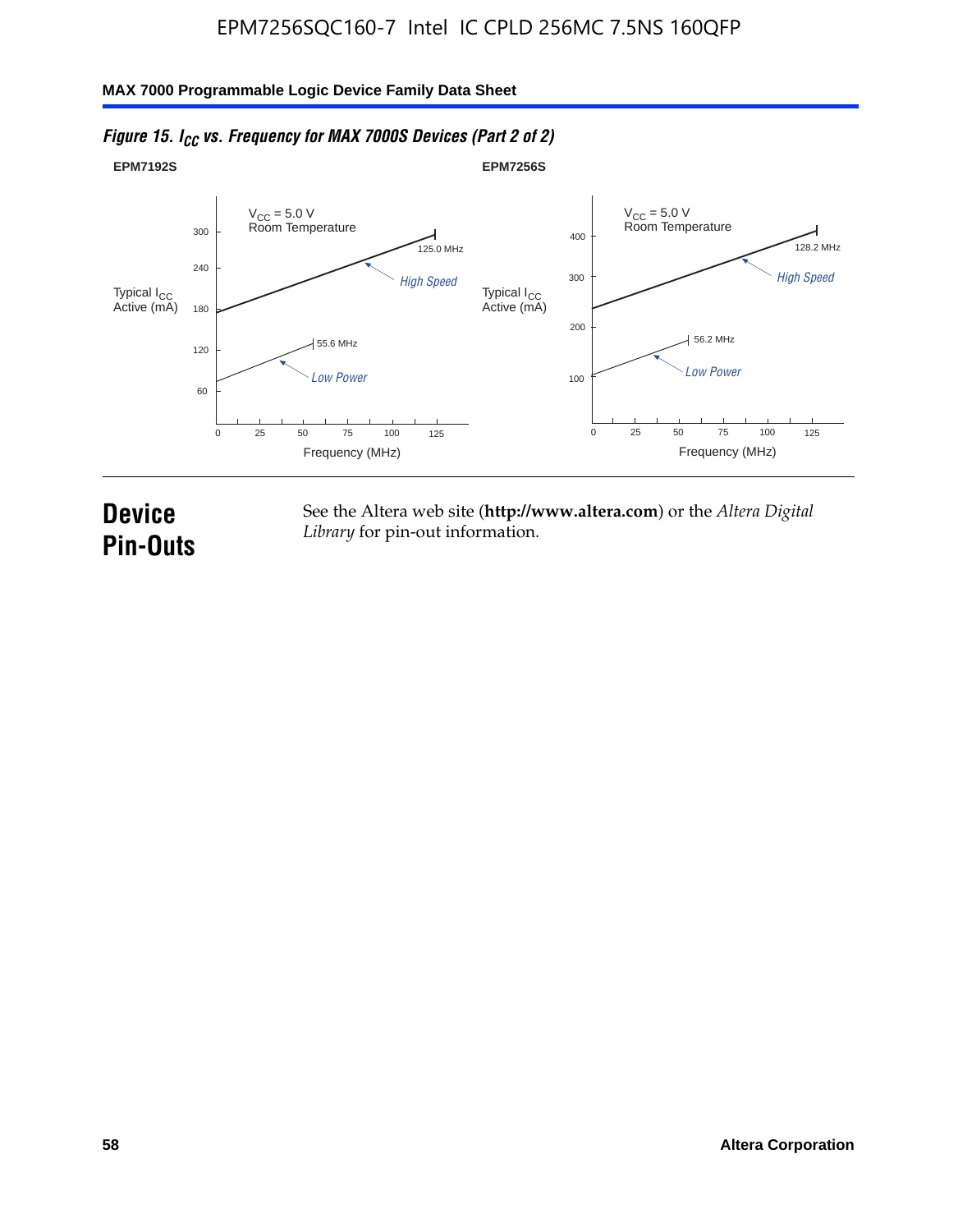Figures 16 through 22 show the package pin-out diagrams for MAX 7000 devices.



- (1) The pin functions shown in parenthesis are only available in MAX 7000E and MAX 7000S devices.
- (2) JTAG ports are available in MAX 7000S devices only.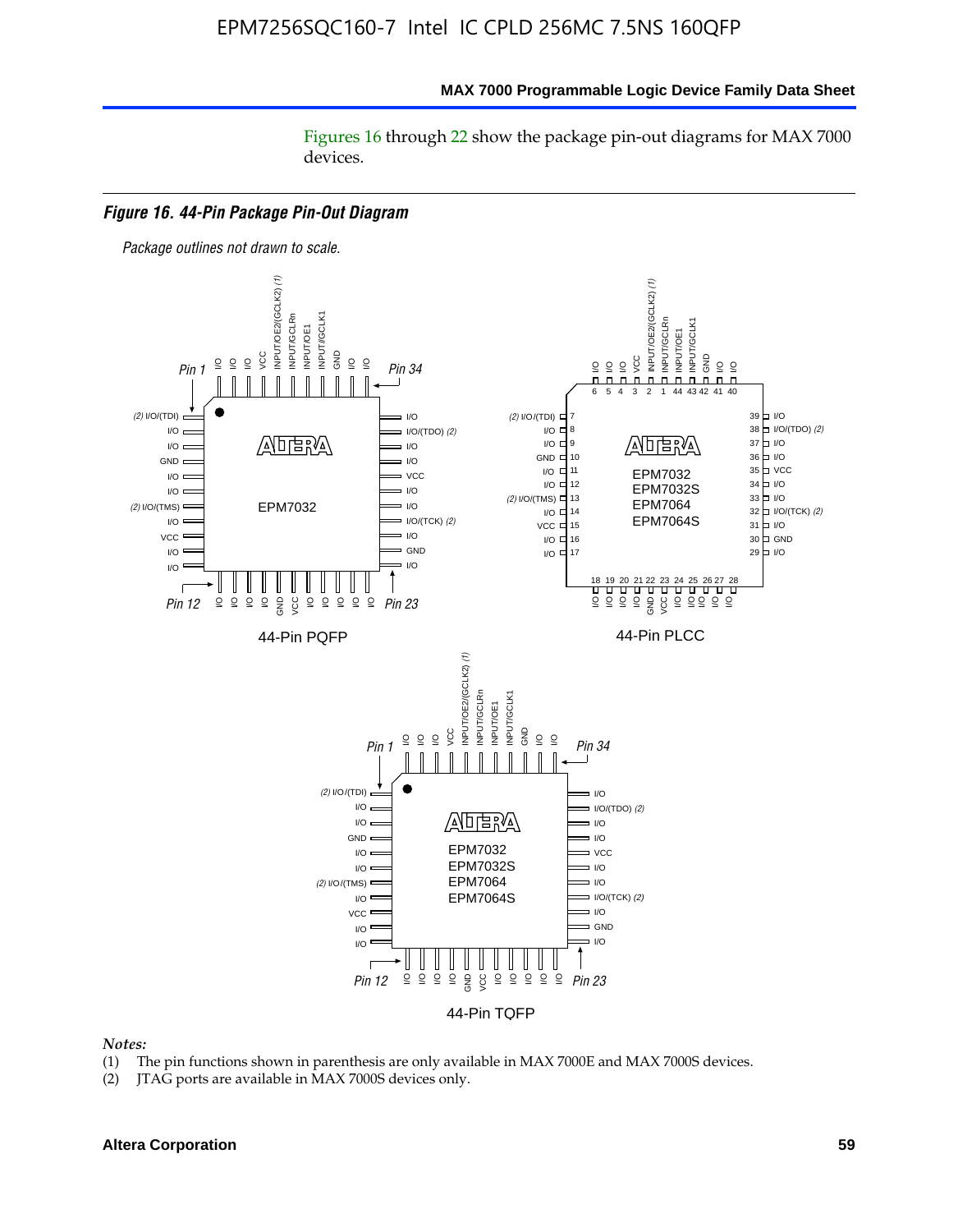#### *Figure 17. 68-Pin Package Pin-Out Diagram*

*Package outlines not drawn to scale.*



- (1) The pin functions shown in parenthesis are only available in MAX 7000E and MAX 7000S devices.
- (2) JTAG ports are available in MAX 7000S devices only.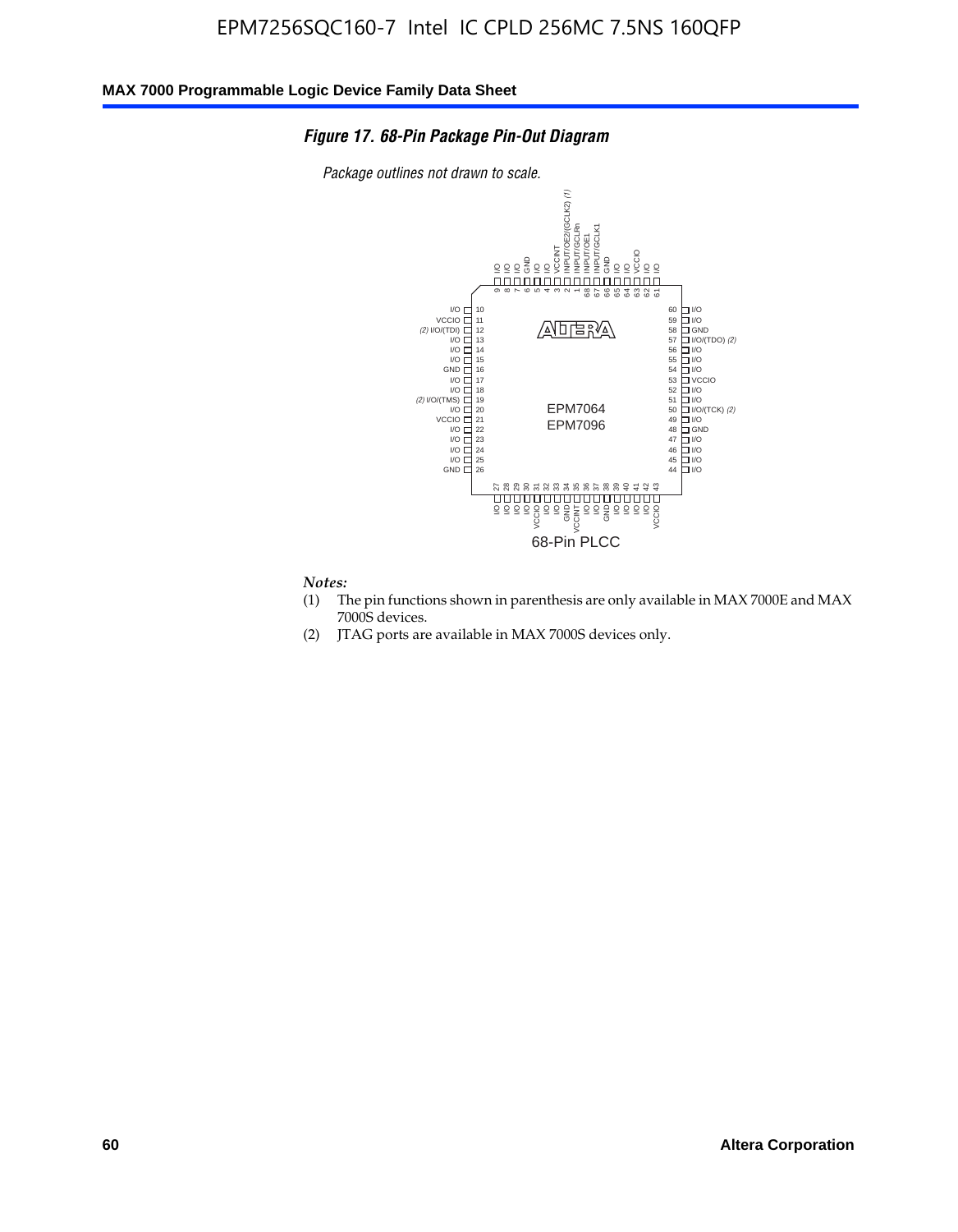### *Figure 18. 84-Pin Package Pin-Out Diagram*

*Package outline not drawn to scale.*



84-Pin PLCC

- (1) Pins 6, 39, 46, and 79 are no-connect (N.C.) pins on EPM7096, EPM7160E, and EPM7160S devices.
- (2) The pin functions shown in parenthesis are only available in MAX 7000E and MAX 7000S devices.
-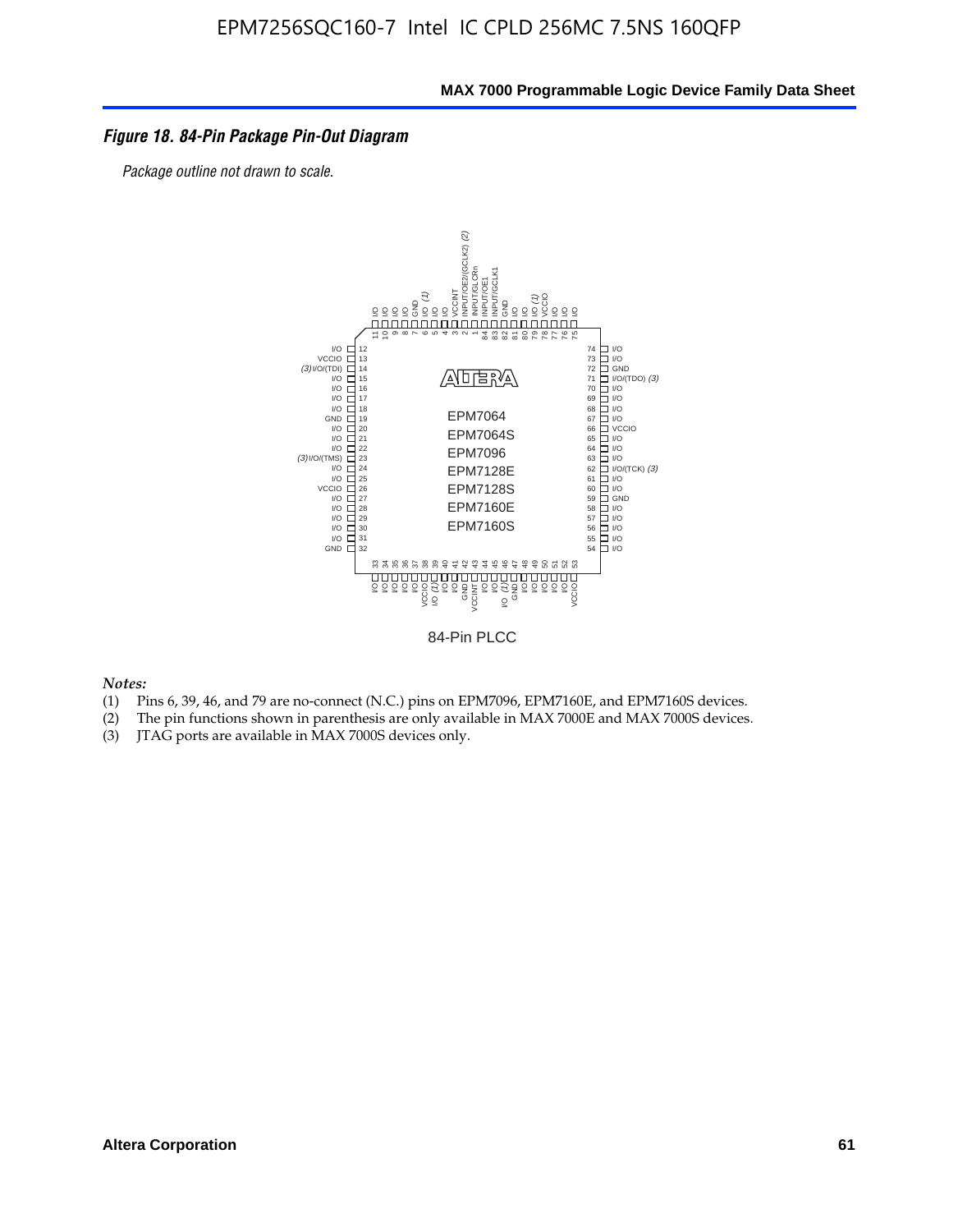### *Figure 19. 100-Pin Package Pin-Out Diagram*

*Package outline not drawn to scale.*



### *Figure 20. 160-Pin Package Pin-Out Diagram*

*Package outline not drawn to scale.*

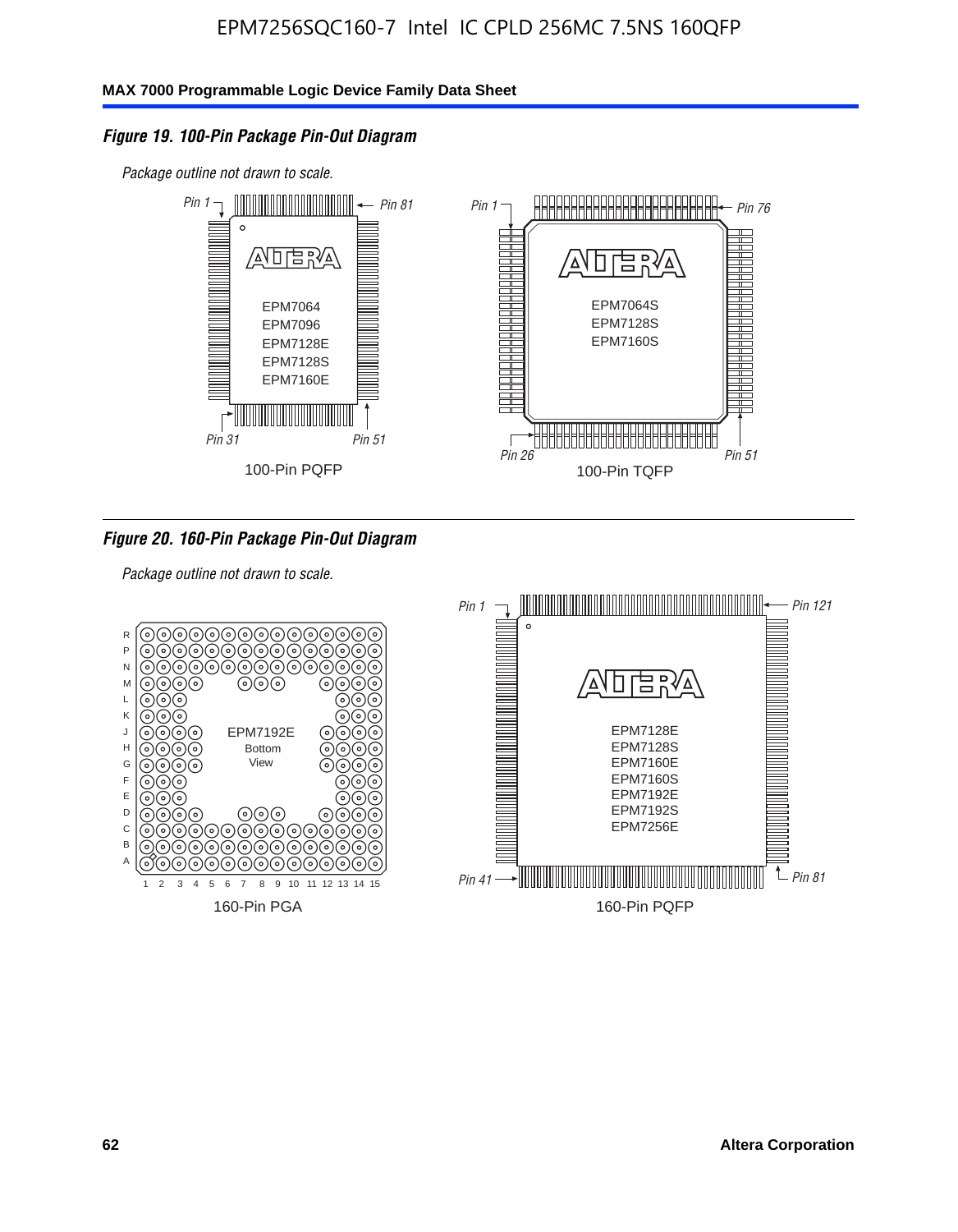### *Figure 21. 192-Pin Package Pin-Out Diagram*

*Package outline not drawn to scale.*



*Figure 22. 208-Pin Package Pin-Out Diagram*

*Package outline not drawn to scale.*

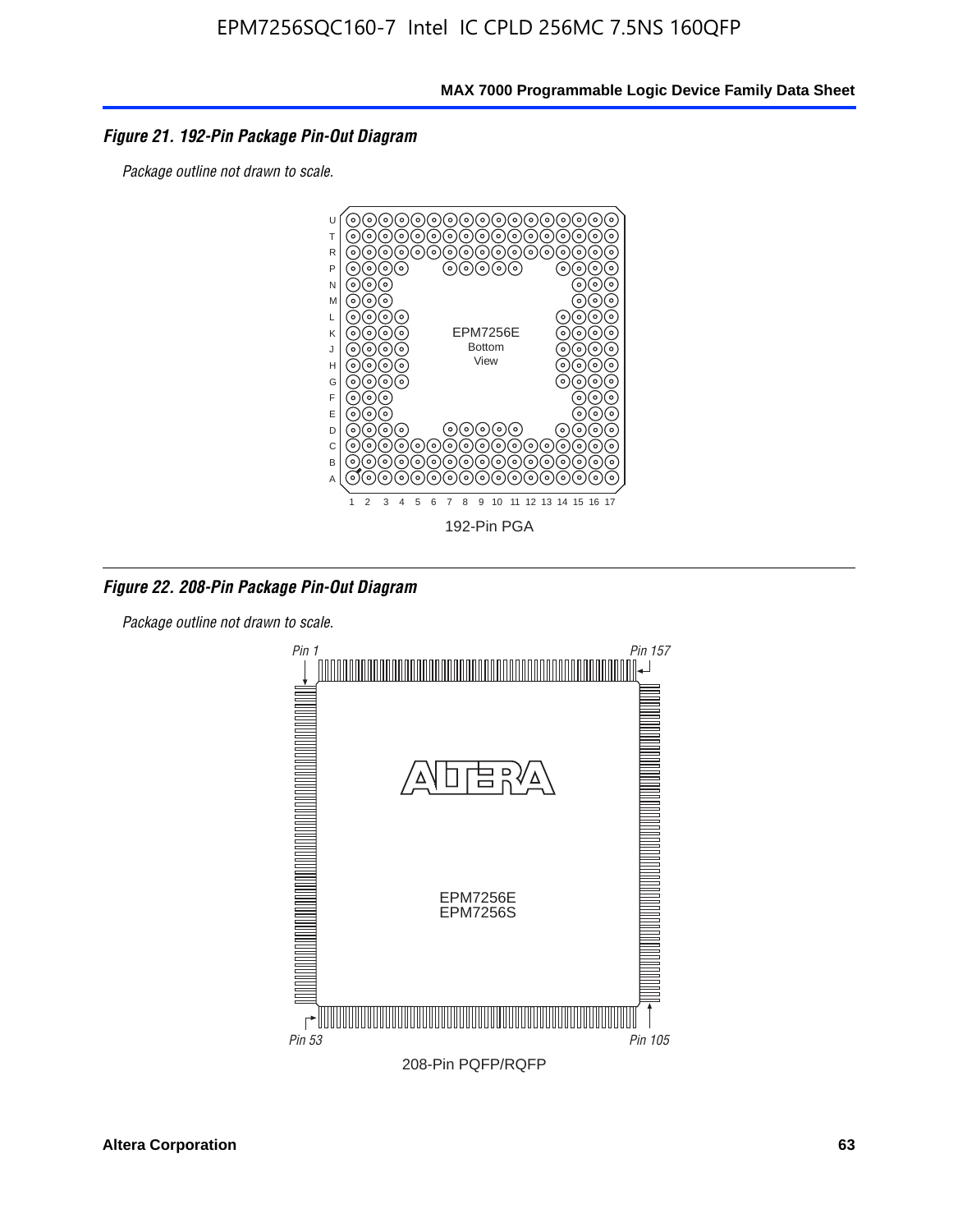#### **MAX 7000 Programmable Logic Device Family Data Sheet**

# **Revision History**

The information contained in the *MAX 7000 Programmable Logic Device Family Data Sheet* version 6.7 supersedes information published in previous versions. The following changes were made in the *MAX 7000 Programmable Logic Device Family Data Sheet* version 6.7:

# **Version 6.7**

The following changes were made in the *MAX 7000 Programmable Logic Device Family Data Sheet* version 6.7:

■ Reference to *AN 88: Using the Jam Language for ISP & ICR via an Embedded Processor* has been replaced by *AN 122: Using Jam STAPL for ISP & ICR via an Embedded Processor*.

# **Version 6.6**

The following changes were made in the *MAX 7000 Programmable Logic Device Family Data Sheet* version 6.6:

- Added Tables 6 through 8.
- Added "Programming Sequence" section on page 17 and "Programming Times" section on page 18.

# **Version 6.5**

The following changes were made in the *MAX 7000 Programmable Logic Device Family Data Sheet* version 6.5:

Updated text on page 16.

## **Version 6.4**

The following changes were made in the *MAX 7000 Programmable Logic Device Family Data Sheet* version 6.4:

■ Added *Note (5)* on page 28.

### **Version 6.3**

The following changes were made in the *MAX 7000 Programmable Logic Device Family Data Sheet* version 6.3:

■ Updated the "Open-Drain Output Option (MAX 7000S Devices Only)" section on page 20.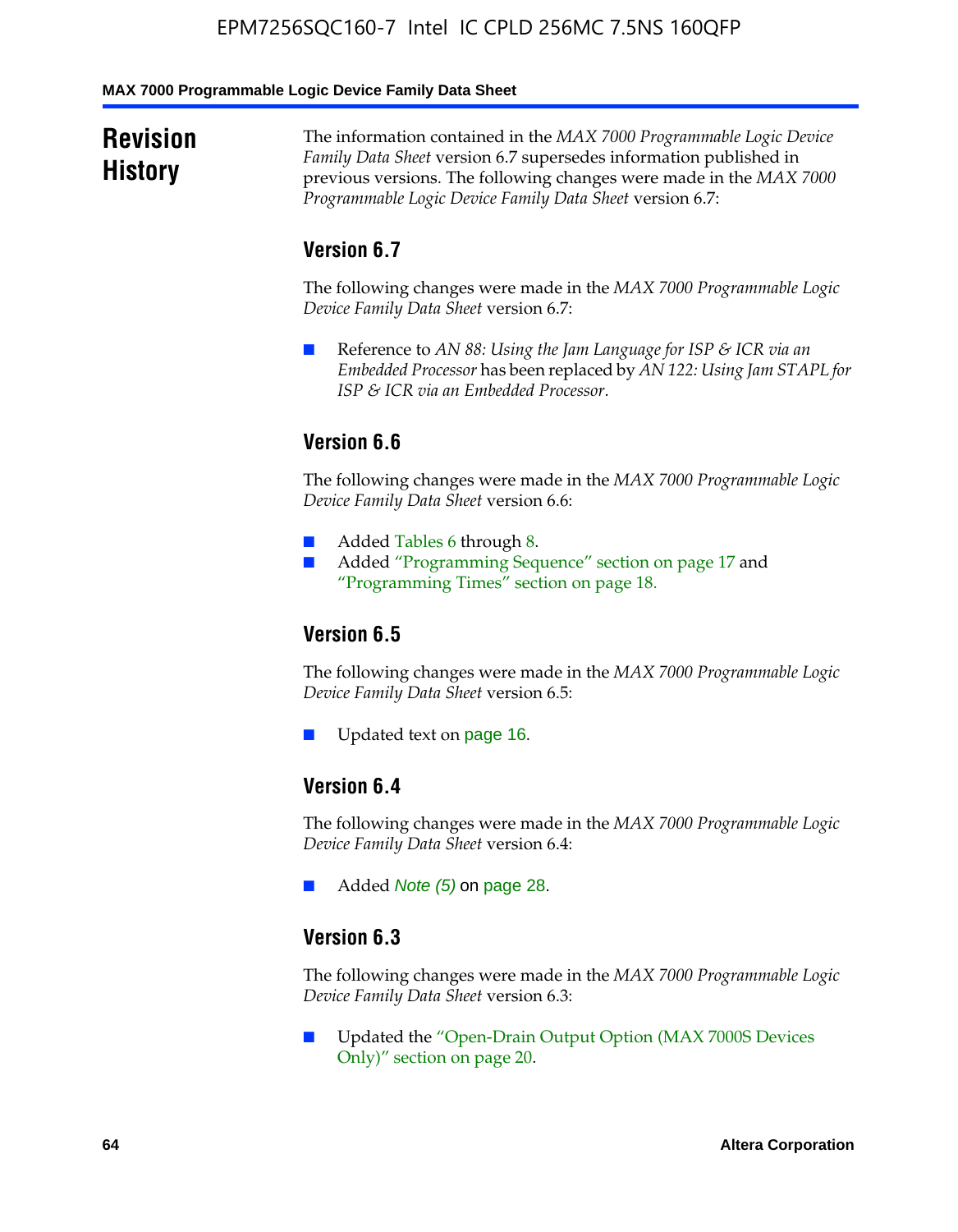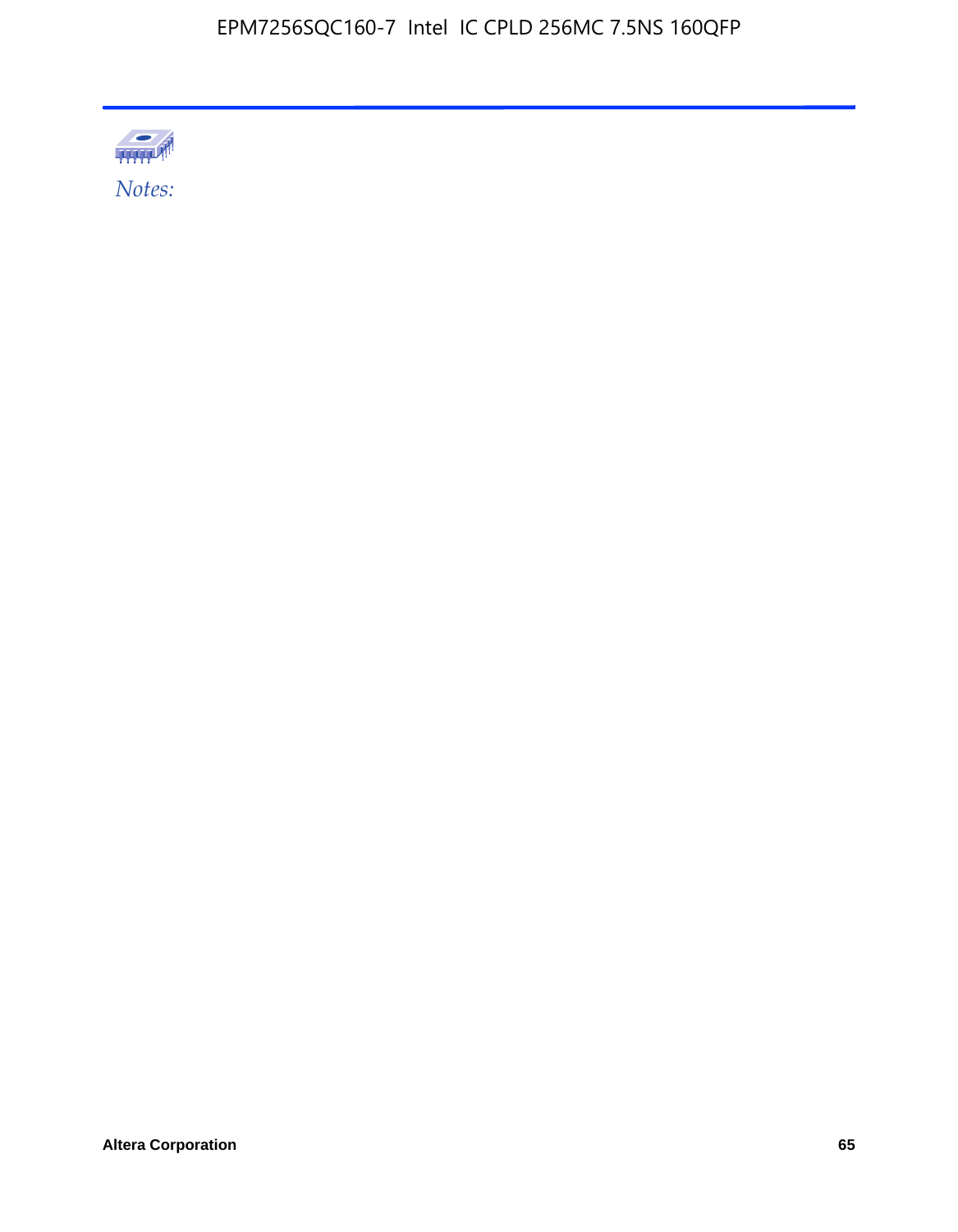

101 Innovation Drive San Jose, CA 95134 (408) 544-7000 www.altera.com Applications Hotline: (800) 800-EPLD Literature Services: literature@altera.com

Copyright © 2005 Altera Corporation. All rights reserved. Altera, The Programmable Solutions Company, the stylized Altera logo, specific device designations, and all other words and logos that are identified as trademarks and/or service marks are, unless noted otherwise, the trademarks and service marks of Altera Corporation in the U.S. and other countries. All other product or service names are the property of their respective holders. Altera products are protected under numerous U.S. and foreign patents and pending applications, maskwork rights, and copyrights. Altera warrants performance of its semiconductor products to current specifications in accordance with Altera's standard warranty, but reserves the right to make changes to any products and services at any time without notice. Altera assumes no responsibility or liability

arising out of the application or use of any information, product, or service described herein except as expressly agreed to in writing by Altera Corporation. Altera customers are advised to obtain the latest version of device specifications before relying on any published information and before placing orders for products or services.



**66 Altera Corporation**